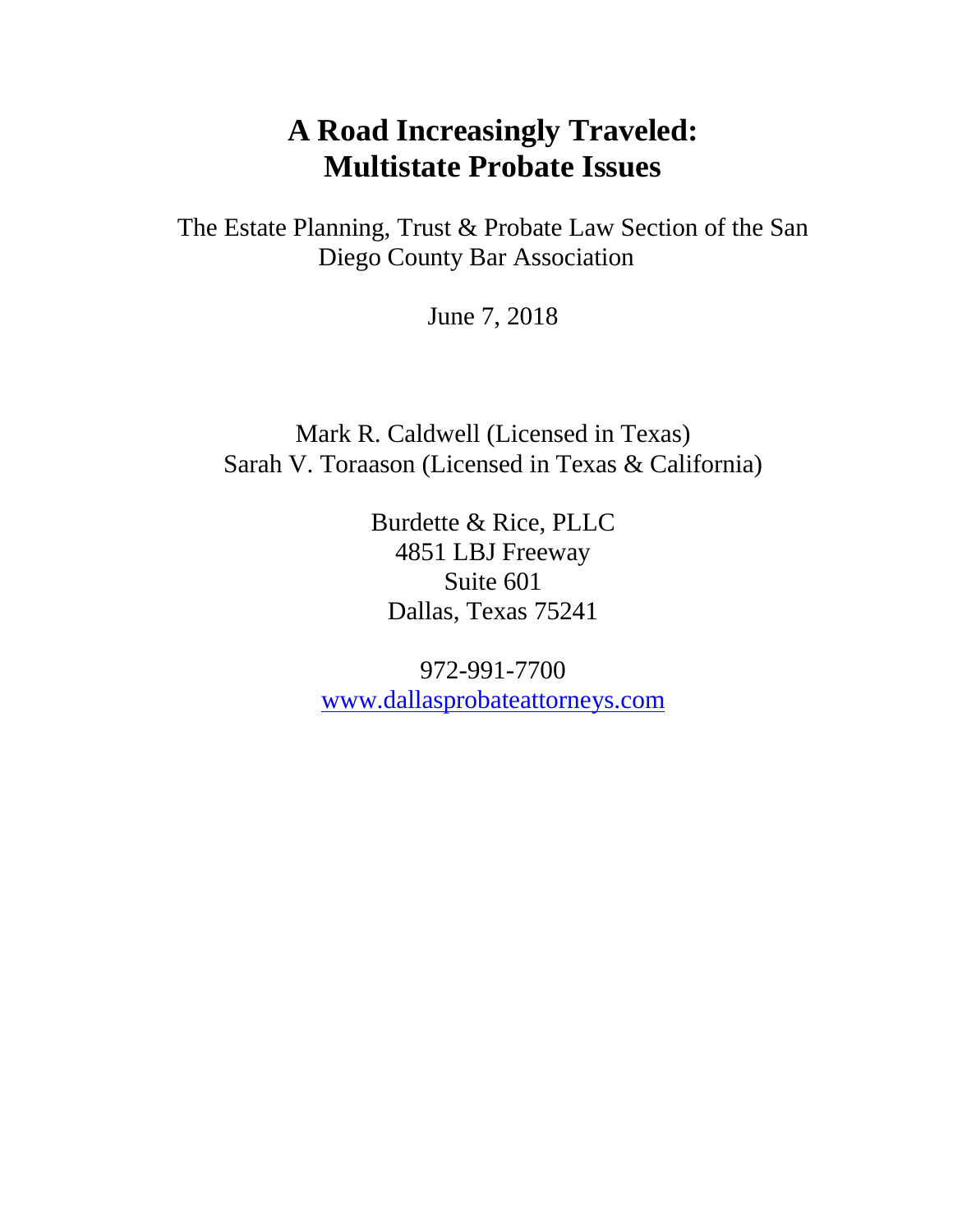## **Mark R. Caldwell**





Mark R. Caldwell was born on June 29, 1979 at Beaufort Naval Hospital in Beaufort, South Carolina where his father flew F-4 Phantoms at the nearby Marine Corps air station (although his mother had the more difficult job of raising three children). After having lived in South Carolina, North Carolina, Hawaii, and California he returned to North Texas and attended Eastfield Community College before transferring to Southern Methodist University, where he earned a full academic scholarship. One year later, he attended the London School of Economics as a General Course Student. Mark earned his law degree from New England School of Law in Boston, Massachusetts in 2005. He entered private practice as a litigator in a boutique probate and trust firm, representing executors, guardians, and beneficiaries in complex estate and trust litigation. He has also represented fiduciaries in all phases of estate, trust, and guardianship administration. Mark enjoys the investigatory aspects of estate and trust litigation, including reviewing and analyzing medical, financial, and suspicious property records and transactions. Mark is committed to developing and maintaining strong, personal relationships with his clients. He endeavors to offer smart, pragmatic and cost-effective legal advice. Mark believes that the strongest winning position is one that is simple, direct, and understandable. While he strives to advocate strong, aggressive positions for clients, Mark also strives to resolve disputes in an ethical, reasonable, and cost-effective manner. Mark is passionate about holding those who exploit others for personal gain accountable.

Mark is married and has three children. He enjoys spending time with his family, living an active life-style and traveling.

## Representative Experience

- Obtained favorable jury verdict for lack of testamentary capacity and undue influence in hotly contested will contest and favorable jury verdict for lack of contractual capacity and breach of fiduciary duty in same lawsuit regarding certain non-probate beneficiary designations.
- Recovered significant settlement in case involving fraud on the community and breach of fiduciary duty through the use of a power of attorney.
- Obtained favorable jury verdict in a guardianship case involving an elderly ward.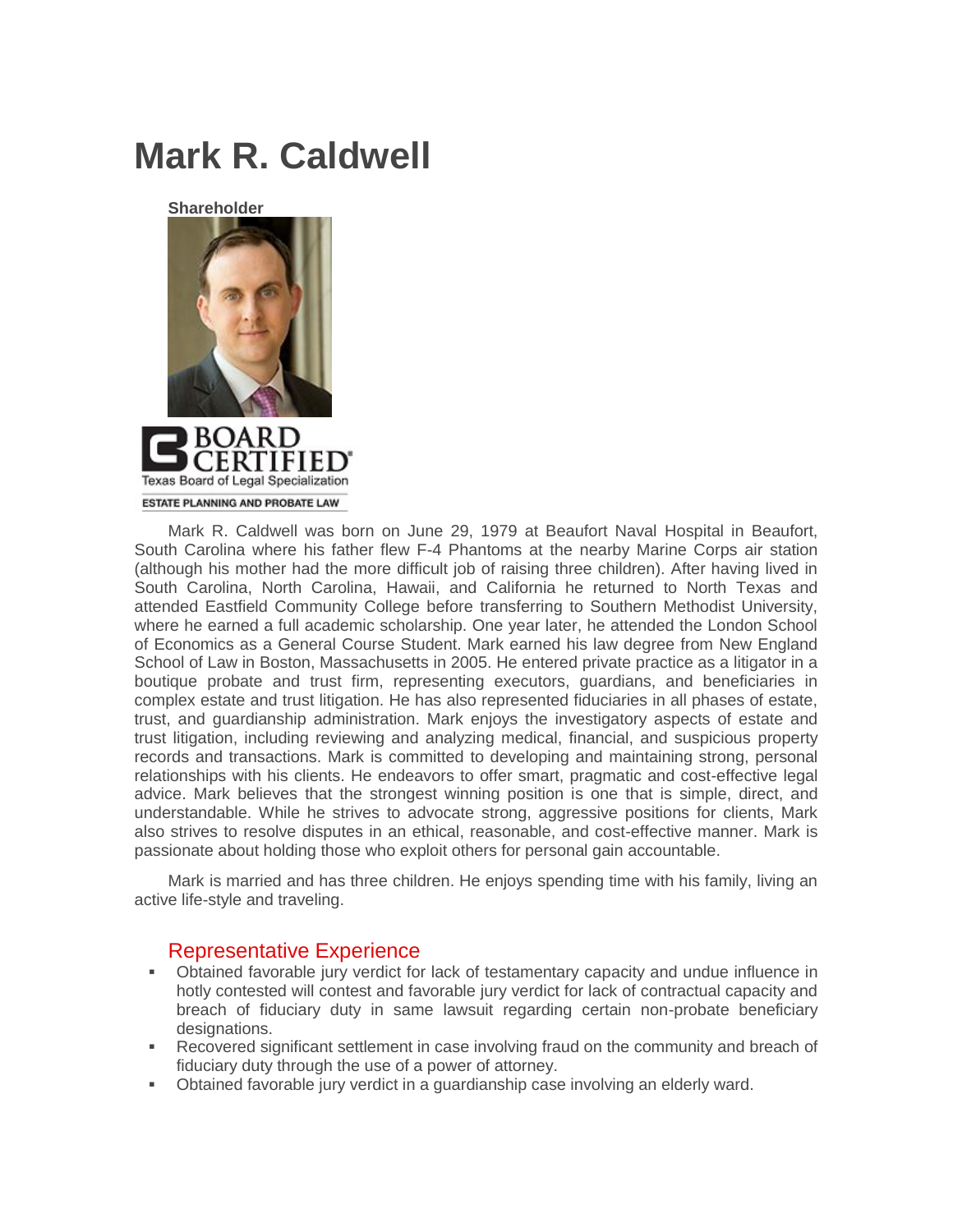- Successfully defeated claim that will was executed without testamentary capacity on summary judgment.
- Routinely obtains temporary injunctions and temporary guardianships to halt rogue agents from abusing their powers of attorney.
- Obtained partial summary judgment against Trustee for breach of fiduciary duty involving the failure to account.
- **•** Represents guardians, executors, and administrators in all phases of guardianship and estate administration.
- Routinely serves as attorney ad litem and guardian ad litem in guardianship cases.
- Routinely serves as temporary quardian in contested quardianship cases and as temporary administrator and administrator in decedents' estates.
- Successfully obtained ancillary estate administration in California to collect and administer assets and claims due and owing to Texas estate.
- Successfully transferred guardianships to and from California.

## Public Speaking & Publications

- Co-Author: "Ensure Powers of Attorney Fulfill Intended Purposes" Estate Planning, Thompson Reuters Checkpoint, (January 2018).
- Co-Author: National College of Probate Judges: "Constitutional Considerations When Restricting Access to the Proposed Ward in Contested Guardianship Proceedings" – Spring Journal (2017).
- Co-Author / Speaker: State Bar of Texas: "Litigation Involving Powers of Attorney & Bank Accounts" – Advanced Estate Planning & Probate (2017).
- Co-Author / Speaker: State Bar of Texas: "What's New in Guardianship" Advanced Guardianship Law Course (2017).
- Co-Author / Speaker: State Bar of Texas: "The Shortest Route to Victory: Summary Judgment Practice in Probate and Trust Litigation" – 40th Annual Advanced Estate Planning and Probate Course (2016).
- Co-Author / Speaker: Dallas County Bar Association, Probate, Trust and Estates Section: "Trends in Litigating and Administering Guardianships" (2016).
- Author / Speaker: State Bar of Texas: "Injunctive Relief–The Lethal Preemptive Strike in Probate, Trust and Guardianship Litigation" – 39th Annual Advanced Estate Planning and Probate Course (2015).
- Co-Author / Speaker: State Bar of Texas: "Elder Exploitation" Advanced Guardianship Law (2015).
- Co-Author / Speaker: Travis County Bar Association: "Winning the Battle & the War: A Remedies–Centered Approach to Litigation Involving Durable Powers of Attorney" (2015).
- Co-Author: "Properly Performing Annual Accounts in Guardianships and Management Trusts Where One or Both Spouses are Incompetent" – Real Estate, Probate, & Trust Law Reporter, Volume 52, No. 4 (2014).
- **•** Served as Moderator for the Guardianship and Ad litem Attorney Certification Course, sponsored by the Dallas Bar Association Probate, Trusts & Estate Section, Dallas County Probate Courts and the Dallas Volunteer Attorney Program to train lawyers in the representation of guardians of indigent wards, and the role and responsibilities of the Attorney ad litem (2014).
- Co-Author: "Winning the Battle and the War; A Remedies—Centered Approach to Litigation Involving Durable Powers of Attorney" – 64 Bay. L. Rev. 435 (Spring 2012).
- Author / Speaker: "An Introduction to Guardianships" Texas Department of Assistive & Rehabilitative Services (DARS), Dallas, Texas (Fall 2010; Spring 2011).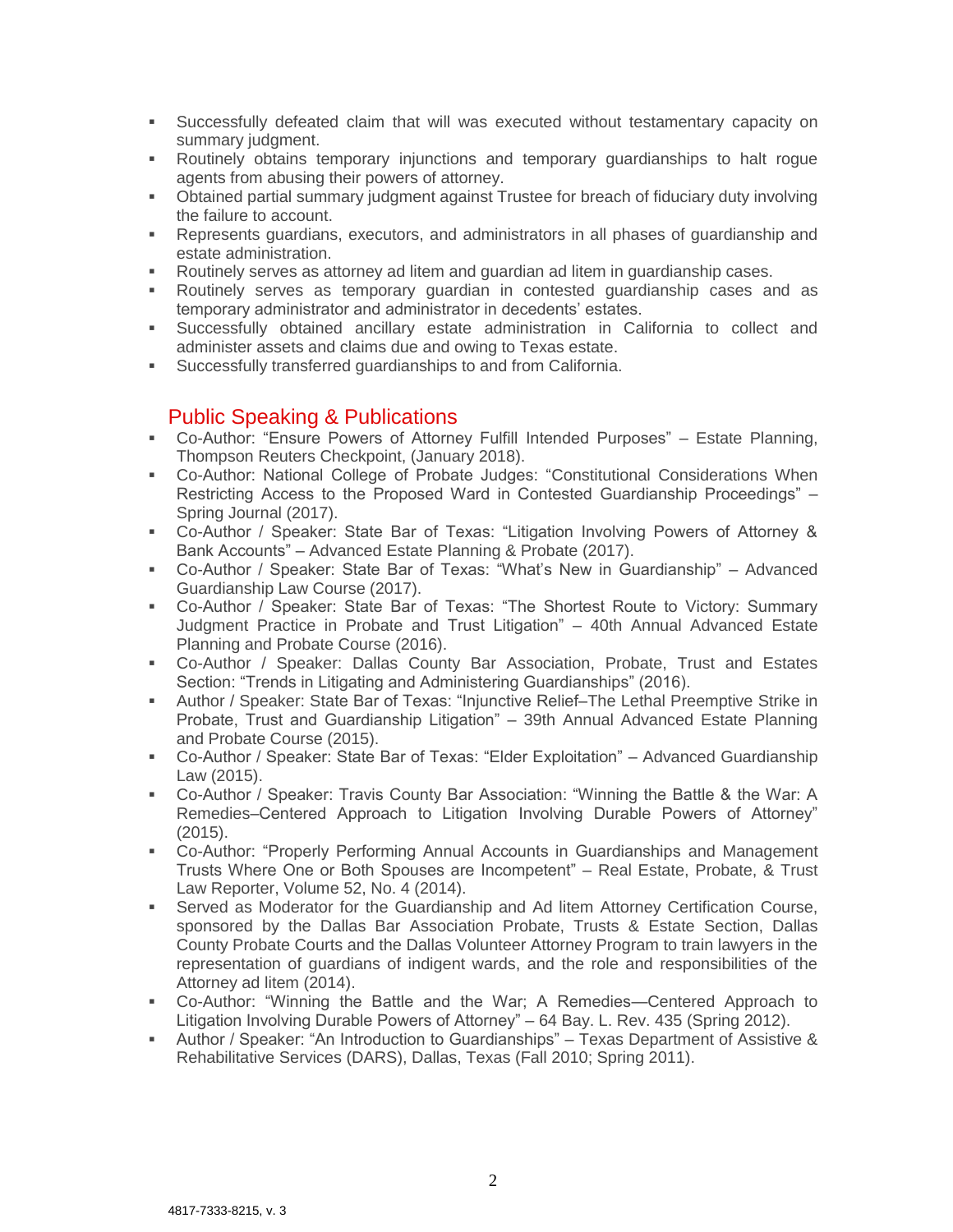- Co-Author / Speaker: "Proof of Facts and Common Evidentiary Problems Encountered in Contested Probate Proceedings," at the Seventh Probate Litigation Seminar, sponsored by the Tarrant County Probate Bar Association (September 2010).
- Author, A Good Deed Repaid: "Awarding Attorney's Fees in Contested Guardianship Proceedings" – 51 S. Tex. L. Rev. 439 (Winter 2009).

## Community and Bar Association Involvement

- State Bar of Texas; Real Estate, Probate and Trust Law Section, Guardianship Committee; Member (2015-2018)
- **Dallas Bar Association; Probate and Trust Section Member; Trial Skills Section Member**
- Dallas Bar Association; Probate and Trust Section; Council Member (2015-2016)
- Dallas Association of Young Lawyers; Elder Law Section Member
- **■** Member, St. Thomas More Society
- Dallas Bar Mentor Program; Participated as Mentee; Mentor, Edward V. Smith III
- Board of Directors and Vice President, City of Sachse Economic Development Corporation (2010-2014)
- Member, Charter Review Commission, City of Sachse, Texas (2012-2013)
- Organized and leads an ongoing monthly probate study group featuring prominent guest speakers and court staff

## Certifications, Awards and Recognition

- Board Certified Estate Planning and Probate Law Texas Board of Legal Specialization
- Named Rising Star by Texas Super Lawyers (2014, 2015, 2016 and 2017)
- Selected Rising Stars Top 100 Up & Coming Attorneys in Texas
- Selected to D Magazine Best Lawyers in Dallas (2018)

## **Education**

- General Course, The London School of Economics, London, England (2001-2002)
- B.A., *magna cum laude*, Southern Methodist University, Dallas, Texas (2002)
- J.D., New England Law | Boston, Boston, Massachusetts (2005)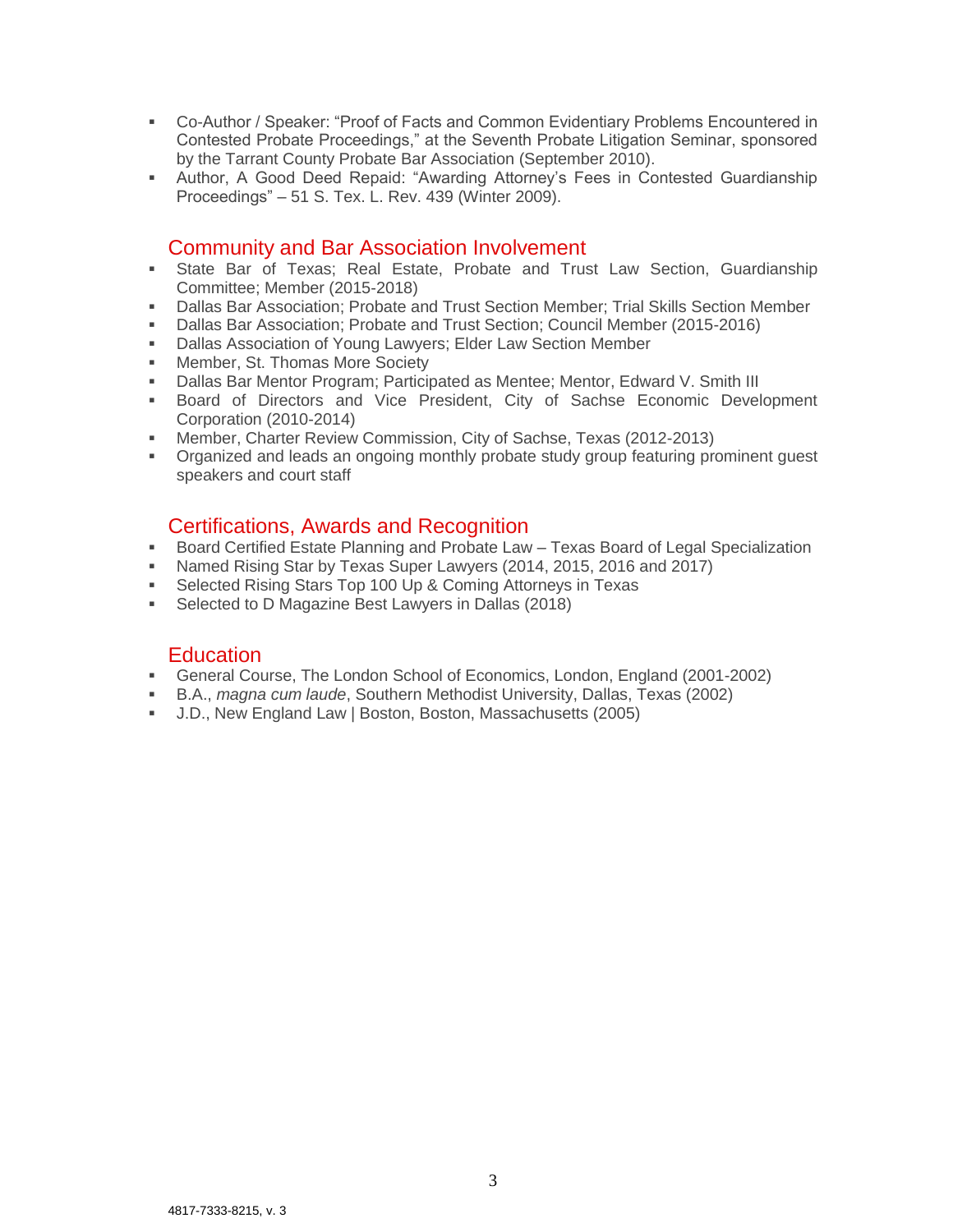# **Sarah V. Toraason**

**Shareholder**



An experienced litigation attorney, Sarah Toraason has ten years' experience representing clients in complex commercial disputes involving securities, contract, business tort, insurance coverage, ERISA, and intellectual property claims in state and federal courts as well as arbitration. Sarah now applies her extensive business litigation background to representing clients in estate, trust, and guardianship disputes. She strives to be a strong advocate for her clients and approaches every matter with the goal of producing a successful and efficient resolution of their case.

Sarah graduated from the University of Richmond with a B.A. in Music and Leadership Studies and received her M.B.A. and M.A. from the University of Cincinnati. She earned her J.D. from William & Mary School of Law. After graduating from law school, Sarah served as a law clerk to the Honorable Henry Coke Morgan, Jr., of the United States District Court for the Eastern District of Virginia. She then clerked for the Honorable Fortunato P. Benavides of the United States Court of Appeals for the Fifth Circuit in Austin, Texas.

Prior to entering the legal profession, Sarah studied music and worked in arts administration for the Honolulu Symphony in Honolulu, Hawaii. Sarah was born and raised in Cincinnati, Ohio. She is married to an attorney and has two children.

Sarah is admitted to practice in California (2003) and Texas (2004).

## Representative Experience

- Obtained favorable jury verdict for lack of testamentary capacity and undue influence in hotly contested will contest and favorable jury verdict for lack of contractual capacity and breach of fiduciary duty in same lawsuit regarding certain non-probate beneficiary designations.
- **•** Obtained favorable settlement in case involving secret trust and wrongful death claims.
- Successfully defended former CFO of a national homebuilding company in a securities fraud class action in the Southern District of Florida and on appeal to the Eleventh Circuit.
- Obtained denial of class certification on behalf of Fortune 500 media company and certain officers and directors in a securities class action in the Northern District of Texas and on appeal to the Fifth Circuit.
- Represented for-profit educational institution in the Southern District of Texas and on appeal to the Fifth Circuit in a suit seeking to enforce a confidentiality provision in an arbitration agreement. The Fifth Circuit upheld award of preliminary and permanent injunction based on the confidentiality clause.
- Won dismissal of claims challenging design and administration of ERISA-governed severance plan and secured award of costs in favor of defendants. Defended judgment on appeal to the Fifth Circuit.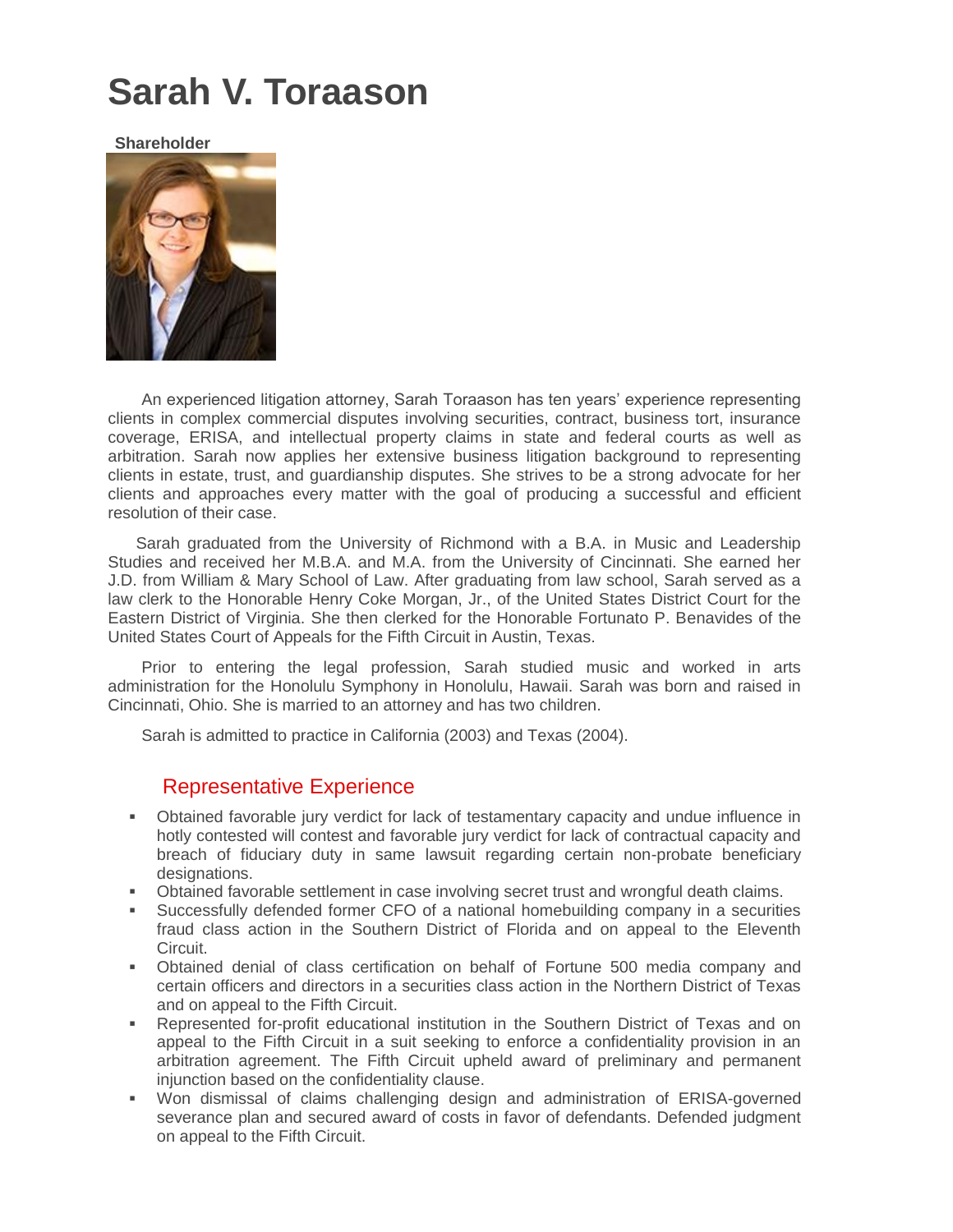- Defended CEO of oil and natural gas company in a series of ten shareholder and derivative suits filed in state and federal court seeking to challenge potential acquisition of the company.
- Defended oil and gas company in a hydraulic fracking case.
- Represented Fortune 500 company in a significant trademark suit.
- Represented large pharmaceutical manufacturer in putative nationwide antitrust class actions brought by direct and indirect purchaser plaintiffs in the Eastern District of Pennsylvania.
- Obtained dismissal of claims brought against insurance company and former claims adjuster in Texas state court.

## Community and Bar Association Involvement

- Dallas Bar Association; Probate, Trust & Estates Section Member
- State Bar of Texas
- The William 'Mac' Taylor Inn of Court, Barrister
- **EXECUTE:** Attorneys Serving the Community

## **Education**

- B.A., *magna cum laude*, University of Richmond, Richmond, Virginia (1996)
- M.B.A./ M.A. (Arts Administration), University of Cincinnati, Cincinnati, Ohio (1998)
- J.D., *magna cum laude*, William & Mary School of Law, Williamsburg, Virginia (2002)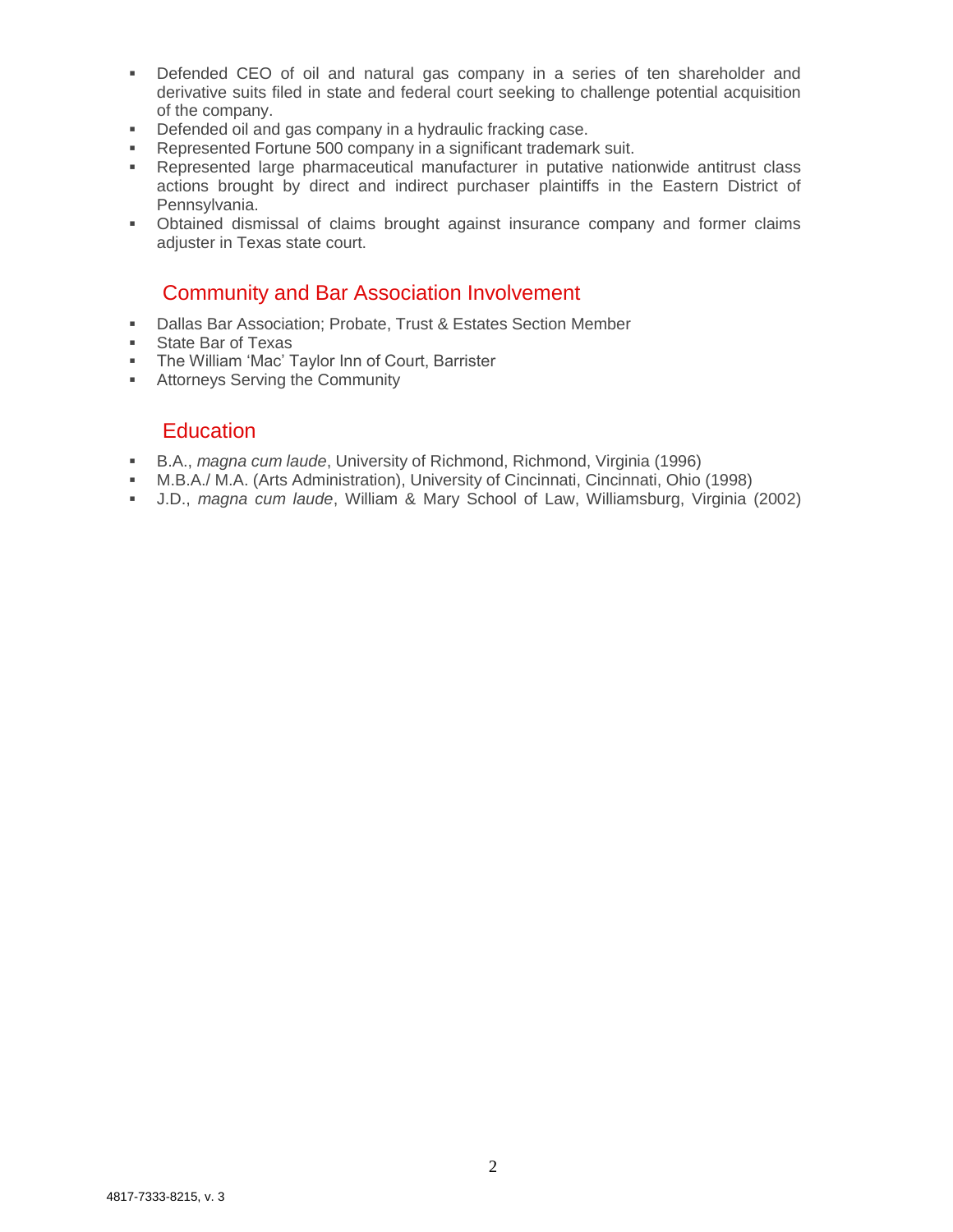## TABLE OF CONTENTS

| I.          |           |                                                                                   |  |  |  |  |
|-------------|-----------|-----------------------------------------------------------------------------------|--|--|--|--|
| II.         |           |                                                                                   |  |  |  |  |
| Ш.          |           |                                                                                   |  |  |  |  |
|             | Α.        |                                                                                   |  |  |  |  |
|             | <b>B.</b> |                                                                                   |  |  |  |  |
|             | C.        |                                                                                   |  |  |  |  |
|             | D.        |                                                                                   |  |  |  |  |
|             | E.        |                                                                                   |  |  |  |  |
|             |           |                                                                                   |  |  |  |  |
|             |           |                                                                                   |  |  |  |  |
|             |           | IV. THREE FUNDAMENTAL JURISDICTIONAL ISSUES CONCERNING MULTISTATE PROBATE CASES 7 |  |  |  |  |
|             |           |                                                                                   |  |  |  |  |
|             |           |                                                                                   |  |  |  |  |
|             |           | a.                                                                                |  |  |  |  |
|             |           | b.                                                                                |  |  |  |  |
|             |           | c.                                                                                |  |  |  |  |
|             |           | d.                                                                                |  |  |  |  |
|             |           | e.                                                                                |  |  |  |  |
|             |           | f.                                                                                |  |  |  |  |
|             |           | g.                                                                                |  |  |  |  |
|             |           |                                                                                   |  |  |  |  |
|             | B.        |                                                                                   |  |  |  |  |
|             |           |                                                                                   |  |  |  |  |
|             |           |                                                                                   |  |  |  |  |
|             |           | a.                                                                                |  |  |  |  |
|             |           | b.                                                                                |  |  |  |  |
|             |           |                                                                                   |  |  |  |  |
|             | C.        |                                                                                   |  |  |  |  |
|             | D.        |                                                                                   |  |  |  |  |
| $V_{\cdot}$ |           |                                                                                   |  |  |  |  |
|             | А.        |                                                                                   |  |  |  |  |
|             | <b>B.</b> |                                                                                   |  |  |  |  |
|             | C.        |                                                                                   |  |  |  |  |
|             | D.        |                                                                                   |  |  |  |  |
|             | Ε.        |                                                                                   |  |  |  |  |
|             | F.        |                                                                                   |  |  |  |  |
|             | G.        |                                                                                   |  |  |  |  |
|             | Η.        |                                                                                   |  |  |  |  |
|             |           |                                                                                   |  |  |  |  |
|             |           |                                                                                   |  |  |  |  |
|             | А.        |                                                                                   |  |  |  |  |
|             |           |                                                                                   |  |  |  |  |
|             |           |                                                                                   |  |  |  |  |
|             |           |                                                                                   |  |  |  |  |
|             | В.        |                                                                                   |  |  |  |  |
|             |           |                                                                                   |  |  |  |  |
|             |           |                                                                                   |  |  |  |  |
|             |           | a.                                                                                |  |  |  |  |
|             |           | b.                                                                                |  |  |  |  |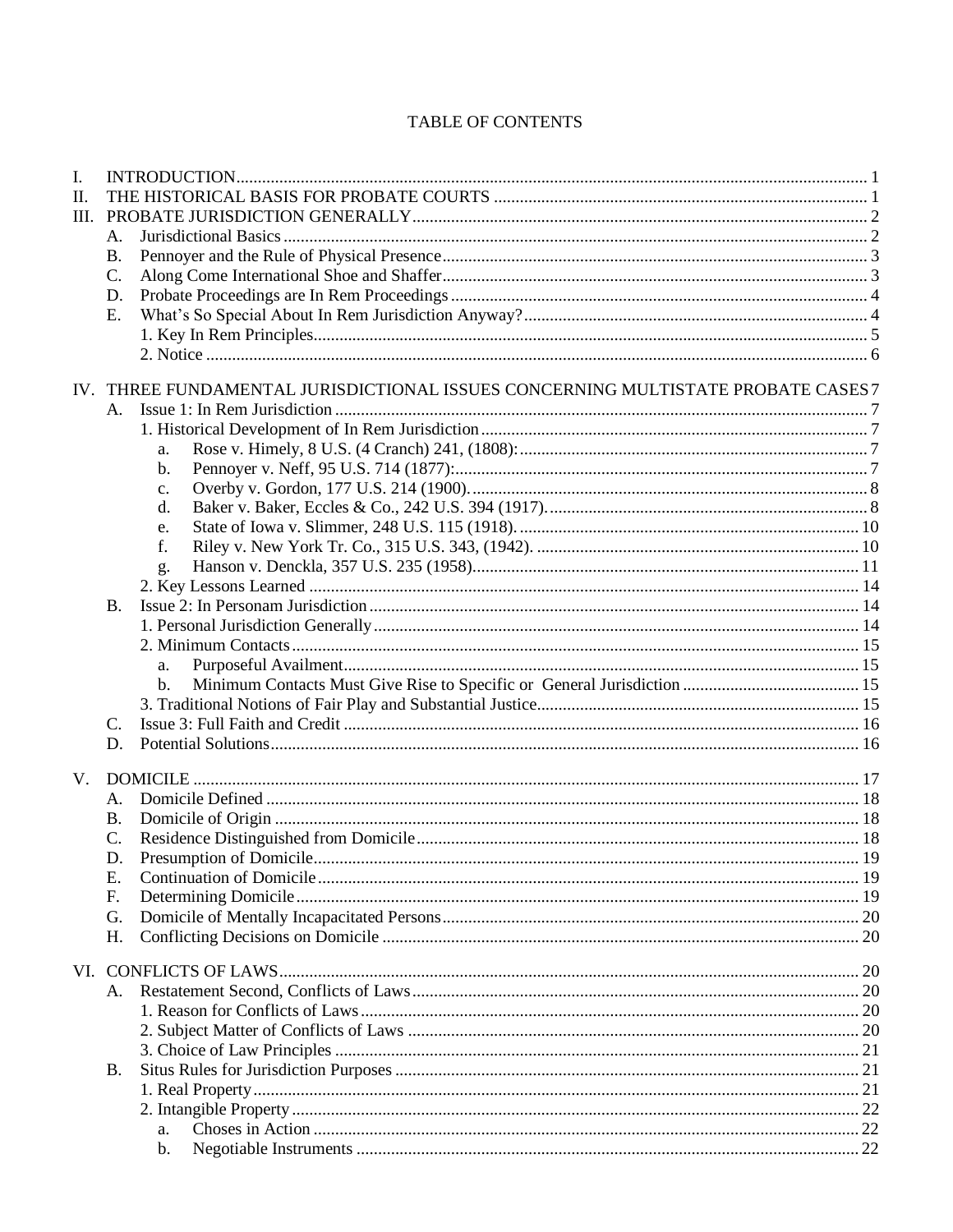|       |                 | $\mathbf{c}$ .                                                                             |  |
|-------|-----------------|--------------------------------------------------------------------------------------------|--|
|       |                 | d.                                                                                         |  |
|       |                 | e.                                                                                         |  |
|       | C.              |                                                                                            |  |
|       |                 |                                                                                            |  |
|       |                 |                                                                                            |  |
|       |                 |                                                                                            |  |
|       |                 | a.                                                                                         |  |
|       |                 | b.                                                                                         |  |
|       |                 |                                                                                            |  |
|       | a.              |                                                                                            |  |
|       |                 | b.                                                                                         |  |
|       | D.              |                                                                                            |  |
|       |                 |                                                                                            |  |
|       |                 | a.                                                                                         |  |
|       |                 | b.                                                                                         |  |
|       | c.              |                                                                                            |  |
|       |                 | d.                                                                                         |  |
|       |                 |                                                                                            |  |
|       |                 | a.                                                                                         |  |
|       |                 | b.                                                                                         |  |
|       | c.              |                                                                                            |  |
|       |                 | d.                                                                                         |  |
|       | e.              |                                                                                            |  |
|       | f.              |                                                                                            |  |
|       |                 |                                                                                            |  |
|       |                 |                                                                                            |  |
|       | A.              |                                                                                            |  |
|       | <b>B.</b>       |                                                                                            |  |
|       | $\mathcal{C}$ . | Effect on Suit Elsewhere of Judgment for Defendant in Suit by Executor or Administrator 30 |  |
|       | D.              |                                                                                            |  |
|       | Ε.              | Effect on Executor or Administrator of Judgment Rendered During Lifetime of Decedent 30    |  |
|       |                 |                                                                                            |  |
| VIII. |                 |                                                                                            |  |
|       | A.              |                                                                                            |  |
|       | $B$ .           |                                                                                            |  |
|       | C.              |                                                                                            |  |
|       | D.              |                                                                                            |  |
|       |                 |                                                                                            |  |
|       | А.              |                                                                                            |  |
|       | <b>B.</b>       |                                                                                            |  |
|       | C.              |                                                                                            |  |
|       | D.              |                                                                                            |  |
|       |                 |                                                                                            |  |
|       |                 |                                                                                            |  |
|       |                 |                                                                                            |  |
|       |                 |                                                                                            |  |
|       | Е.<br>F.        |                                                                                            |  |
|       |                 |                                                                                            |  |
| Х.    |                 |                                                                                            |  |
|       | Α.              |                                                                                            |  |
|       | <b>B.</b>       |                                                                                            |  |
|       | $\mathcal{C}$ . |                                                                                            |  |
|       |                 |                                                                                            |  |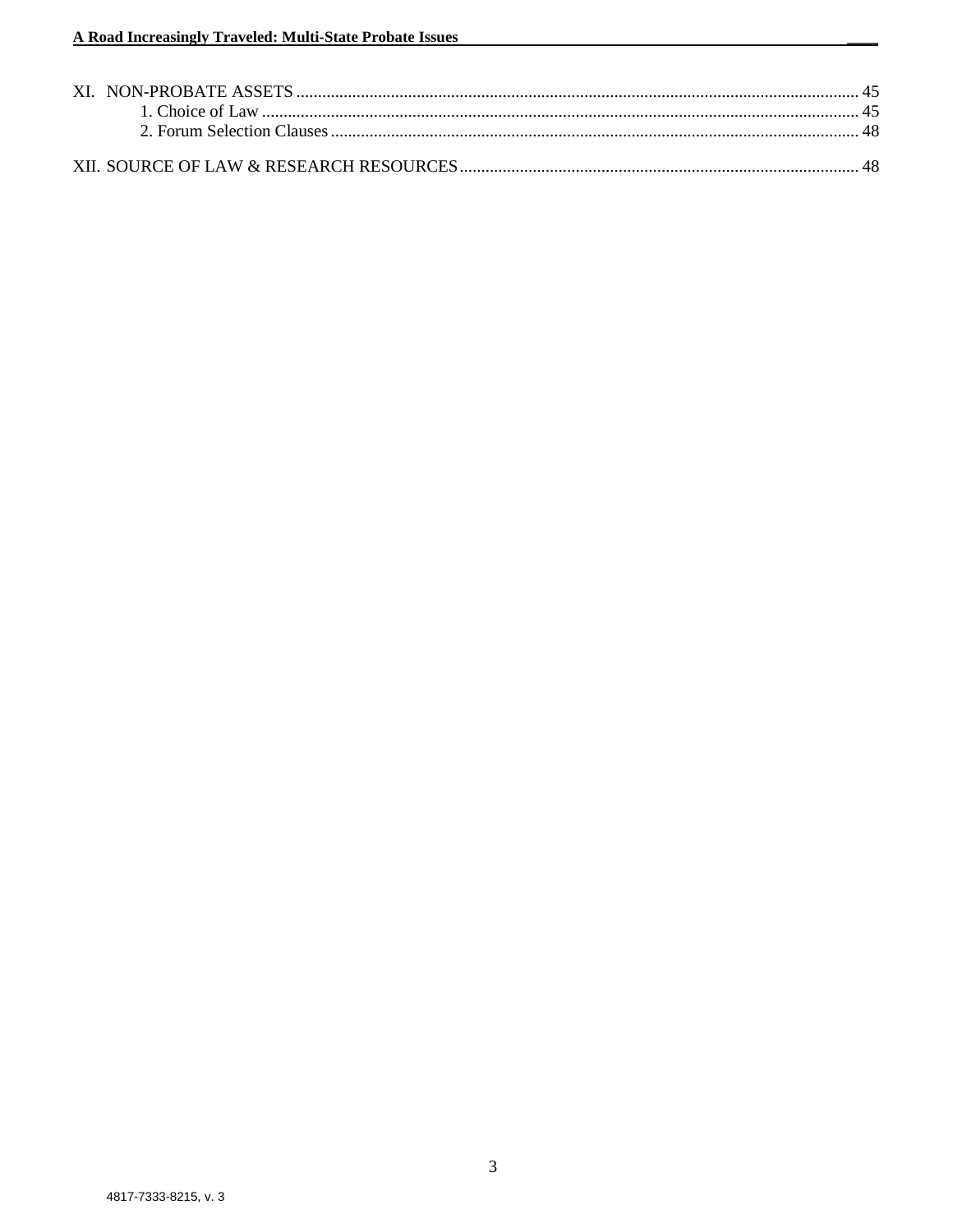### **I. INTRODUCTION<sup>1</sup>**

According to a recent report by Merrill Lynch and Age Wave, more than 60 percent of U.S. retirees have moved or plan to move during their retirement. <sup>2</sup> As another article points out, "With over a quarter of a million Americans turning 65 every month and half of all second-home buyers over 46 (according to the National Association of Realtors), the idea of buying a second home now for future retirement is a certifiable trend."<sup>3</sup> As many legal commenters note, "In today's increasingly transient society, it is quite common for a decedent to own property in a state other than his domicile at the time of death."<sup>4</sup>

These realities present complex multi-state probate issues. As Professor Jeffrey Schoenblum points out, "While a state controls the allocation of probate jurisdiction among counties within its borders, no overriding authority exists to regulate the exercise of jurisdiction when estate assets are found in several states."<sup>5</sup> Indeed, each state in which a decedent's property is located may assert jurisdiction over that property. This dynamic can and does result in inconsistent independent and inconsistent determinations in state court.<sup>6</sup> These trends and legal realities signal an increase in multistate probate issues for the probate practitioner.

<sup>4</sup> George Wilson, Ancillary Administration, 2 Est. Tax & Pers. Fin. Plan. § 20:24 (April 2018 Update).

<sup>5</sup> 1 Jeffrey Schoenblum, *Multistate and Multinational Estate Planning*, § 16.01 (2009 ed.).

Unfortunately, multistate probate issues also present significantly complex legal issues. This outline barely touches the surface of the myriad of issues that can arise in multistate probate administration. Each issue along could easily be its own paper. Additionally, the multistate probate issues are interrelated. For example, a decedent's domicile plays a significant role in choice of law issues, as well as determining the situs of intangible assets. Real property, on the other hand, has its situs in the state in which it is located. These situs determinations usually affect a probate court's in rem jurisdiction. In turn, the concept of in rem jurisdiction plays a significant role in analyzing full faith and credit issues.

The number of considerations, rules, and potential outcomes in this area make it very difficult for the legal practitioner to give advice with certainty. The purpose of this paper to highlight some of the key fundamental principles every practitioner should be aware of when analyzing a multi-state probate issues.

### **II. THE HISTORICAL BASIS FOR PROBATE COURTS**

More than a century ago, the United States Supreme Court explained the vital function our nation's probate courts play in the transfer of property rights from one generation to the next:

It is the duty of the sovereign to provide a tribunal, under whose direction the just demands against the estate may be determined and paid, the succession decreed, and the estate devolved to those who are found to be entitled to it. Sometimes this duty is performed by conferring jurisdiction upon a single court and sometimes by dividing the jurisdiction among two or three courts. The courts may be termed ecclesiastical, probate, orphans', surrogate, or equity courts. The jurisdiction may be exercised exclusively in one, or divided among two or more, as the sovereign shall determine. But somewhere the power must exist to decide finally, as against the world, all questions which arise in the settlement of the succession.<sup>7</sup>

Our nation's highest court has traditionally given significant deference to the states with respect to its probate laws. In a society where inheritance is an

<sup>&</sup>lt;sup>1</sup> This paper and accompanying presentation is intended for informational and educational purposes only and cannot be relied upon for legal advice. Any assumptions used in this paper are for illustrative purposes only. This paper and accompanying presentation creates no attorneyclient relationship.

<sup>2</sup> Marisa Sanfilippo, Most Retirees Desire a Post-Retirement Move, Study reveals, available at: https://www.goodcall.com/news/post-retirement-move-010152.

<sup>3</sup> Craig Venezia, Buying a Second Home You Will Live In At Retirement (2104), available at: https://www.forbes.com/sites/nextavenue/2014/08/04/buying -a-second-home-youll-live-in-at-retirement/#7213827c76aa.

l <sup>7</sup> *Tilt v. Kelsey*, 207 U.S. 43, 55–56 (1907).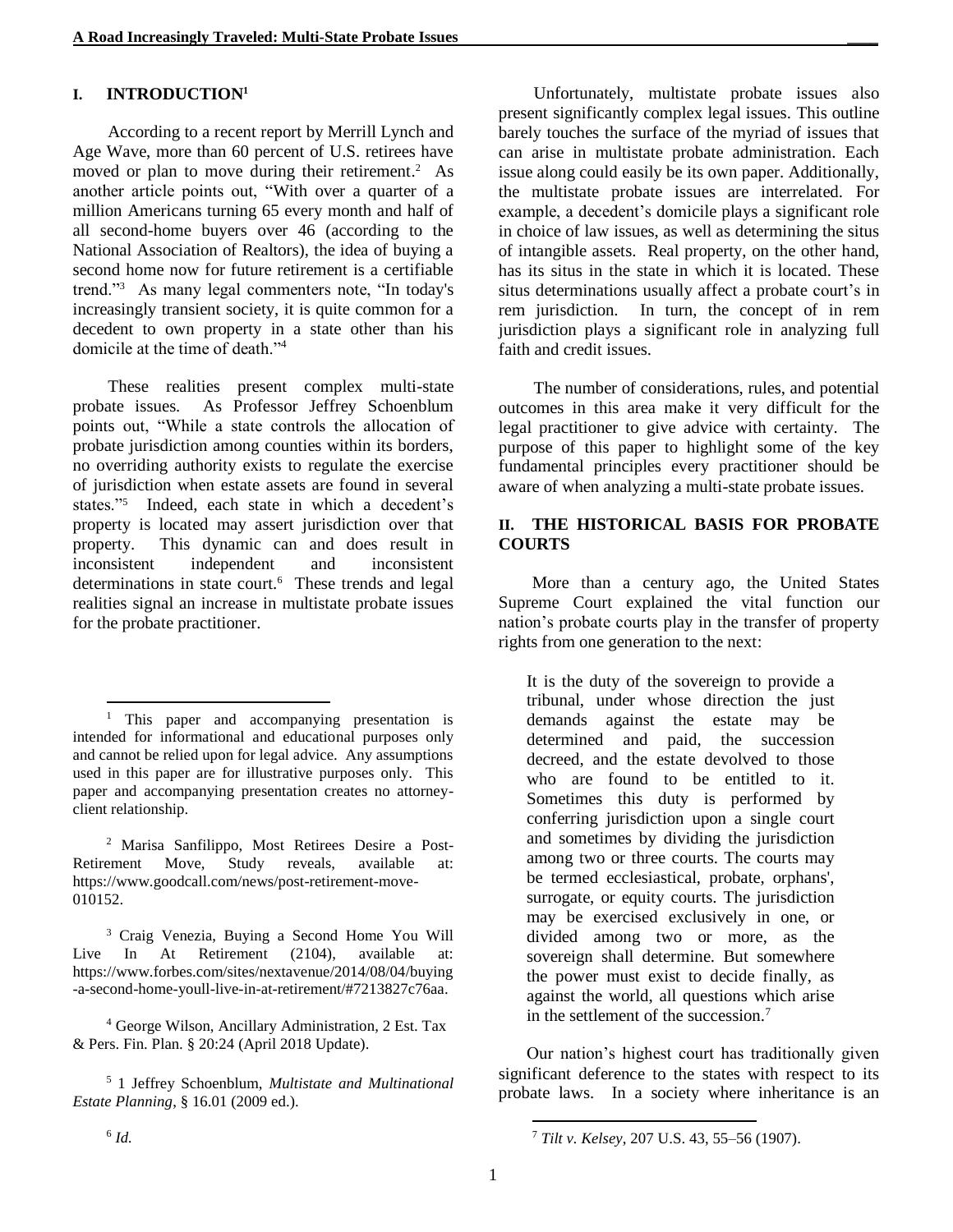important social concept, the managing of decedents' property is a sovereign right which may not be readily frustrated.<sup>8</sup> A state has an interest "[in] provid[ing] for the just and orderly disposition of property at death" and "[w]e long have recognized that this is an area with which the States have an interest of considerable magnitude."<sup>9</sup> As discussed herein, sometimes courts in two or more states make conflicting and irreconcilable determinations, but this alone does not support throwing the conflict into a federal court for its resolution. $10$ 

#### **III. PROBATE JURISDICTION GENERALLY**

#### **A. Jurisdictional Basics**

The purpose of civil litigation is to dispose of controversies through a formal, authoritative process that results in binding judgments.<sup>11</sup> Our nation's courts, however, are restrained by limitations on their territorial jurisdiction.<sup>12</sup> The Due Process Clause of the Fourteenth Amendment provides that no state shall deprive any person of life, liberty, or property, without due process of law. 13 A cause of action or claim is a protected property interest within the meaning of the Due Process Clause.<sup>14</sup>

l <sup>8</sup> *Riley v. New York Tr. Co.*, 315 U.S. 343, 355 (1942).

<sup>9</sup> *Lalli v. Lalli*, 439 U.S. 259, 268 (1978).

<sup>10</sup> *Nelson v. Miller*, 201 F.2d 277, 280 (9th Cir. 1952).

<sup>11</sup> Gene R. Shreve & Peter Raven-Hansen, UNDERSTANDING CIVIL PROCEDURE, § 3.01 (3rd ed. 2002).

<sup>12</sup> *Id.* citing Clermont, *Restating Territorial Jurisdiction and Venue for State and Federal Courts*, 66 Cornell L. Rev. 411, 412 n. 5 (1981)("Other names for this or similar concepts include judicial jurisdiction, adjudicatory jurisdiction, adjudicatory authority, amenability, nexus, and substantive due process."); *see also* RESTATEMENT (SECOND) OF JUDGMENTS § 4 (1982).

<sup>13</sup> U.S. Const. amend. XIV; *Albright v. Oliver,* 510 U.S. 266, 272 (1994) (plurality opinion) ("[T]he Due Process Clause of the Fourteenth Amendment confers both substantive and procedural rights.").

<sup>14</sup> *See Mullane v. Cent. Hanover Bank & Tr. Co.*, 339 U.S. 306, 313 (1950) ("In two ways this proceeding does or may deprive beneficiaries of property. It may cut off their rights to have the trustee answer for negligent or illegal impairments of their interests. Also, their interests are presumably subject to diminution in the proceeding by allowance of fees and expenses to one who, in their names but without their knowledge, may conduct a fruitless or

"Jurisdiction is the right to hear and decide, and it must be exercised, speaking in a broad sense, in one of two modes—either in rem or in personam."<sup>15</sup> The U.S. Supreme Court noted the distinctions between in personam and in rem jurisdiction in *Shaffer*:

- If a court's jurisdiction is based on its authority over the defendant's person, the action and judgment are denominated "in personam" and can impose a personal obligation on the defendant in favor of the plaintiff.
- If jurisdiction is based on the court's power over property within its territory, the action is called "in rem" or "quasi in rem." The effect of a judgment in such a case is limited to the property that supports jurisdiction and does not impose a personal liability on the property owner, since he is not before the court.<sup>16</sup>

There are two key concepts which are fundamental to due process and which act to limit the exercise of a court's jurisdiction:

- Minimum contacts;<sup>17</sup> and
- Notice and opportunity to be heard.<sup>18</sup>

uncompensatory contest. Certainly the proceeding is one in which they may be deprived of property rights and hence notice and hearing must measure up to the standards of due process.").

<sup>15</sup> *Overby v. Gordon*, 177 U.S. 214, 221 (1900).

<sup>16</sup> *Shaffer v. Heitner*, 433 U.S. 186, 199 (1977).

<sup>17</sup> *Int'l Shoe Co. v. State of Wash., Office of Unemployment Comp. & Placement*, 326 U.S. 310, 316,  $(1945)$ ("... [D] ue process requires only that in order to subject a defendant to a judgment in personam, if he be not present within the territory of the forum, he have certain minimum contacts with it such that the maintenance of the suit does not offend 'traditional notions of fair play and substantial justice."").

<sup>18</sup> *Mullane v. Cent. Hanover Bank & Tr. Co.*, 339 U.S. 306, 314 (1950) ("An elementary and fundamental requirement of due process in any proceeding which is to be accorded finality is notice reasonably calculated, under all the circumstances, to apprise interested parties of the pendency of the action and afford them an opportunity to present their objections.").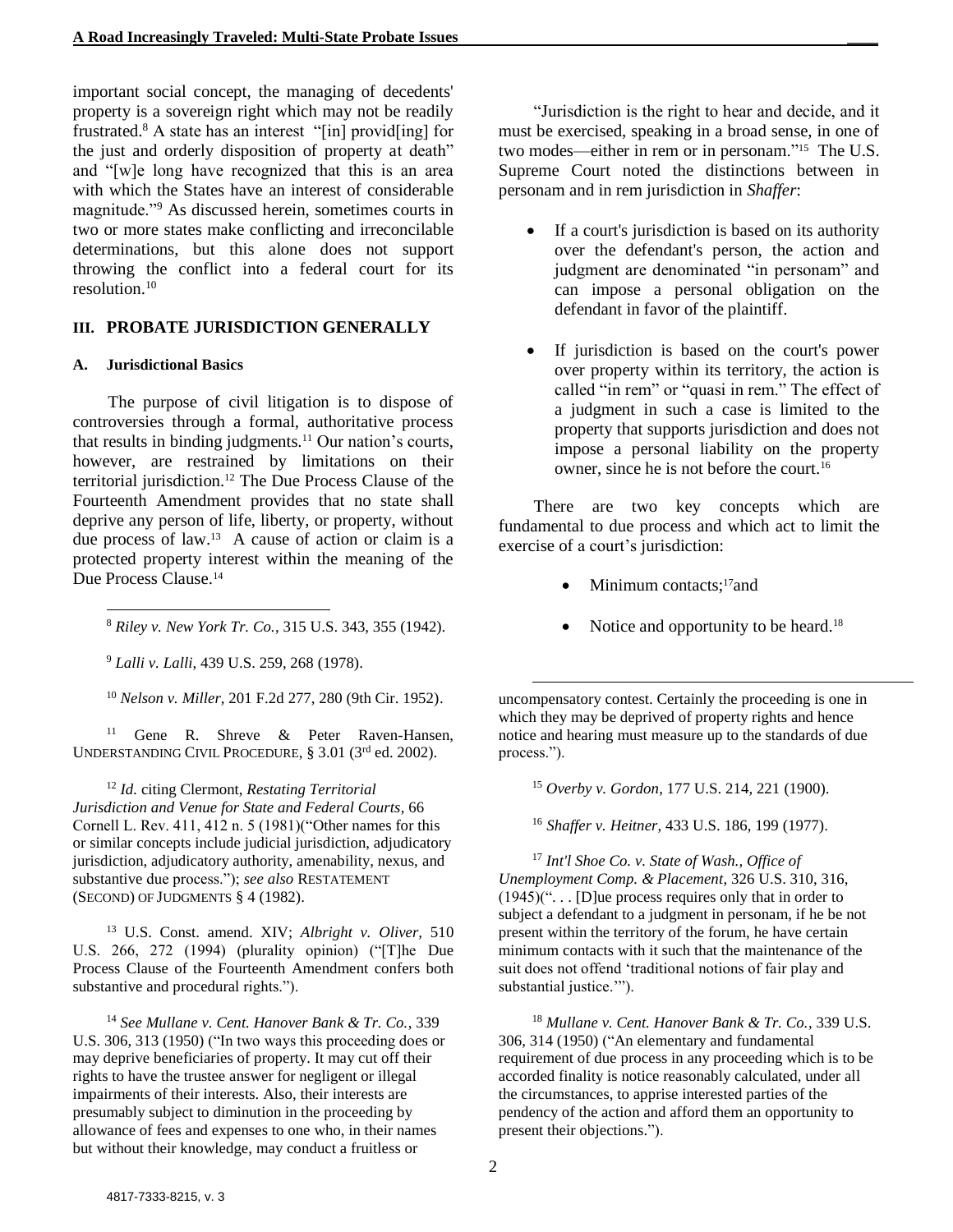#### **B. Pennoyer and the Rule of Physical Presence**

The evolution of modern theories on state court jurisdiction can be traced back to the 1877 landmark U.S. Supreme Court case of *Pennoyer v. Neff.* <sup>19</sup> Traditionally, to exercise in personam or in rem jurisdiction, a court had to have "power" over the defendant and/or property, which was predicated on the physical presence of the defendant or the property within the court's territory.<sup>20</sup>

As *Pennoyer* mentioned, there are "two wellestablished principles of public law respecting the jurisdiction of an independent State over persons and property:"

- Every state possesses exclusive jurisdiction and sovereignty over persons and property within its territory; $^{21}$  and
- No state can exercise direct jurisdiction and authority over persons or property outside its territory.<sup>22</sup>

Normally, the application of these rules are fairly straightforward. Analyzing whether property is within a court's territorial reach for the purpose of establishing jurisdiction is simple in the case of real or tangible property since there are clear situs rules for such property. <sup>23</sup> But when jurisdiction is predicated on intangible property, the analysis becomes more complicated because property of that character only has a legal situs; it does not have an actual or physical situs.<sup>24</sup> The rules regarding the situs of intangible property play a major role in resolving multi-state probate jurisdictional issues.

<sup>20</sup> 4A Fed. Prac. & Proc. Civ. § 1070 (4th ed.); *Pennoyer v. Neff*, 95 U.S. 714 (1877).

<sup>21</sup> *Pennoyer v. Neff*, 95 U.S. 714, 722 (1877).

<sup>22</sup> *Id.*

l

<sup>23</sup> 4A Fed. Prac. & Proc. Civ. § 1070 (4th ed.).

<sup>24</sup> *Id.*; *see also Hanson v. Denckla*, 357 U.S. 235, 247, (1958).

#### **C. Along Come International Shoe and Shaffer**

*International Shoe Co. v. Washington*<sup>25</sup> shifted the focus of in personam jurisdiction from a state's physical power over the defendant to the defendant's minimum contacts with the forum state.<sup>26</sup> The U.S. Supreme Court announced a new standard for determining personal jurisdiction over non-residents:

> Due process requires only that in order to subject a defendant to a judgment *in personam*, if he be not present within the territory of the forum, he have certain minimum contacts with it such that the maintenance of the suit does not offend "traditional notions of fair play and substantial justice."<sup>27</sup>

The legal fictions created by *Pennoyer* continued to apply to in rem cases until 1977, when the U.S. Supreme Court decided the landmark in rem case of *Shaffer v. Heitner.* Prior to *Shaffer*, the rules relating to in personam and in rem jurisdiction had developed separately*.* <sup>28</sup> As one scholar notes, *Shaffer* consolidated the illogically bifurcated system of in rem and in personam jurisdiction, which emphasized due process for some but ignored due process for others, into a single theory designed to provide due process for all.<sup>29</sup>

In *Shaffer*, the Supreme Court famously concluded jurisdiction over property, like jurisdiction over persons, must be based on minimum, purposeful contacts and must not offend traditional notions of fair play and substantial justice:<sup>30</sup>

> The fiction that an assertion of jurisdiction over property is anything but an assertion of jurisdiction over the owner of the property supports an ancient form without substantial modern

<sup>26</sup> Friedenthal, Kane, & Miller, CIVIL PROCEDURE, §  $3.9$  (4<sup>th</sup> ed. 2005).

l

<sup>28</sup> Miller*, supra*, n. 18 at 93.

<sup>29</sup> *Id.* at 91.

<sup>19</sup> Rita Miller, *Shaffer v. Heitner: Reshaping the Contours of State Court Jurisdiction*, 11 Loy. L.A. L. Rev. 87, 91 (1977).

 $25$  326 U.S. 310 (1945).

<sup>27</sup> *Id.* at 316.

<sup>30</sup> *HMS Aviation v. Layale Enterprises, S.A.*, 149 S.W.3d 182, 196 (Tex. App.—Fort Worth 2004, no pet.).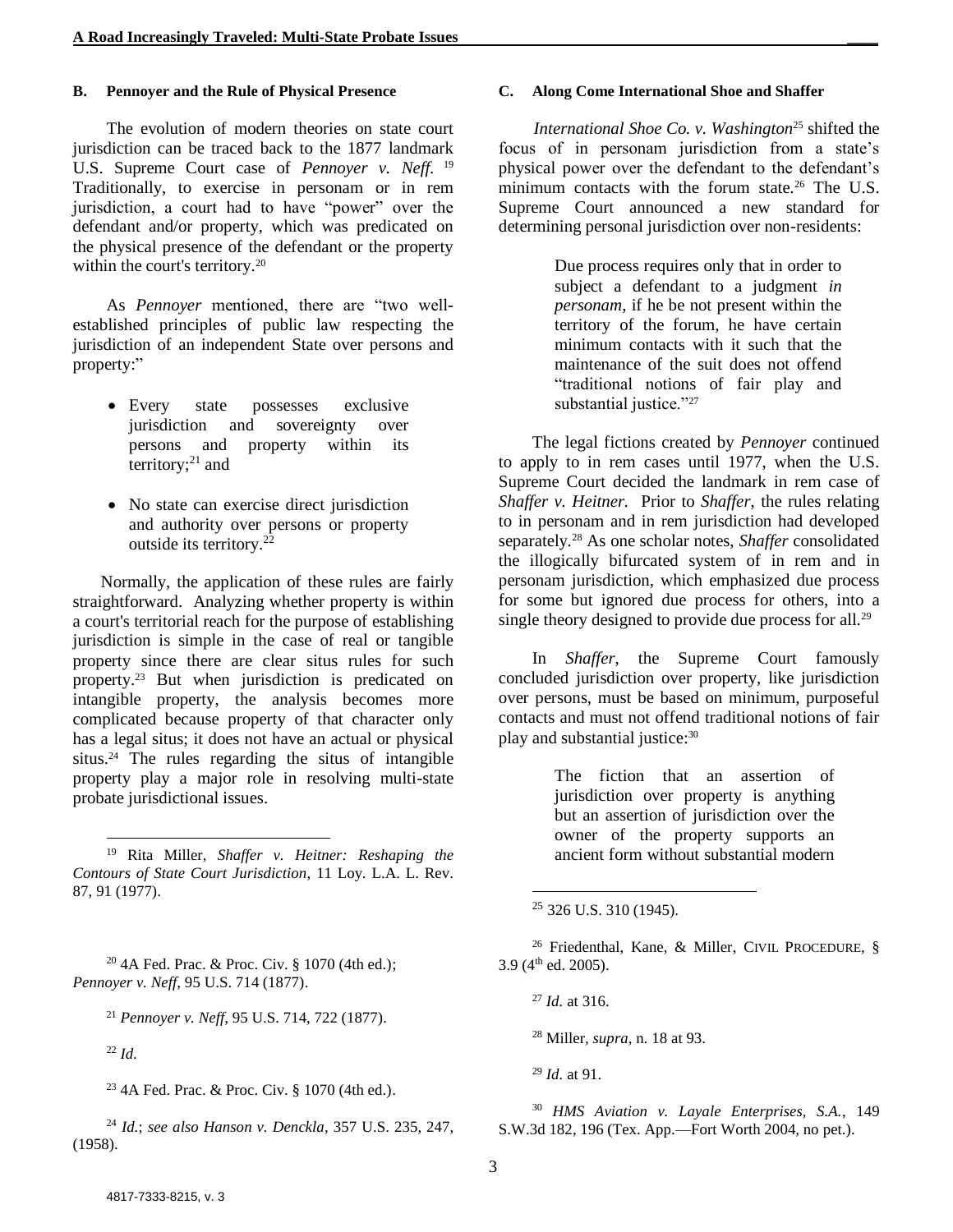justification. Its continued acceptance would serve only to allow state-court jurisdiction that is fundamentally unfair to the defendant.

We therefore conclude that all assertions of state-court jurisdiction must be evaluated according to the standards set forth in *International Shoe* and its progeny.<sup>31</sup>

The *Shaffer* Court indicated, however, that *International Shoe's* minimum contact test could be satisfied in in rem cases:

> [W]hen claims to the property itself are the source of the underlying controversy between the plaintiff and the defendant, it would be unusual for the State where the property is located not to have jurisdiction. In such cases, the defendant's claim to property located in the State would normally indicate that he expected to benefit from the State's protection of his interest. The State's strong interests in assuring the marketability of property within its borders and in providing a procedure for peaceful resolution of disputes about the possession of that property would also support jurisdiction, as would the likelihood that important records and witnesses will be found in the State.<sup>32</sup>

Despite *Shaffer*, the distinction between in personam and in rem jurisdiction retains some practical significance.<sup>33</sup>

#### **D. Probate Proceedings are In Rem Proceedings**

As the U.S. Supreme Court has long recognized, probate proceedings are actions *in rem*<sup>34</sup> It may be

<sup>33</sup> Eugene F. Scoles & Peter Hay, *Conflicts of Laws*, § 5.2 (3rd ed. 2000).

<sup>34</sup> *See e..g., Gelston v. Hoyt*, 16 U.S. 246, 315 (1818); *Case of Broderick's Will*, 88 U.S. 503, 509 (1874); *Overby v. Gordon*, 177 U.S. 214 (1900) ("To the class of cases where the proceedings are in form *in rem* may be added those connected with the grant of letters either testamentary or of administration.").

difficult, however, to globally characterize every type of commonly encountered probate-related proceeding, especially contested proceedings, as pure proceedings in rem.<sup>35</sup> For example, as one treatise notes, will contests are examples of in rem or quasi in rem jurisdiction.<sup>36</sup> Indispensable parties may be joined in in rem actions as long as the judgment is limited to adjudicating the degree of their interest in the property.<sup>37</sup> "If will contests are characterized as something other than in rem actions, then these considerations of joinder will be much more important."<sup>38</sup> If a will contest or other contested probate proceeding (for example, one involving a claim for personal damages) is characterized as a personal action, then a good rule of thumb is that all parties necessary to the fair determination of the contest must be joined and these parties must have minimum contacts with the jurisdiction in which the will contest or other contested proceeding has been filed to be joined.<sup>39</sup>

#### **E. What's So Special About In Rem Jurisdiction Anyway?**

In rem jurisdiction, or jurisdiction based on property, is most typically invoked when one or more of the defendants or persons with potential claims to the property are nonresidents of the forum state or jurisdiction over their person cannot be secured in the

<sup>36</sup> Eunice L. Ross and Thomas J. Reed, Will Contests § 4.12 (2d. ed. 2017 update).

<sup>37</sup> *Id.* (citing 3 Page on *The Law of Wills* § 26.51: "For those states that continue to treat will contests as in rem actions, this is a convenient way out. On the other hand, a number of states no longer characterize will contests as in rem actions, or qualify that characterization by requiring that all necessary parties be joined by the contestant.")

<sup>38</sup> *Id.*

l

<sup>39</sup> *Id.*

l <sup>31</sup> *Shaffer v. Heitner*, 433 U.S. 186, 212 (1977).

<sup>32</sup> *Id.* at 207–08.

<sup>35</sup> *See e.g. Steger v. Shofner*, 54 S.W.2d 1013, 1016 (Tex. Civ. App.—Beaumont 1932, no writ) (action to cancel written contract between Texas resident and non-resident was personal in nature and could only be supported by proper personal service on non-resident); *Socony Mobil Oil Corp. v. Belveal*, 430 S.W.2d 529, 533 (Tex. Civ. App.–El Paso 1968, writ ref'd n.r.e.) (dealing with suit to set aside certain deeds and to recover possession and title to certain property which was taken by fraud and noting that an action to cancel a voidable deed is characterized as an in personam action).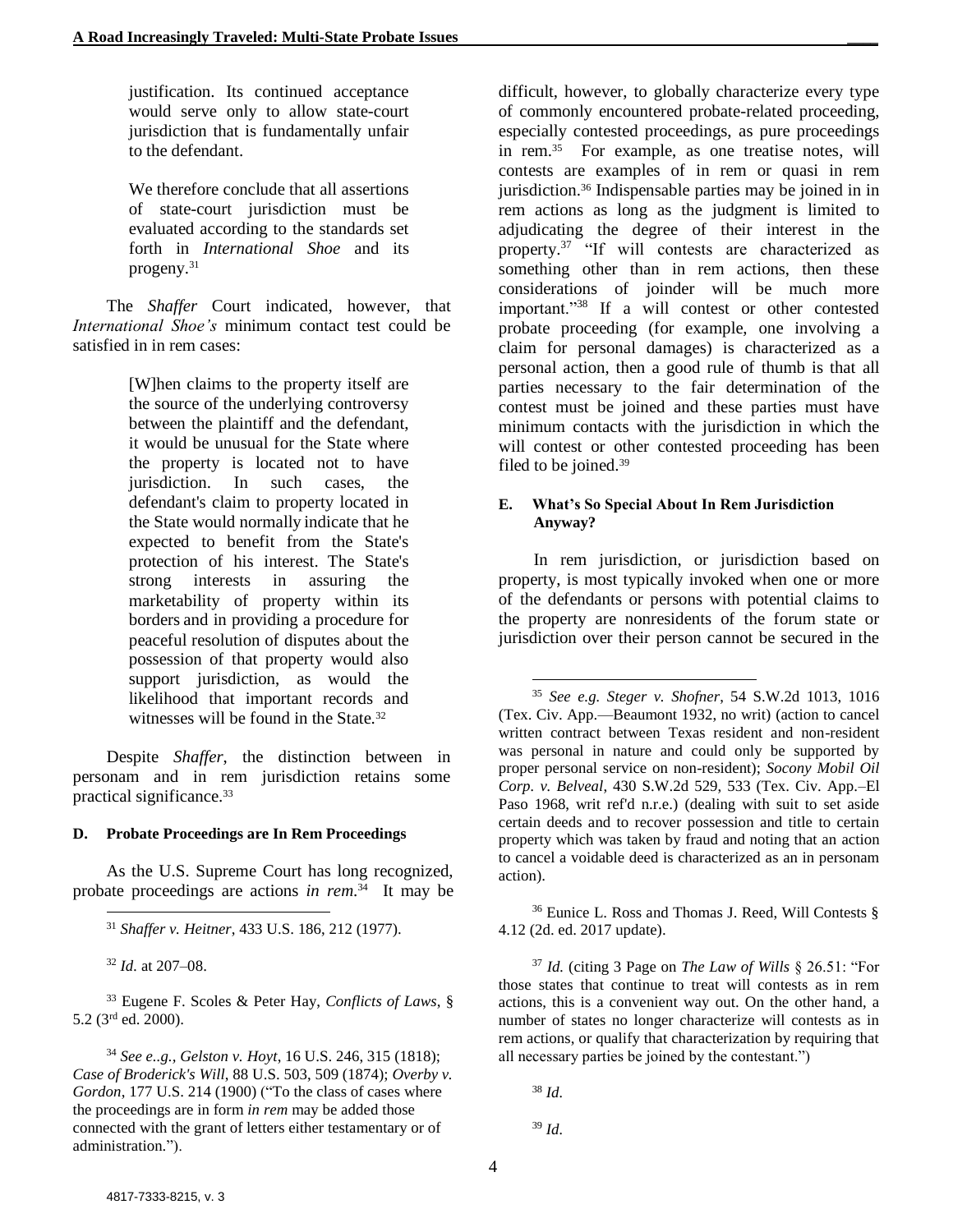forum state.<sup>40</sup> In rem jurisdiction is an alternative to in personam jurisdiction.<sup>41</sup> "The essential function of an action in rem is the determination of title to or the status of property located—physically or legally within the court's jurisdiction."<sup>42</sup>

#### 1. Key In Rem Principles

As stated above, most probate proceedings are proceedings in rem, which result in judgments affecting the rem at issue. To understand how an in rem judgment affects concepts like full faith and credit, res judicata and collateral estoppel, it is important to understand a few key in rem jurisdiction principles:

- A judgment in rem affects the interests of all persons in designated property.<sup>43</sup> Judgments in rem are typically binding "on the whole world."<sup>44</sup>
- "The world must move on, and those who claim an interest in persons or things must be charged with knowledge of their status and condition, and of the vicissitudes to which they are subject. This is the foundation of all judicial proceedings *in rem*."<sup>45</sup>
- In rem judgments bind persons to the extent of their interest in the property whether or not they were parties to the proceedings.<sup>46</sup>

<sup>41</sup> *See Alitalia-Linee Aeree Italiane S.p.A. v. Casinoalitalia.Com,* 128 F. Supp. 2d 340, 345 (E.D. Va. 2001).

<sup>42</sup> 4A Fed. Prac. & Proc. Civ. § 1070 (4th ed.).

<sup>43</sup> *Shaffer v. Heitner,* 433 U.S. 186, 199 n. 17 (1977).

<sup>44</sup> RESTATEMENT, JUDGMENTS § 32, comment a (1942).

<sup>45</sup> *In re Broderick's Will*, 88 U.S. 503, 519 (1874).

<sup>46</sup> 50 C.J.S., Judgments, sec. 1054 (2005).

- Service on the property owner relates only to notice and opportunity to be heard, not to the court's jurisdiction.<sup>47</sup>
- Personal jurisdiction is irrelevant and not required in an in rem proceeding.<sup>48</sup> However, the effect of a judgment in rem action is limited to the property that supports jurisdiction and does not impose a personal liability on the property owner.<sup>49</sup>
- Consequently, a judgment rendered in rem or quasi-in-rem will exhaust itself in the forum state and cannot be enforced against the defendant or his property in other jurisdictions under the Full Faith and Credit Clause.<sup>50</sup>

Thus, these rules make it clear that the careful practitioner should consider obtaining in personam jurisdiction on every defendant for which personal liability is sought.

<sup>47</sup> 21 C.J.S., Courts, sec. 37; (citing *Miccosukee Tribe of Indians of Florida v. Dep't of Envtl. Prot. ex rel. Bd. of Trustees of Internal Imp. Tr. Fund*, 78 So. 3d 31, 33 (Fla. Dist. Ct. App. 2011) ("Because a proceeding in rem is an action against the property itself, the court is not required to acquire in personam jurisdiction over the landowner as a prerequisite to a valid court action. Instead, "the purpose of service of the summons and complaint upon the landowner is only to provide notice and an opportunity to be heard.") (internal citations omitted)).

<sup>48</sup> *Id. Pulaski Choice, L.L.C. v. 2735 Villa Creek, L.P.*, 376 S.W.3d 500, 503 (2010); *see also Cass County Joint Water Res. Dist. v. 1.43 Acres of Land in Highland Tp.*, 643 N.W.2d 685, 689 (2002)("A proceeding in rem is an action against the property itself, and in personam jurisdiction is not required.")(citing *Catlin v. Catlin,* 494 N.W.2d 581, 588 (N.D.1992); *Smith v. Smith,* 459 N.W.2d 785, 787–88 (N.D.1990); *Freeman v. Alderson,* 119 U.S. 185, 187 (1886); *Phillips v. Chas. Schreiner Bank,* 894 F.2d 127, 132 (5th Cir.1990); *Farley,* 350 S.E.2d at 264; *In re Petition of Seattle,* 353 P.2d at 957–58; RESTATEMENT (SECOND) OF CONFLICT OF LAWS § 59 (1988).

<sup>49</sup> *Shaffer v. Heitner*, 433 U.S. 186, 199 (1977)("The effect of a judgment in such a case is limited to the property that supports jurisdiction and does not impose a personal liability on the property owner, since he is not before the court.").

<sup>50</sup> 4A Fed. Prac. & Proc. Civ. § 1070 (4th ed.).

 $\overline{a}$ 

<sup>40</sup> 4A Fed. Prac. & Poc. Civ. § 1070 (4th ed.); *Pulaski Choice, L.L.C. v. 2735 Villa Creek, L.P.*, 376 S.W.3d 500, 503 (2010).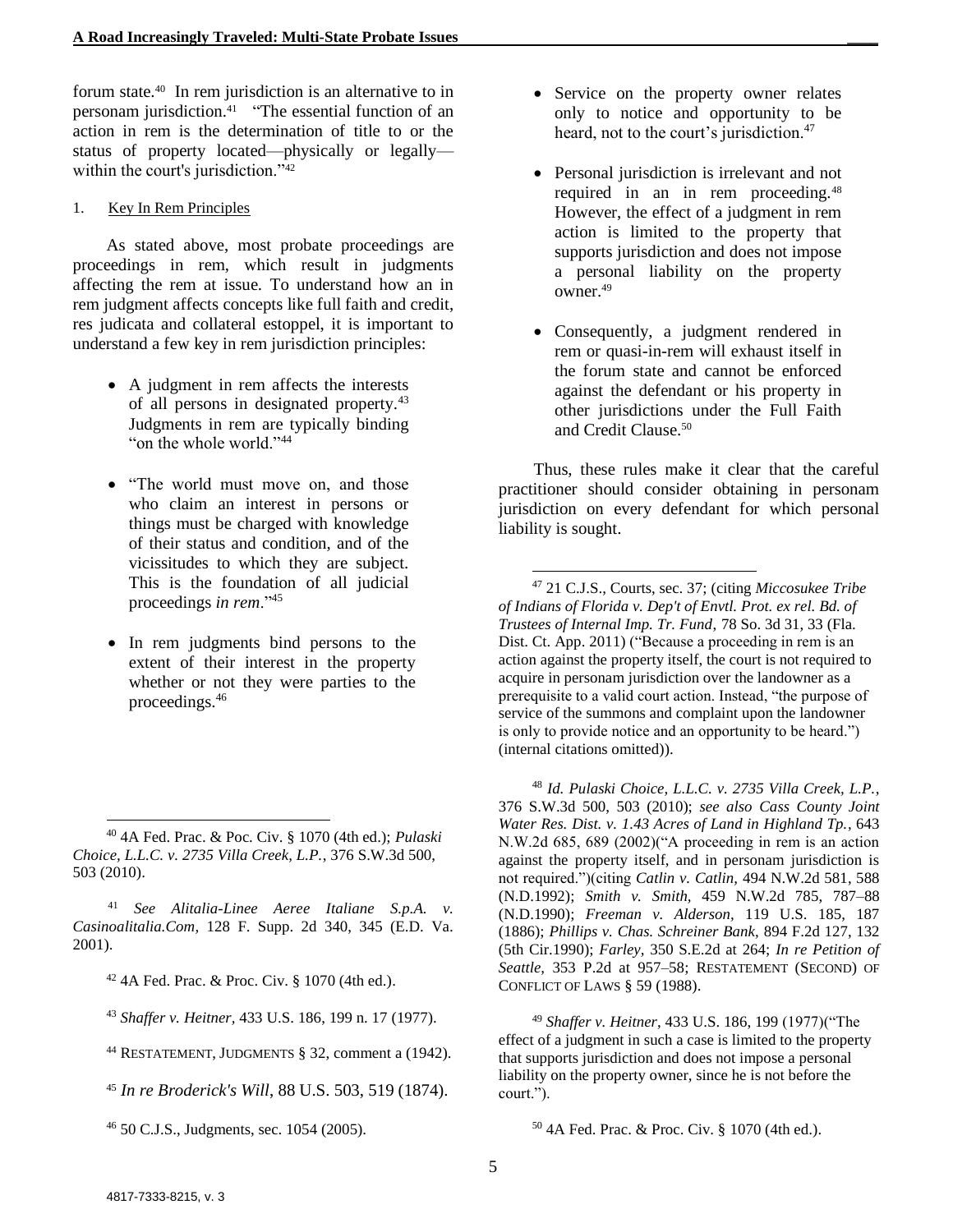#### 2. Notice

Historically, the classification of an action as in rem or in personam was considered important with regard to the citation required to establish jurisdiction.<sup>51</sup> Today, however, the historical differences for the types of notice required in in personam and in rem proceedings are being whittled down by modern technology and corresponding fundamental notions of fairness.

Prior to the landmark 1950 U.S. Supreme Court case of *Mullane v. Cent. Hanover Bank & Trust Co.*, 52 determining what type of notice would satisfy due process largely depended on whether the proceeding in

52 In *Mullane v. Central Hanover Bank & Trust Co.* the United States Supreme Court addressed the constitutional sufficiency of whether citation by publication was sufficient notice under the requirements of the Fourteenth Amendment. 339 U.S. 306, 320 (1950). *Mullane*  involved the judicial settlement of a common trust fund account. Ultimately, the court held that published notice was insufficient as to the present known beneficiaries whose whereabouts were known. *Id.* at 320. The court examined the sufficiency of the notice without regard to whether the underlying proceeding was *in personal* or *in rem*. In examining the sufficiency of the notice, the Court seemed to suggest that the classification of a proceeding does not always prove dispositive of the type of notice required:

> Judicial proceedings to settle fiduciary accounts have been sometimes termed in rem, or more indefinitely quasi in rem, or more vaguely still, 'in the nature of a proceeding in rem.' . . . But in any event we think that the requirements of the Fourteenth Amendment to the Federal Constitution do not depend upon a classification for which the standards are so elusive and confused generally and which, being primarily for state courts to define, may and do vary from state to state. Without disparaging the usefulness of distinctions between actions in rem and those in personam in many branches of law, or on other issues, or the reasoning which underlies them, we do not rest the power of the State to resort to constructive service in this proceeding upon how its courts or this Court may regard this historic antithesis. *Id.* at 312-13.

question could be classified as one in rem or in personam. 53

Traditionally, in rem jurisprudence seemed to imply that notice by publication alone was sufficient "to all defendants, whether residents or non-residents, whose identities and addresses were unknown."<sup>54</sup> Even where the name and whereabouts of a non-resident defendant was known, notice by publication was sufficient.<sup>55</sup> In fact, many of these concepts have significantly affected modern day probate jurisdiction over decedent's estates.<sup>56</sup>

After *Pennoyer*, however, the U.S. Supreme Court became more concerned with achieving substantial justice:

> [T]here occurred a gradual expansion and strengthening of notice requirements–a move toward notice reasonably calculated to give actual notice. The Court began to take an interest in the probability of a party

<sup>54</sup> Malone, *supra* note 48 at 439 (citing *Goodrich v. Ferris*, 214 U.S. 71 (1909) for the proposition that notice by posting and publication held sufficient as to non-residents).

<sup>55</sup> *Id.* (citing *Huling v. Kaw Valley Ry. & Improvement Co*., 130 U.S. 559 (1889) for the proposition that state's interest was too important to allow the absence of owner to keep it from adjudicating on property within its territorial limits).

<sup>56</sup> *See Estate of Whittenburg*, 07-15-00443-CV, 2016 WL 4158032, at \*1 (Tex. App.—Amarillo Aug. 4, 2016, pet. filed) ("It has long been the law in Texas that probate proceedings are in rem, and 'rules applicable to cases in which jurisdiction over the person [*i.e.* in personam] must be acquired before a personal judgment can be rendered, have no application to such proceedings.'")(quoting *Thomas v. Bonnie*, 66 Tex. 635, 2 S.W. 724, 726 (Tex. 1886)); *Soto v. Ledezma*, 529 S.W.2d 847, 850 (Tex. Civ. App.–Corpus Christi 1975, no writ). The Court in *Estate of Whittenburg*  when on to add, "In other words, personal service normally is not required in in rem proceedings, unless, of course, statute or other law dictates otherwise." *Id.* (citing *Soto v. Ledezma*, 529 S.W.2d at 850).

l <sup>51</sup> Note, *Jurisdiction–Status*, 10 Tex. L. Rev. 513 (1932).

<sup>53</sup> Note, *Due Process of Law and Notice by Publication*, 32 Ind. L.J. 469, 470 (1957); *see also* Jerry L. Malone, *Property–Meeting the Due Process Requirements of Notice to Mortgagees in Tax Sales*, 7 U. Ark. Little Rock L. Rev. 437, 438 (1984), (citing *Pennoyer v. Neff*, 95 U.S. 714 (1878)).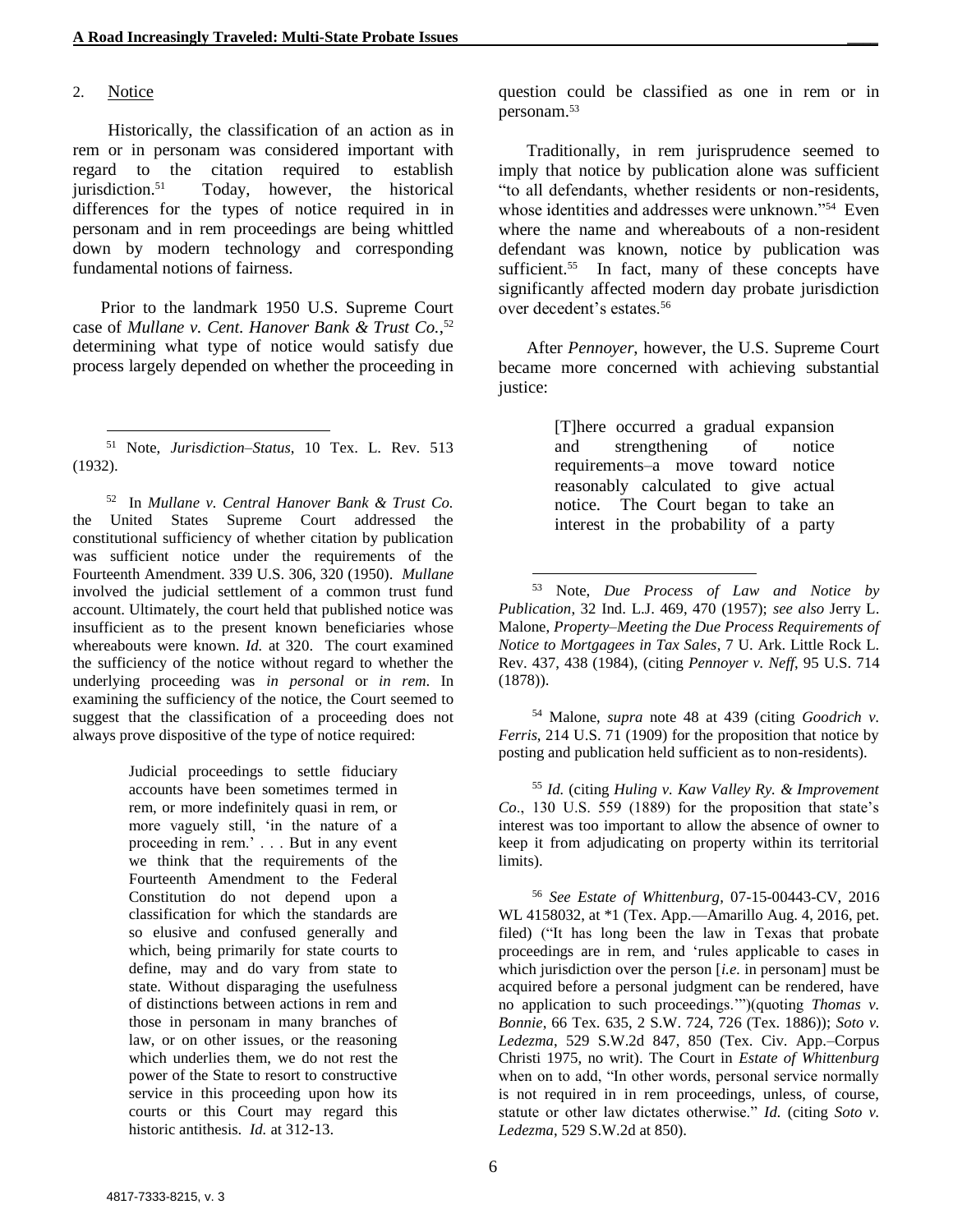actually receiving the notice it was provided.<sup>57</sup>

Thus in certain circumstances, published notice is insufficient since "process which is a mere gesture is not due process."<sup>58</sup> In fact, some scholars believe that *Mullane* was emphasizing that merely labeling a proceeding as in personam or in rem does not fully answer the question when a party can resort to constructive notice (e.g., published or posted notice).<sup>59</sup> "An elementary and fundamental requirement of due process in any proceeding which is to be accorded finality is notice reasonably calculated, under all the circumstances, to apprise interested parties of the pendency of the action and afford them an opportunity to present their objections . . . the notice must be of such nature as reasonably to convey the required information . . . and it must afford a reasonable time for those interested to make their appearance."<sup>60</sup>

#### **IV. THREE FUNDAMENTAL JURISDICTIONAL ISSUES CONCERNING MULTISTATE PROBATE CASES**

Generally, probate jurisdiction only extends to assets within the particular state probating the will.<sup>61</sup> As Professor Schoenblum points out, there are three distinct, complex and often-intertwined issues when it comes to analyzing multi-state probate court jurisdiction issues:

- *Issue 1:* Whether one state can exercise jurisdiction on basis that the *estate* is domiciled there.
	- o *Corollary:* If so, then the need to gain jurisdiction over the *interested persons* and provide adequate notice to them is avoided.

l

<sup>60</sup> *Mullane*, 339 U.S. at 314.

<sup>61</sup> 1 Jeffrey Schoenblum, *Multistate and Multinational Estate Planning*, § 16.02 (2009 ed.).

- *Issue 2:* Under evolving standards of personal jurisdiction, what is required to for obtaining binding authority over potential claimants, if the first approach fails.
	- o *Corollary:* Even if another state has in rem jurisdiction over the assets, a court with personal jurisdiction over the parties can order them to take certain actions with respect to the assets.
- *Issue 3:* Even if jurisdiction over potential claimants was obtained, whether one state can be compelled to give full faith and credit to another state's order with respect to assets situated in the first state.<sup>62</sup>

#### **A. Issue 1: In Rem Jurisdiction**

#### 1. Historical Development of In Rem Jurisdiction

There are several very significant United States Supreme Court cases that highlight the historical development of key in rem jurisdiction principles. These principles are routinely relied on by courts throughout the country when analyzing multi-state probate issues and so a brief discussion of these cases is warranted.

a. *Rose v. Himely, 8 U.S. (4 Cranch) 241, (1808):*

"**It is repugnant to every idea of a proceeding** *in rem***, to act against a thing which is not in the power of the sovereign under whose authority the court proceeds."**

b. *Pennoyer v. Neff, 95 U.S. 714 (1877):*

'**Except as restrained and limited by . . . [the Constitution, the several states of the Union] possess and exercise the authority of independent states, and . . . [two wellestablished] principles of public law . . . [respecting the jurisdiction of an independent state over persons and property] are applicable to them. One of these principles is, that every state possesses exclusive jurisdiction and** 

<sup>&</sup>lt;sup>57</sup> Malone, *supra* note at 440.

<sup>58</sup> *Mullane*, 339 U.S. at 315.

<sup>59</sup> Note, *Due Process of Law and Notice by Publication*, 32 Ind. L.J. 469, 472 (1957).

l <sup>62</sup> *Id.*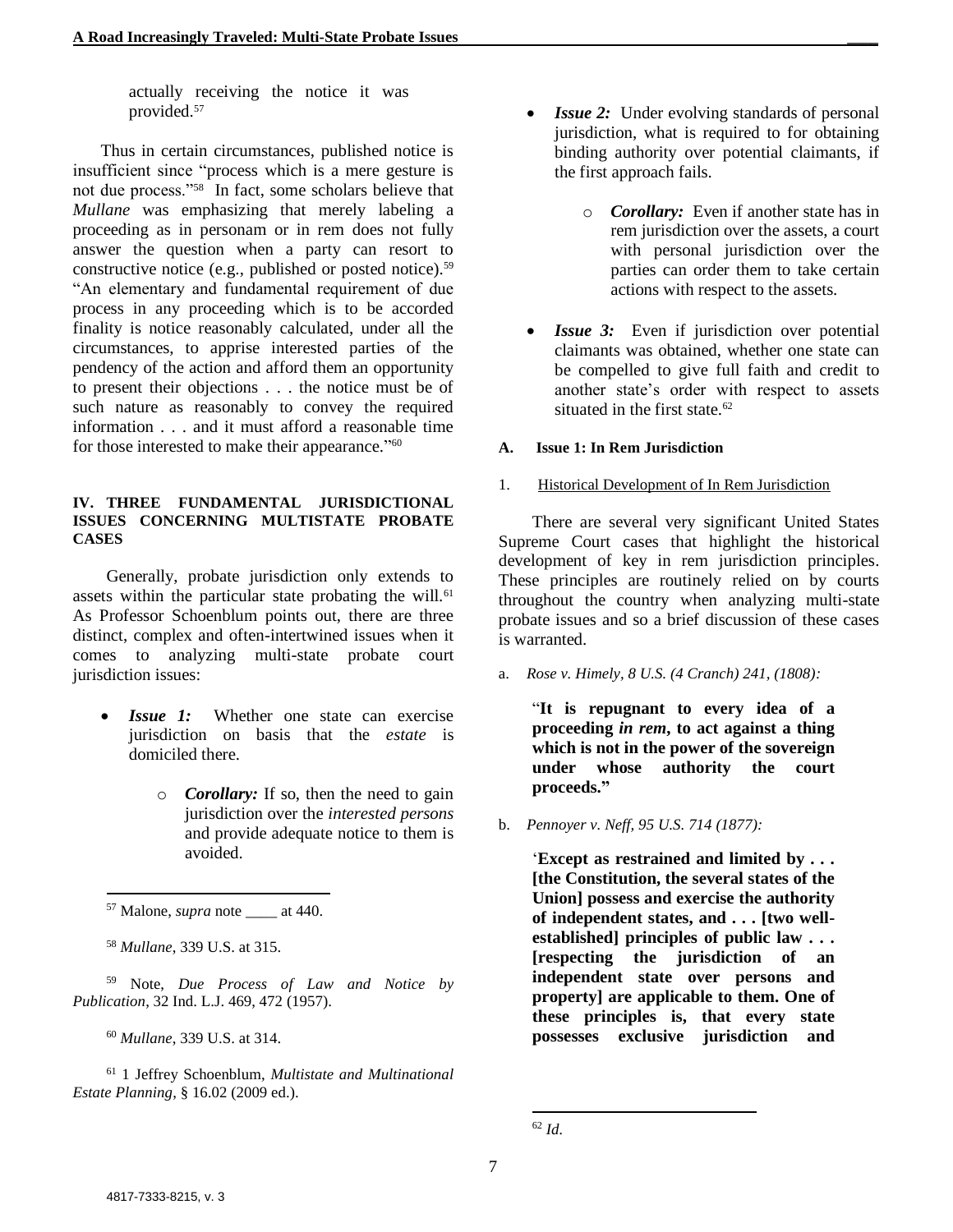#### **sovereignty over persons and property within its territory. . . .<sup>63</sup>**

#### c. *Overby v. Gordon, 177 U.S. 214 (1900).*

In *Overby*, the Court considered whether letters of administration granted in Georgia could prevent further litigation in the District of Columbia concerning whether the decedent was domiciled there and entitled to have the will offered for probate.<sup>64</sup> Ultimately, the *Overby* Court held that the adjudication of a Georgia probate court that the decedent was a resident of that state was a proceeding in rem and did not bind the courts of the District of Columbia in a suit to redetermine the decedent's domicile. The opinion contains a good discussion on fundamental in rem principles:

**An essential characteristic, however, of a proceeding** *in rem* **is that there must be a**  *res* **or subject-matter upon which the court is to exercise its jurisdiction.<sup>65</sup>**

**The sovereignty of the state of Georgia and the jurisdiction of its courts, however, did not extend to and embrace property not situated within the territorial jurisdiction of the state**. 66

**It is undeniable that the sovereignty of the state of Georgia and the jurisdiction of its courts at the time of the adjudication by the De Kalb county court, by the grant of letters of administration on the estate of Haralson, did not extend to or embrace the assets of the decedent situated within the territorial jurisdiction of the District of Columbia, and, viewed as a step in a proceeding** *in rem* **relating to property within the jurisdiction of the court, the adjudication of a grant of letters would have no binding probative force in contests respecting property lying** 

l

<sup>65</sup> *Id.* at 221.

<sup>66</sup> *Id.* at 222.

**outside of the territorial dominion of the state of Georgia.<sup>67</sup>**

**We are of the opinion that the De Kalb county court possessed the power to determine the question of domicil of the decedent for the purpose of conclusively adjudicating the validity within the state of Georgia of a grant of letters of administration, but that it did not possess the power to conclusively bind all the world as to the fact of domicil, by a mere finding of such fact in a proceeding**  *in rem***. In other words, proceedings which were substantially** *ex parte* **cannot be allowed to have greater efficacy than would a solemn contest** *inter partes***, which would have estopped only actual parties to such contest as to facts which had been or might have been litigated in such contest**. 68

#### d. *Baker v. Baker, Eccles & Co., 242 U.S. 394 (1917).*

*Baker* involved a dispute between a decedent's surviving spouse and the decedent's mother about the decedent's domicile on death. This dispute affected how certain stock in a Kentucky company which was owned by the decedent would pass by intestacy. If the stock was distributable according to the laws of Tennessee, it would go entirely to the widow; if it was distributable according to the laws of Kentucky, it

l

<sup>68</sup> *Id.* at 227. ("Our conclusion being that the adjudication of the fact of domicil in Georgia made in the grant of letters by the De Kalb county court, and which was not made in a contest *inter partes*, was of no probative force upon the question of domicil in a contest in a court of the District of Columbia in the course of proceedings for the administration of assets within said District, it results that the supreme court of the District did not err in excluding the transcript in question whether tendered as evidence conducing to establish or as conclusively fixing the domicil of the deceased."); *see also In re Nye's Estate*, 157 Ind. App. 236, 244, 299 N.E.2d 854, 859 (1973)("[B]ecause those interests were not represented in the Florida court we must find against appellant's contention that the Florida judgment is conclusive as to decedent's domicile.")

<sup>63</sup> *Id.* at 722.

<sup>64</sup> *Id.* at 219; 1 Jeffrey Schoenblum, *Multistate and Multinational Estate Planning*, § 16.02 (2009 ed.).

<sup>67</sup> *Id.* at 223.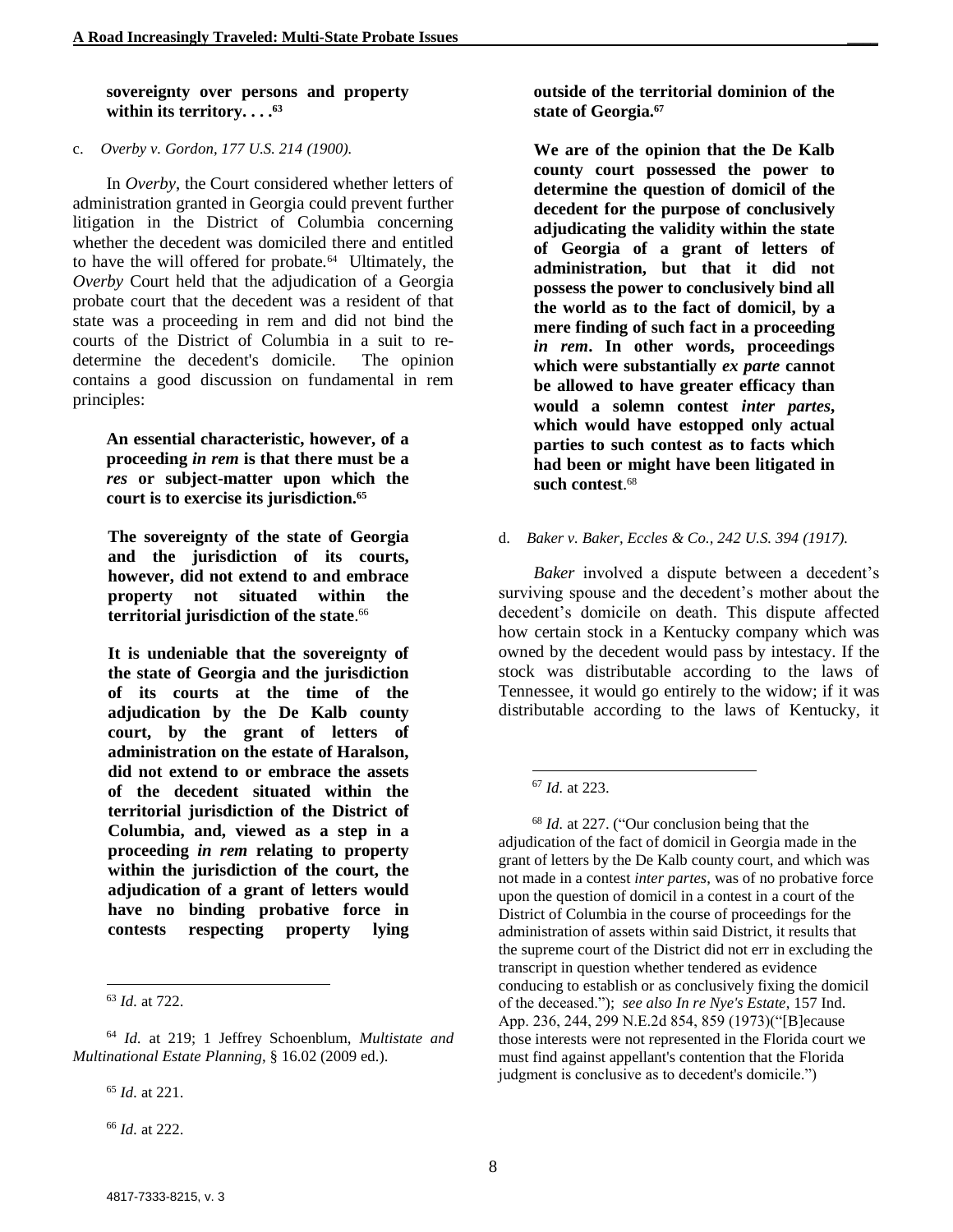would go one half to the widow, the other half to the mother.<sup>69</sup>

The widow applied for letters of administration in Tennessee. The proceedings were ex-parte. The widow's application was granted and the order of the court appointing her as administratrix recited that at the time of his death, the Decedent's residence was in Tennessee. <sup>70</sup> The widow later obtained an order in the Tennessee estate administration finding that she was entitled to the decedent's residuary personal property and ordering the widow to transfer the stock in the Kentucky company to herself. The widow then sued the Decedent's mother (a nonresident of Tennessee) in Tennessee seeking to determine, among things, that she was the sole distribute of the decedent's personal estate.<sup>71</sup> As a non-resident of Tennessee, the Decedent's mother was served by publication, but she defaulted, and an unfavorable judgment resulted against her in Tennessee.

Meanwhile, the mother obtained letters of administration in Kentucky and filed suit seeking to establish her right to the stock by establishing the decedent was a resident of Kentucky. Although a favorable judgment was rendered for the mother, it was later vacated because of insufficient notice to the widow.<sup>72</sup>

Eventually, the widow filed suit in Kentucky, essentially seeking to enforce her Tennessee judgment against the Kentucky company. That suit was dismissed. The window appealed to the Kentucky court of appeals. The court determined that the judgments of both Tennessee courts were invalid as against the mother because they were entered without process of law as against her and found that the decedent was domiciled in the state of Kentucky and his personalty was distributable according to the laws of that state, *i.e.,* that his mother and his widow were each entitled to one half of his personal estate situated in Kentucky at the time of his death. 73

<sup>70</sup> *Id.* at 396.

 $71$  *Id.* 

<sup>72</sup> *Id.* at 398.

The sole question on appeal to the U.S. Supreme Court was whether the Tennessee proceedings were entitled to recognition in the courts of Kentucky as adversely adjudicating the mother's asserted right to share in the personal property situated in Kentucky, or as conclusively determining the decedent's domicile as affecting that right, in view of the failure of the Tennessee courts to acquire jurisdiction over the mother's person or over the Kentucky corporation, Baker, Eccles,  $& Company.<sup>74</sup>$  The Court answered both questions in the negative.

The U.S. Supreme Court began its analysis by noting that the determination of a decedent's domicile (which impacts what law governs distribution) must be made according to fundamental principles of justice and due process: "that is, either by a proceeding in rem in a court having control of the estate, or by a proceeding in personam after service of process upon the parties to be affected by the judgment."<sup>75</sup> The Court further implicitly recognized the situs of the stock was Kentucky.<sup>76</sup> The Court then highlighted the need for an ancillary administration for purposes of probating the stock:

**The rule generally adopted throughout the states is that an administrator appointed in one state has no power virtute officii over property in another. No state need allow property of a decedent to be taken without its borders until debts due to its own citizens have been satisfied; and there is nothing in the Constitution of the United States aside from the full faith and credit clause to prevent a state from giving a like protection to its own citizens or residents who are interested in the surplus after payments of debts . . .** 

**. . . the Tennessee judgments had no effect in rem upon the Kentucky assets now in controversy. [The widow] invokes the aid of those judgments as judgments in personam. But it is now too well settled to be open to further dispute that the 'full faith and credit' clause and the act of Congress passed pursuant to it do not** 

l <sup>69</sup> *Id.* at 395.

<sup>73</sup> *Id.* at 399.

<sup>74</sup> *Id.* at 399-400.

<sup>75</sup> *Id.* at 400.

<sup>76</sup> *Id.*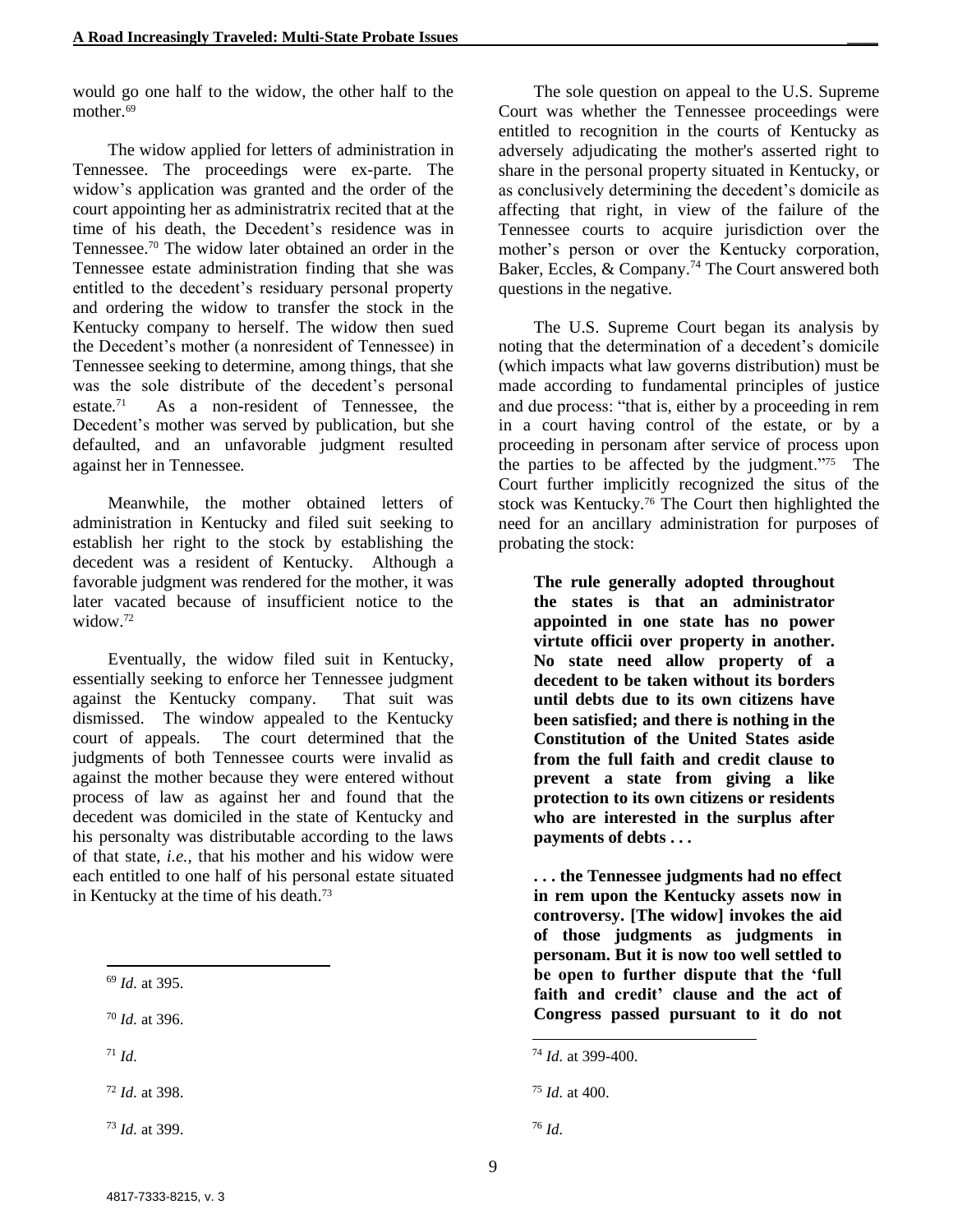**entitle a judgment in personam to extraterritorial effect if it be made to appear that it was rendered without jurisdiction over the person sought to be bound.<sup>77</sup>**

The widow framed two fundamental questions:

- 1. How is it possible to judicially determine that domicile under the theory of the Kentucky court of appeals in the case of an intestate heir entitled to personalty in several states having different laws of distribution, and with parties claiming to be distributees residing in different jurisdictions?
- 2. Assuming a lawful grant of administration in each state where part of the personalty is located and some of the possible distributees reside, how is any one of these administrators, or any one of the claimants of a share in the whole estate, to have the place of the intestate's domicile settled authoritatively and the lawful distributees ascertained?<sup>78</sup>

For the *Baker* Court, the answer was clear:

**Unless all possible distributees can be brought within the jurisdiction of a single court having authority to pass upon the subject matter, either by service of process or by their voluntary appearance . . . whatever inconvenience may result is a necessary incident of the operation of the fundamental rule that a court of justice may not determine the personal rights of parties without giving them an opportunity to be heard.<sup>79</sup>**

e. *State of Iowa v. Slimmer, 248 U.S. 115 (1918).* 

In *Slimmer,* the Supreme Court rejected Iowa's attempt to enjoin Minnesota probate proceedings so that Iowa could collect certain taxes it claimed were owed by a domiciliary decedent.

<sup>77</sup> *Id.* at 401.

l

<sup>78</sup> *Id.* at 404.

<sup>79</sup> *Id.* at 404-405.

**Furthermore, so far as concerns the property of the decedent, located at his death in Minnesota, the probate courts of that state had jurisdiction to determine the domicile.<sup>80</sup>**

**But even if decedent was not domiciled in Minnesota, its court had the power either to distribute property located there according to the terms of the will applicable thereto, or to direct that it be transmitted to the personal representative of the decedent at the place of his domicile to be disposed of by him. 81**

f. *Riley v. New York Tr. Co., 315 U.S. 343, (1942).* 

As Professor Schoenblum notes, *Riley* is the seminal case concerning a court's in rem jurisdiction over an estate located within its territory. In *Riley,* the U.S. Supreme Court affirmed the Delaware Supreme Court's holding that a Delaware court could determine a testatrix's domicile anew, notwithstanding a Georgia court's prior adjudication that the testatrix was domiciled in Georgia.<sup>82</sup> The controversy started when Coca Cola filed an interpleader suit in the state of Delaware to determine whether a New York-appointed administrator or two Georgia-appointed executors were entitled to possess the certificates of stock.<sup>83</sup> The parties agreed that the situs of the stock was Delaware. The Delaware court ordered the stock to be delivered to the New York administrator.<sup>84</sup>

Before the U.S. Supreme Court, the Georgia executors contended that Georgia's prior "judgment on domicile conclusively establishe[d] the right of the Georgia executors to demand delivery" of the stock certificates and was entitled to full faith and credit.<sup>85</sup> In contrast, the New York administrator denied that the

 $81$  *Id.* 

l

<sup>82</sup> *Riley*, 315 U.S. at 355.

<sup>83</sup> *Id.* at 345-47; Jeffrey Schoenblum, *Multistate and Multinational Estate Planning*, § 16.02 [A](2009 ed.).

<sup>84</sup> *Id.* 347-48.

<sup>85</sup> *Id.* at 347-48.

<sup>80</sup> *Slimmer*, 248 U.S. at 120-121 (citing *Overby v. Gordon*, 177 U. S. 214 (1900)).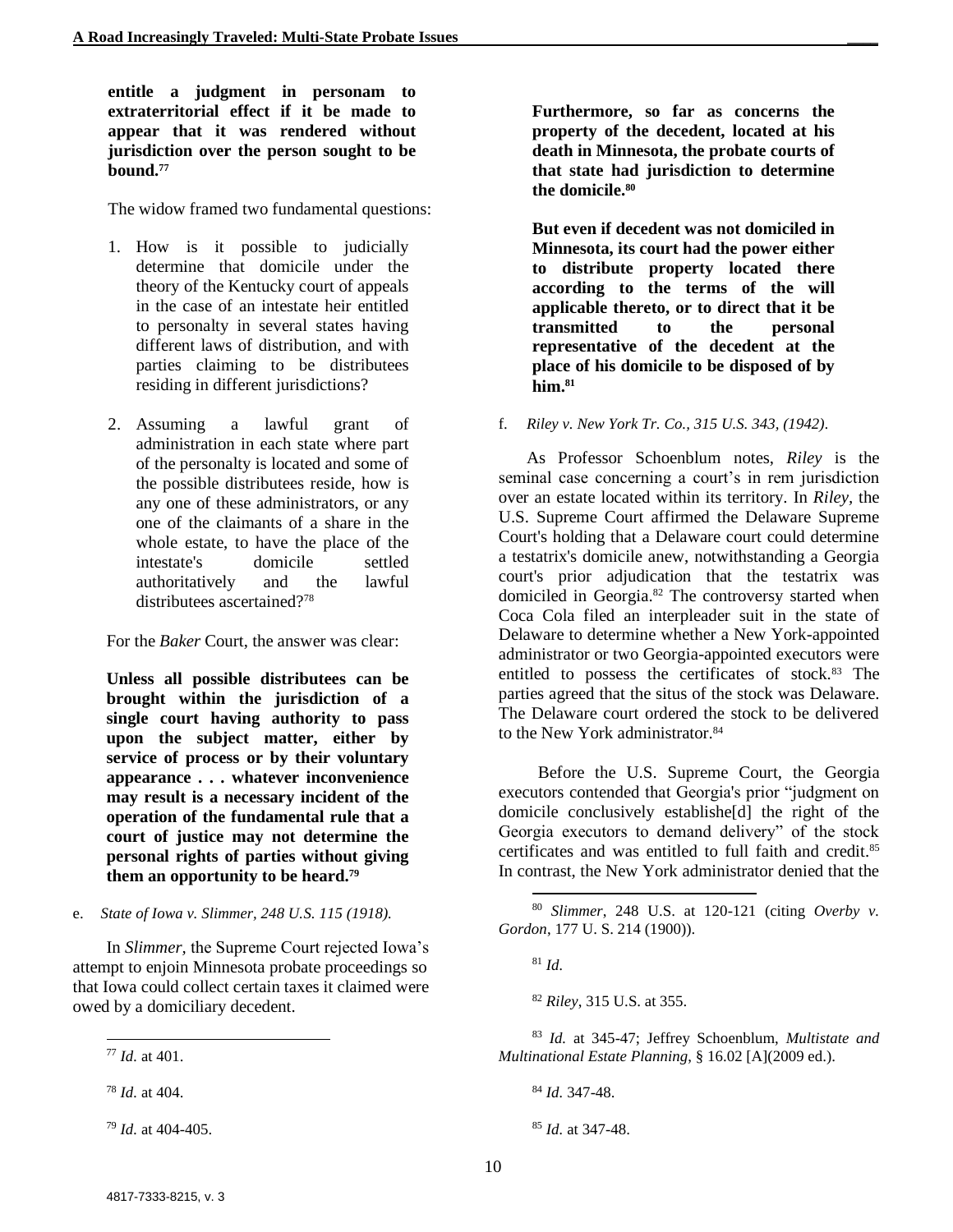decedent was domiciled in Georgia, claiming instead that the decedent was domiciled in New York when she died, and denied that the Georgia judgment on domicile and probate was binding on it.

The issue before the U.S. Supreme Court was whether the Georgia judgment on domicile conclusively established the right of the Georgia executors to demand delivery of personal assets of their testatrix which another state is willing to surrender to the domiciliary personal representative when another representative, appointed by a third state, asserts a similar domiciliary right. 86

The Court announced that:

**"[t]he full faith and credit clause allows [one state] in disposing of local assets to determine the question of domicile anew for any interested party who is not bound by participation in [another state's] proceeding."<sup>87</sup>**

The Court went on to note, in very broad terms that:

**While the Georgia judgment is to have the same faith and credit in Delaware as it does in Georgia, that requirement does not give the Georgia judgment extraterritorial effect upon assets in other states. So far as the assets in Georgia are concerned the Georgia judgment of probate is in rem; so far as it affects personalty beyond the state, it is in personam and can bind only parties thereto or their privies. This is the result of the ruling in** *Baker v. Baker, Eccles & Co***., 242 U.S. 394, 400, 37 S.Ct. 152, 154, 61 L.Ed. 386. Phrased somewhat differently, if the effect of a probate decree in Georgia in personam was to bar a stranger to the decree from later asserting his rights, such a holding would deny procedural due process**. 88

Ultimately, the Court concluded that "Georgia and New York might each assert its right to administer

<sup>86</sup> *Id.* at 348.

l

<sup>87</sup> *Id.* at 349–50.

<sup>88</sup> *Id.* 354-55.

the estates of its domiciliaries to protect its sovereign interests and Delaware was free to decide for itself which claimant [was] entitled to receive the portion of [the decedent's] personalty within Delaware's borders."<sup>89</sup>

#### g. *Hanson v. Denckla, 357 U.S. 235 (1958).*

In *Hanson,* one of the cornerstones of modern jurisdictional theory, the U.S. Supreme Court endorsed and applied the approach taken by these earlier cases.<sup>90</sup> There, a settlor established a trust in Delaware, naming the Wilmington Trust Co. as trustee. She later became domiciled in Florida. Following the settlor's death, a family dispute arose over whether Florida or Delaware courts had jurisdiction over the trust assets. Two of the settlor's daughters claimed that a portion of certain trust property passed under the residuary clause of the settlor's will. In contrast, a third daughter of the settlor contended that the trust property in dispute passed pursuant to an inter vivos power of appointment that directed the property to two trusts established for the benefit of that daughter's two children.<sup>91</sup> The trustee of those two trusts was the Delaware Trust Co.

A declaratory judgment was initiated in Florida to determine to whom the property should pass.<sup>92</sup> About a dozen defendants, including the two trustees, could not be personally served and were instead served by ordinary mail and by published notice.<sup>93</sup> The third daughter moved to dismiss the suit on the basis the Florida court lacked jurisdiction over certain indispensable parties. The Florida court agreed because certain nonresident defendants were not personally served and because the trust assets were located outside the territorial jurisdiction of the court.<sup>94</sup> In connection with the remaining parties, the Florida court proceeded with the case and ruled the assets in dispute passed under the residuary clause of the settlor's will.<sup>95</sup> Before the Florida court's ruling,

<sup>90</sup> Jeffrey Schoenblum, *Multistate and Multinational Estate Planning*, § 16.02 [B](2009 ed.).

 *Hanson*, 357 U.S. at 239-240. *Id.* at 241. *Id.* at 241. *Id.* at 242. <sup>95</sup> *Id.* 

l <sup>89</sup> *Id.* at 355.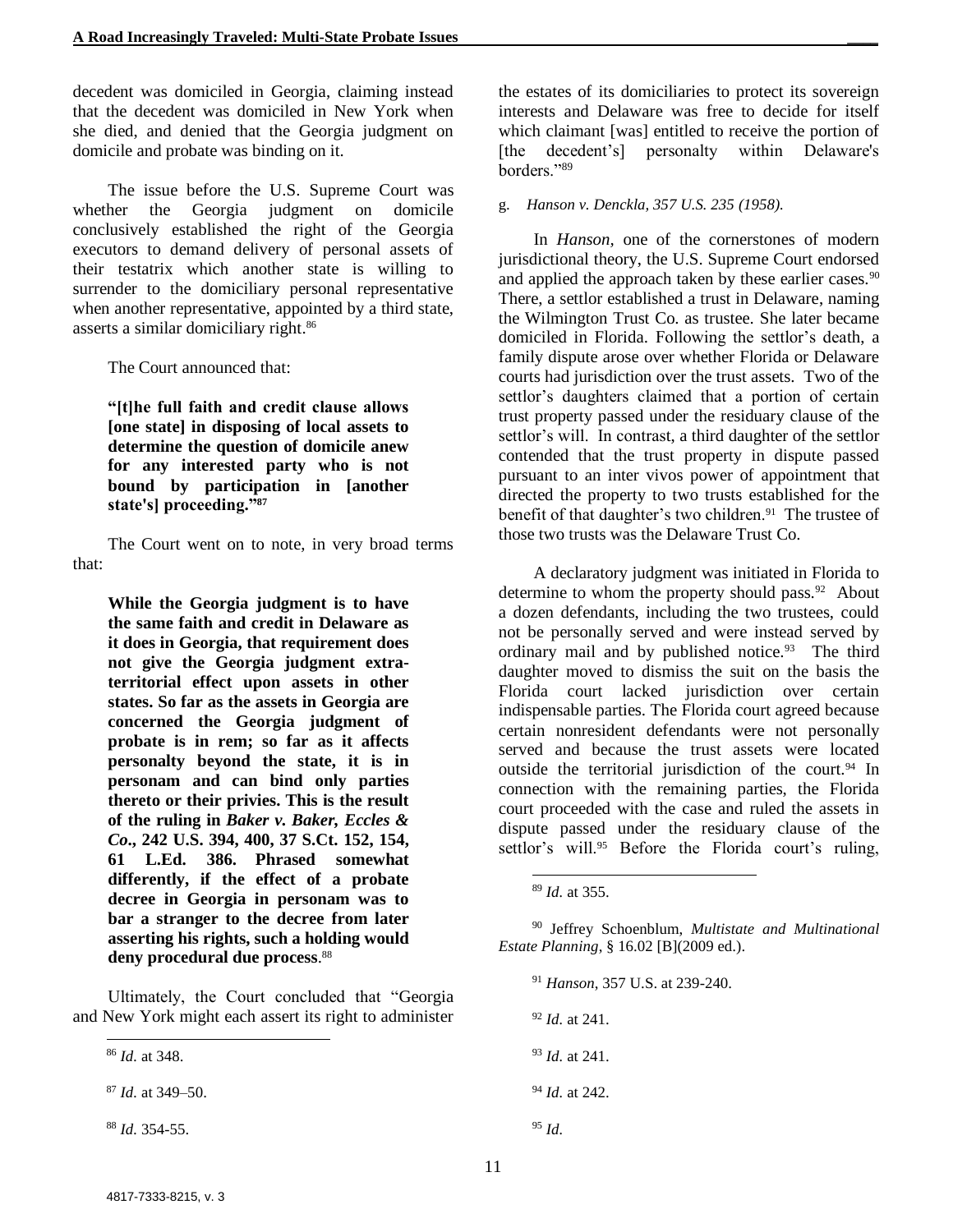however, the executrix had instituted a declaratory judgment in Delaware to determine who was entitled to the participate in the trust assets in held in Deleware.

In response to the Delaware lawsuit, the legatees unsuccessfully argued that the Florida decree was res judicata. The Delaware court ruled that the trust and power of appointment were valid under the applicable Delaware law, and that the trust corpus had properly been paid to the Delaware Trust Co. and the other appointees.<sup>96</sup>

Trying to validate its state's judgment, the Florida Supreme Court ruled that "jurisdiction to construe the will carried with it 'substantive' jurisdiction 'over the persons of the absent defendants' even though the trust assets were not 'physically in this state.'"<sup>97</sup> After the Florida Supreme Court decision, the Delaware Supreme Court affirmed its lower court's ruling in all respects, including holding that the Florida decree was not binding for purposes of full faith and credit because the Florida court had no personal jurisdiction over the trust companies and no jurisdiction over the trust res.<sup>98</sup>

There were two main issues before the U.S. Supreme Court: first, whether Florida erred in holding that it had jurisdiction over the nonresident defendants, and second, whether Delaware erred in refusing full faith and credit to the Florida decree.<sup>99</sup>

In starting its analysis on jurisdiction, the *Hanson*  Court noted that Florida law mandated that a trustee was an indispensable party to litigation involving the validity of the trust and in the absence of such a party a Florida court may not proceed to adjudicate the controversy.<sup>100</sup> The Court then proceeded to examine whether there were sufficient circumstances to establish in rem and in person jurisdiction over the non-resident defendants. Starting with examining in rem jurisdiction, the *Hanson* Court cited *Rose v. Himely*, and noted:

**Founded on physical power . . . the in rem jurisdiction of a state court is** 

l

- <sup>97</sup> *Id.* at 243.
- <sup>98</sup> *Id.* at 243.

<sup>99</sup> *Id.* at 243.

<sup>100</sup> *Id.* at 245.

**limited by the extent of its power and by the coordinate authority of sister States.<sup>14</sup> The basis of the jurisdicton is the presence of the subject property within the territorial jurisdiction of the forum State.<sup>101</sup>**

Importantly, nothing in the record showed that the trust assets subject to dispute were located or had a situs in Florida.<sup>102</sup> The Court then proceeded to immediately identify the fatal flaw of the Florida court's reasoning:

**The Florida court held that the presence of the subject property was not essential to its jurisdiction. Authority over the probate and construction of its domiciliary's will, under which the assets might pass, was thought sufficient to confer the requisite jurisdiction. But jurisdiction cannot be predicated upon the contingent role of this Florida will. Whatever the efficacy of a so-called 'in rem' jurisdiction over assets admittedly passing under a local will, a State acquires no in rem jurisdiction to adjudicate the validity of inter vivos dispositions simply because its decision might augment an estate passing under a will probated in its courts. If such a basis of jurisdiction were sustained, probate courts would enjoy nationwide service of process to adjudicate interests in property with which neither the State nor the decedent could claim any affiliation. 103**

Citing *Riley, Baker, and Overby,* the *Hanson*  Court stated:

**In analogous cases, this Court has rejected the suggestion that the probate decree of the State where decedent was domiciled has an in rem effect on personalty outside the forum State that could render it conclusive on the** 

<sup>96</sup> *Id.* at 242.

l <sup>101</sup> *Id.* at 247.

<sup>102</sup> *Id.*

<sup>103</sup> *Id.* at 247-248.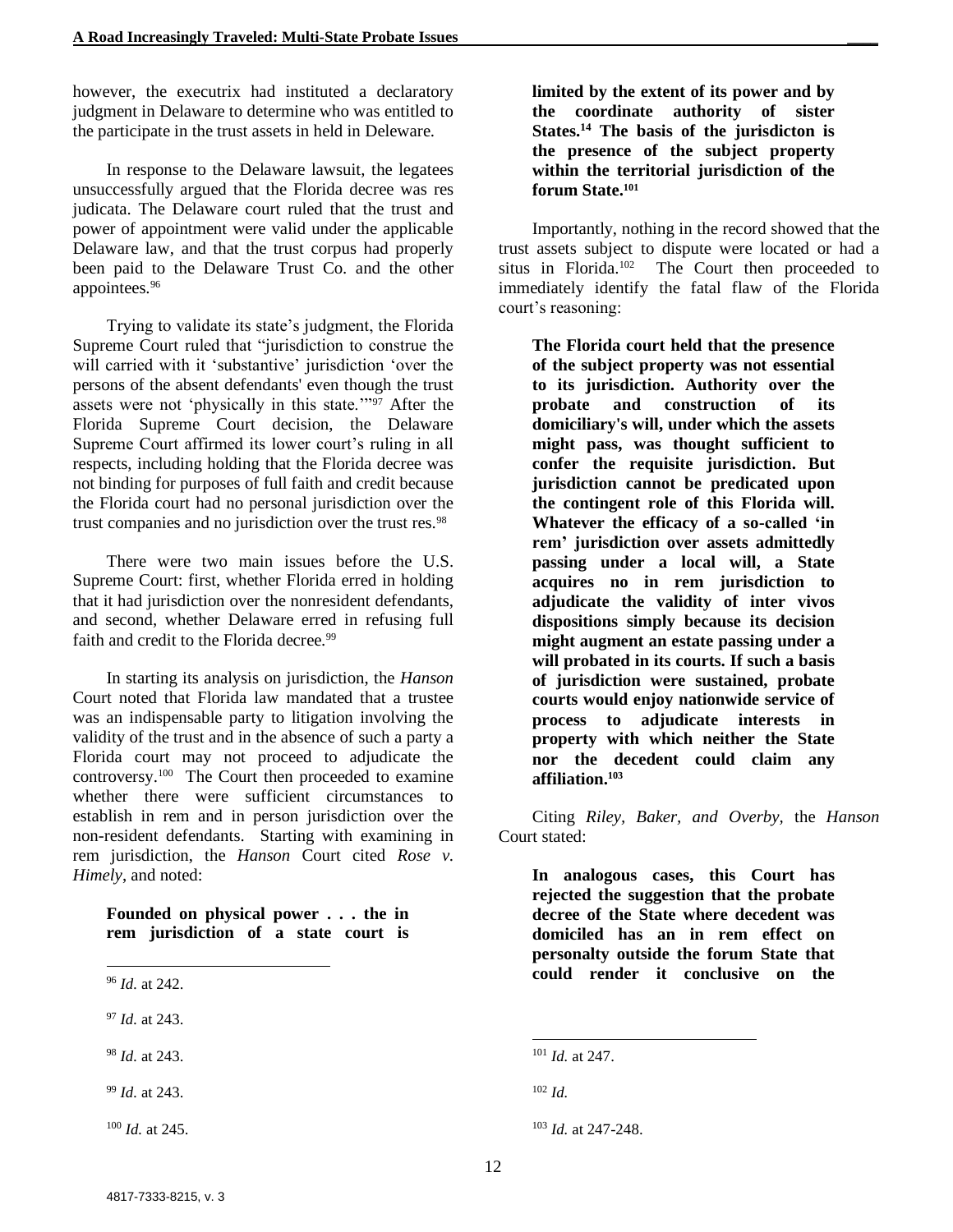#### **interests of nonresidents over whom there was no personal jurisdiction. 104**

Additionally, "the fact that the owner is or was domiciled within the forum State is not a sufficient affiliation with the property upon which to base jurisdiction in rem."<sup>105</sup> The Court further noted an fundamental jurisdictional principle:

**Since a State is forbidden to enter a judgment attempting to bind a person over whom it has no jurisdiction, it has even less right to enter a judgment purporting to extinguish the interest of such a person in property over which the court has no jurisdiction. 106**

The Court ultimately concluded that Florida had no in rem jurisdiction, which begged the question of whether a judgment purporting to rest on that basis was invalid in Florida and warranted reversal.

The Court then soundly rejected the argument that the Florida court had in personam jurisdiction over the Delaware trustee. The Court warned, while "the requirements for personal jurisdiction over nonresidents have evolved from the rigid rule of *Pennoyer v. Neff*, to the flexible standard of *International Shoe Co. v. State of Washington*, it [would be] a mistake to assume that this trend heralds the eventual demise of all restrictions on the personal jurisdiction of state courts."<sup>107</sup> In the *Hanson* Court's view, there were insufficient minimum contacts to establish jurisdiction over the non-resident Delaware trustee:

- The cause of action in this case did not arise out of an act done or transaction consummated in the forum state.
- The action involved the validity of an agreement that was entered without any connection with the forum state.

<sup>105</sup> *Id.*

l

<sup>106</sup> *Id.*

<sup>107</sup> *Id.* at 251.

- The agreement was executed in Delaware by a trust company incorporated in that state and a settlor domiciled in Pennsylvania.
- The first relationship Florida had to the agreement was years later when the settlor became domiciled there, and the trustee remitted the trust income to her in that State.
- The record disclosed no instance in which the trustee performed any substantial acts in Florida.<sup>108</sup>

The Court was not persuaded by the common argument that many plaintiffs make in personal jurisdiction cases, which is to try and highlight *a nondefendant's* conduct to establish the substantial connection with the forum state  $-$  i.e., here, the fact that power of appointment was executed in Florida:

**The execution in Florida of the powers of appointment under which the beneficiaries and appointees claim does not give Florida a substantial connection with the contract on which this suit is based. It is the validity of the trust agreement, not the appointment, that is at issue here. . . we think it an insubstantial connection with the trust agreement for purposes of determining the question of personal jurisdiction over a nonresident defendant. The unilateral activity of those who claim some relationship with a nonresident defendant cannot satisfy the requirement of contact with the forum State. The application of that rule will vary with the quality and nature of the defendant's activity, but it is essential in each case that there be some act by which the defendant purposefully avails itself of the privilege of conducting activities within the forum State, thus invoking the benefits and protections of its laws.<sup>109</sup>**

The Court further shot down the "normative argument" the because settlor and most of the appointees and beneficiaries were domiciled in Florida the courts of that State should be able to exercise

<sup>104</sup> *Id.* at 248. Jeffrey Schoenblum, *Multistate and Multinational Estate Planning*, § 16.02 [B](2009 ed.).

l <sup>108</sup> *Id.* at 251.

 $109$  *Id.*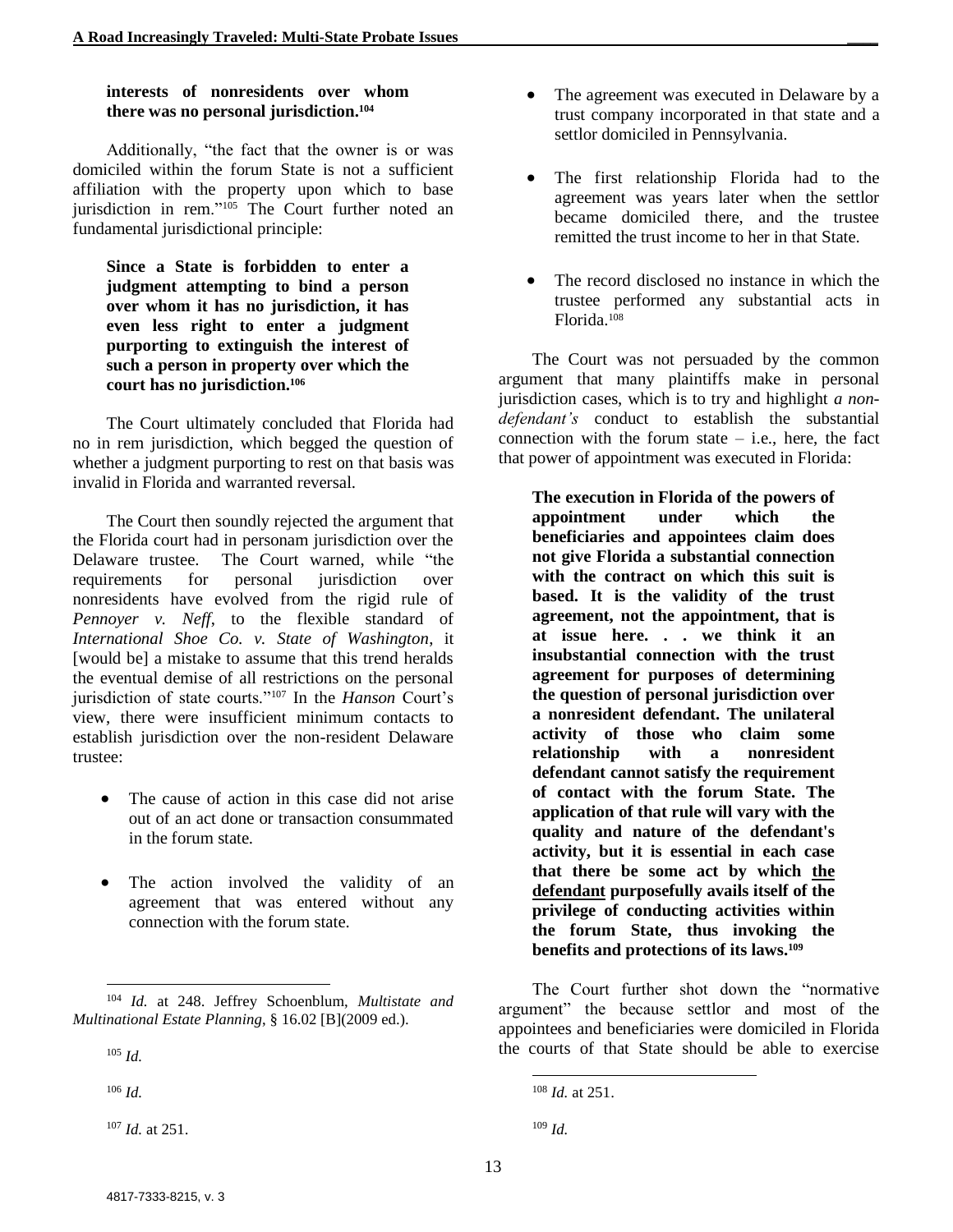personal jurisdiction over the nonresident trustees. This is a nonsequitur. The trustee was an indispensable party over whom the court must acquire jurisdiction before it is empowered to enter judgment in a proceeding affecting the validity of a trust.<sup>110</sup> The Courted noted these policy arguments were insufficient and irrelevant:

**[Florida] did not acquire that jurisdiction by being the 'center of gravity' of the controversy, or the most convenient location for litigation. The issue is personal jurisdiction, not choice of law. It is resolved in this case by considering the acts of the trustee. As we have indicated, they are insufficient to sustain the jurisdiction.<sup>111</sup>**

The Court affirmed the Delaware court's ruling because "Delaware was under no obligation to give full faith and credit to a[n] [invalid] Florida judgment which offended the Due Process Clause of the Fourteenth Amendment.<sup>112</sup> Even before passage of the Fourteenth Amendment, *Hanson* noted the Supreme Court had sustained state courts in refusing full faith and credit to judgments entered by courts that were without jurisdiction over nonresident defendants.<sup>113</sup>

#### 2. Key Lessons Learned

As Professor Schoenblum points out, there are numerous lessons to be learned from the foregoing U.S. Supreme Court case law:

> • **The mere contention that a decedent died in a domiciliary state or that the state's control over its affairs give it jurisdiction to adjudicate foreign situated property will not suffice.<sup>114</sup>**

l <sup>110</sup> *Id.* at 254.

 $111$  *Id.* 

<sup>112</sup> *Id.* at 255.

<sup>113</sup> *Id.* (citing *Baker v. Baker, Eccles & Co*., 242 U.S. 394; *Riley v. New York Trust Co*., 315 U.S. 343).

<sup>114</sup> Jeffrey Schoenblum, *Multistate and Multinational Estate Planning*, § 16.02 [B](2009 ed.) (citing *In re Nye's Estate*, 249, 299 N.E.2d 854, 862 (1973)).

- **The status of a proceeding as in rem or in personam can have important consequences.<sup>115</sup>**
- If the proceeding is in rem, only the **property itself within the jurisdiction is under the control of the court.<sup>116</sup>**
- **An order of the court does not have effect with regard to extraterritorial property or with respect to the rights and obligations of persons** *inter partes*  **not subject to the personal jurisdiction of the court.<sup>117</sup>**
- **An in rem proceeding affords an important benefit in that service of process is not required for a binding judgment with respect to property.<sup>118</sup>**
- **Consequently, the definition of what is an in rem proceeding is crucial.<sup>119</sup>**

#### **B. Issue 2: In Personam Jurisdiction**

#### 1. Personal Jurisdiction Generally

The Due Process Clause of the Fourteenth Amendment operates to limit the power of a state to assert in personam jurisdiction over a nonresident defendant.<sup>120</sup> Due process requirements are satisfied when in personam jurisdiction is asserted over a nonresident defendant that has "certain minimum contacts with [the forum] such that the maintenance of the suit does not offend 'traditional notions of fair play and substantial justice.""<sup>121</sup>

| $^{115}$ <i>Id.</i> |  |  |
|---------------------|--|--|
| $116$ <i>Id.</i>    |  |  |
| $^{117}$ <i>Id.</i> |  |  |
| $118$ <i>Id.</i>    |  |  |
| $^{119}$ <i>Id.</i> |  |  |
|                     |  |  |

<sup>120</sup> *Helicopteros Nacionales de Colombia, S.A. v. Hall*, 466 U.S. 408, 413–14 (1984)(citing *Pennoyer v. Neff*, 95 U.S. 714 (1878)).

<sup>121</sup> *International Shoe Co. v. Washington*, 326 U.S. 310, 316 (1945)(quoting *Milliken v. Meyer*, 311 U.S. 457 (1940)).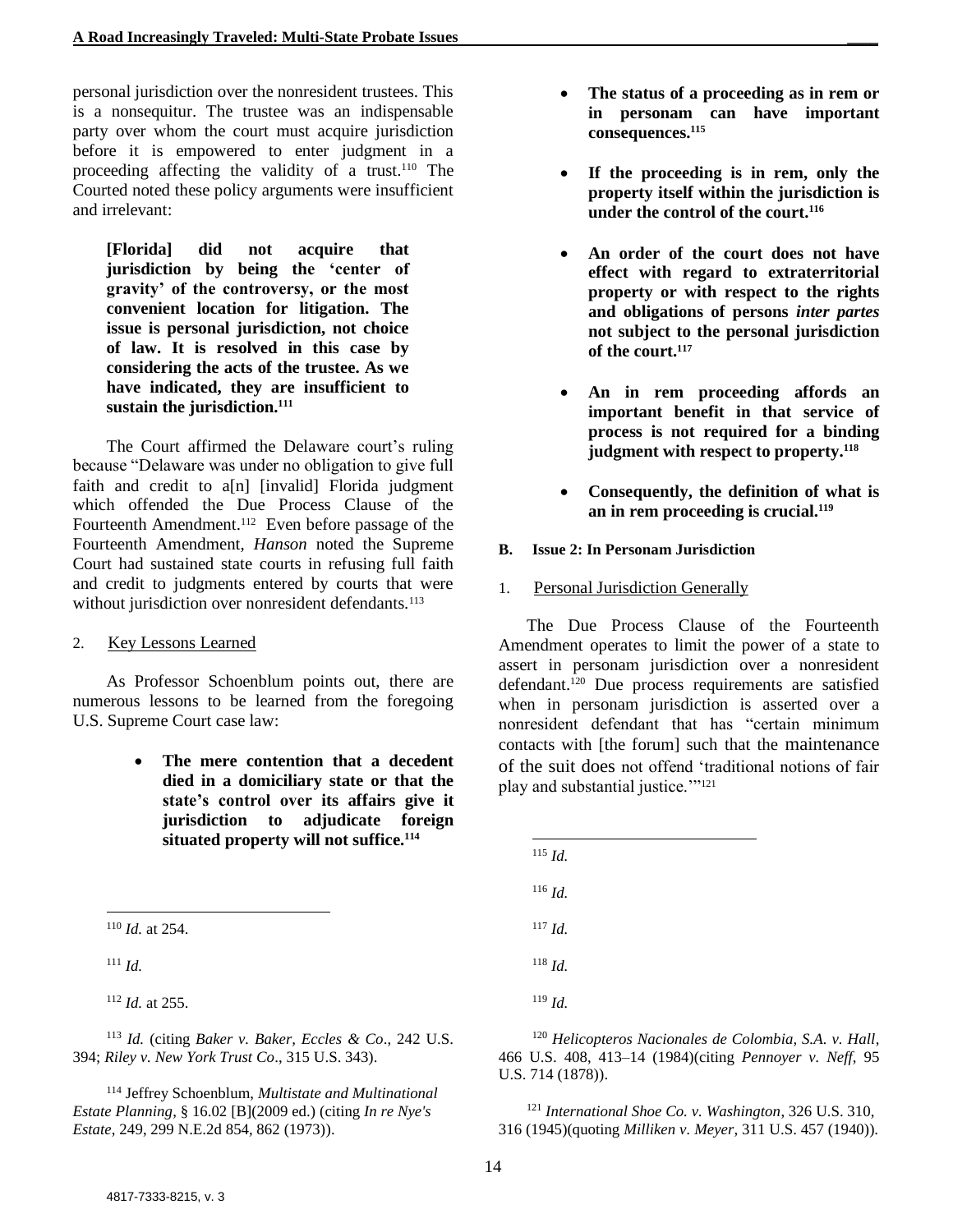#### 2. Minimum Contacts

#### a. *Purposeful Availment*

Before a forum state can exercise personal jurisdiction over a non-resident, the Due Process Clause requires that the non-resident purposefully avail itself of the benefits and protections of the forum state's laws by establishing "minimum contacts" with the state.<sup>122</sup> A defendant's conduct and connection with the forum state must be such that he should reasonably anticipate being haled into court there.<sup>123</sup>

#### b. *Minimum Contacts Must Give Rise to Specific or General Jurisdiction*

Personal jurisdiction exists if the nonresident defendant's minimum contacts give rise to either general or specific jurisdiction.<sup>124</sup> Since *International Shoe,* the Supreme Court has recognized two types of personal jurisdiction: "general" (sometimes called "allpurpose") jurisdiction and "specific" (sometimes called "case-linked") jurisdiction.<sup>125</sup>

When a state exercises personal jurisdiction over a defendant in a suit not arising out of or related to the defendant's contacts with the forum, the state has been said to be exercising "general jurisdiction" over the defendant.<sup>126</sup> A court has general jurisdiction when the defendant's contacts with the forum state or so continuous and systematic as to render it essentially "at home" in the forum state.<sup>127</sup> "For an individual, the

<sup>122</sup> *J. McIntyre Mach., Ltd. v. Nicastro*, 564 U.S. 873, 880, 131 S. Ct. 2780, 2787, 180 L. Ed. 2d 765 (2011)("As a general rule, the sovereign's exercise of power requires some act by which the defendant 'purposefully avails itself of the privilege of conducting activities within the forum State, thus invoking the benefits and protections of its laws.'")(quoting *Hanson*, 357 U.S. at 253).

<sup>123</sup> *World-Wide Volkswagen Corp. v. Woodson*, 444 U.S. 286, 297 (1980).

<sup>124</sup> *Helicopteros Nacionales de Colombia, S.A. v. Hall,* 466 U.S. 408, 413–14 (1984).

<sup>125</sup> *Bristol-Myers Squibb Co. v. Superior Court of California, San Francisco County*, 137 S. Ct. 1773, 1779–80 (2017)(citing *Goodyear Dunlop Tires Operations, S.A. v. Brown,* 564 U.S. 915, 924 (2011)).

<sup>126</sup> *Helicopteros Nacionales de Colombia, S.A. v. Hall*, 466 U.S. 408, 414, n. 8 (1984).

<sup>127</sup> *Daimler AG v. Bauman*, 134 S. Ct. 746, 760-61 (2014)

paradigm forum for the exercise of general jurisdiction is the individual's domicile."<sup>128</sup> For general jurisdiction purposes, an individual is "at home" in the state of his or her domicile.<sup>129</sup>

The inquiry of whether a forum state may assert specific jurisdiction over a nonresident defendant "focuses on 'the relationship among the defendant, the forum, and the litigation."<sup>130</sup> In order for a state court to exercise specific jurisdiction, "the suit" must "aris[e] out of or relat[e] to the defendant's contacts with the forum."<sup>131</sup> In other words, there must be "an affiliation between the forum and the underlying controversy, principally, [an] activity or an occurrence that takes place in the forum state and is therefore subject to the state's regulation."<sup>132</sup> For this reason, "specific jurisdiction is confined to adjudication of issues deriving from, or connected with, the very controversy that establishes jurisdiction."<sup>133</sup> Since *International Shoe,* "specific jurisdiction has become the centerpiece of modern jurisdiction theory, while general jurisdiction [has played] a reduced role."<sup>134</sup>

3. Traditional Notions of Fair Play and Substantial Justice

With respect to traditional notions of fair play and substantial justice, the U.S. Supreme Court has declared that "the relationship between the defendant

<sup>128</sup> *Id.*

l

<sup>129</sup> *Meyer v. Bd. of Regents of Univ. of Oklahoma*, 13 CIV. 3128 CM, 2014 WL 2039654, at \*2 (S.D.N.Y. May 14, 2014)(citing *Daimler*, 134 S.Ct. at 760).

<sup>130</sup> *Walden v. Fiore*, 134 S. Ct. 1115, 1121 (2014)(quoting *Shaffer v. Heitner,* 433 U.S. 186, 204, 97 S.Ct. 2569, 53 L.Ed.2d 683 (1977)).

<sup>131</sup> *Bristol-Myers Squibb Co. v. Superior Court of California, San Francisco County*, 137 S. Ct. 1773, 1780 (2017)(quoting *Daimler AG v. Bauman*, 571 U.S. 117 (2014)); *see also Burger King Corp. v. Rudzewicz,* 471 U.S. 462, 472–473 (1985); *Helicopteros Nacionales de Colombia, S.A. v. Hall,* 466 U.S. 408, 414 (1984).

<sup>132</sup> *Id.* quoting *Goodyear,* 564 U.S., at 919, (internal quotation marks and brackets omitted).

<sup>133</sup> *Id.*

<sup>134</sup> *Goodyear,* 131 S.Ct., at 2854 (quoting Twitchell, The Myth of General Jurisdiction, 101 Harv. L.Rev. 610, 628 (1988)).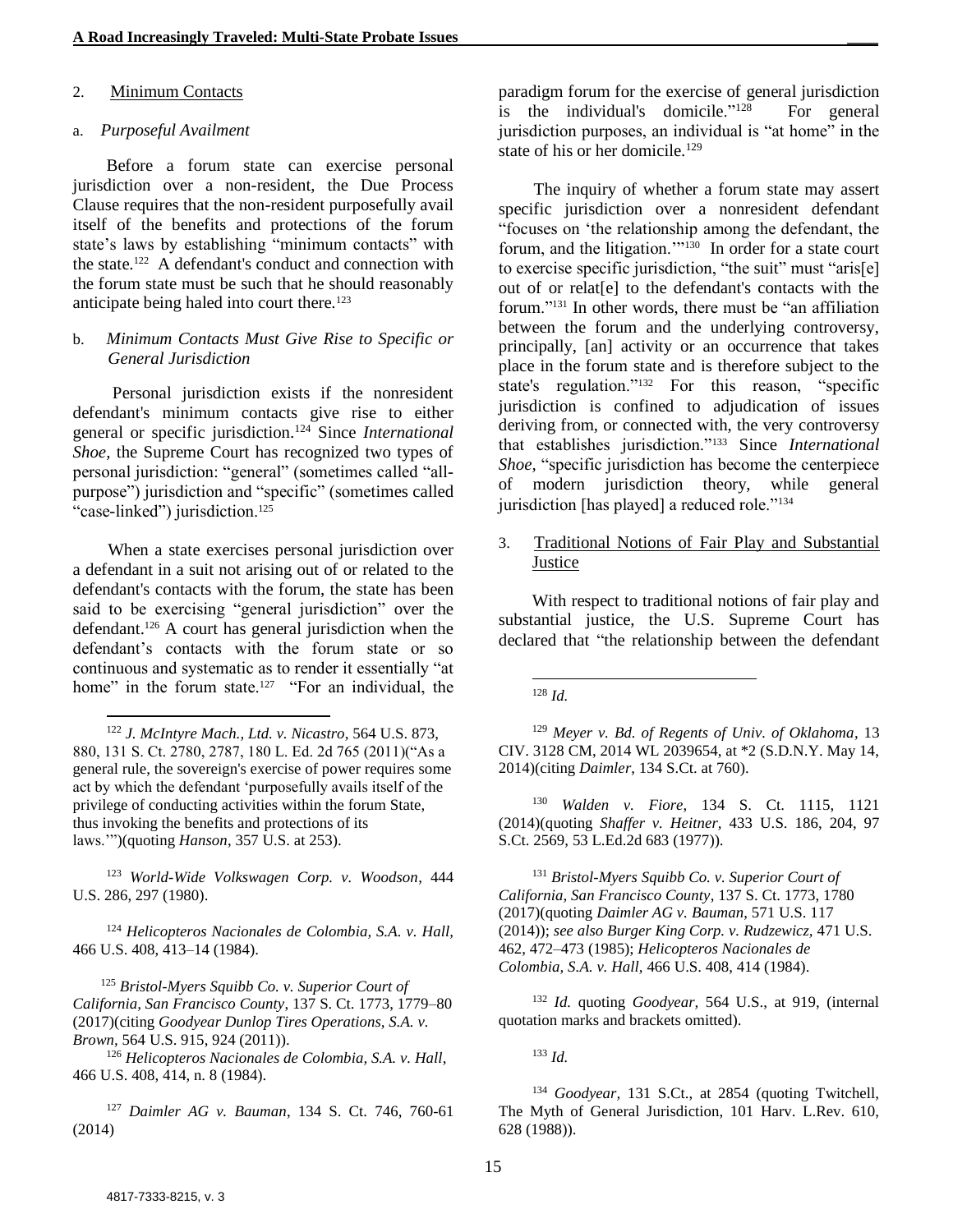and the forum must be such that it is 'reasonable . . . to require the corporation to defend the particular suit which is brought there.""<sup>135</sup>

The burden on the defendant will be considered in light of other relevant factors, including the forumstate's interest in adjudicating the dispute; the plaintiff's interest in obtaining convenient and effective relief, at least when that interest is not adequately protected by the plaintiff's power to choose the forum; the interstate judicial system's interest in obtaining the most efficient resolution of controversies; and the shared interest of the several states in furthering fundamental substantive social policies.<sup>136</sup>

#### **C. Issue 3: Full Faith and Credit**

As one scholar notes, "Even if jurisdiction [can] be obtained so as to effect the rights of nonresident parties, there is no assurance that full faith and credit [will] have to be given to any probate judgment of one state by another state."<sup>137</sup> Indeed, "Constitutional jurisprudence does not appear to require any state to abide by a judgment or order of another state with respect to property within the first state's territorial boundaries.<sup>5,138</sup>

When courts with jurisdiction over property located within their territorial boundaries decide to recognize foreign judgments affecting such property, they usually do so on comity principles, not constitutional imperative.<sup>139</sup> Federal courts have explained the limits of the full faith and credit clause in the context of multi-state probate proceedings:

l

<sup>137</sup> Jeffrey Schoenblum, *Multistate and Multinational Estate Planning*, § 16.02 [D](2009 ed.); *see Fall v. Eastin*, 215 U.S. 1 (1907).

<sup>138</sup> *Id.*

<sup>139</sup> *Id.*; *see also In re Harriman's Estate*, 208 N.Y.S. 672 (Sur. Ct. N.Y. 68 1924), *aff'd*, 217 A.D. 733 (1926)(full faith and credit clause did not prevent court from ignoring another state's judgment as to property located in first state); *Blount v. Walker*, 134 U. S. 607 (1890).

Full faith and credit means that a judgment in one state must in the other state be given the full effect it is given by the law and usage in the state of its origin. And, too, the judgments of a state must be given the same full faith and credit in federal courts. Such meaning obviously presupposes that the judgment is within the subject matter jurisdiction of the court pronouncing it. . . It is the accepted theory to which both Florida and California adhere, that a probate court of the state of a decedent's domicile at the time of death has jurisdiction over and takes possession of property within the state, and none other . . . In the circumstance of property belonging to the estate but situated out of the domiciliary state, administration is had through ancillary proceedings in the state in which the property rests . . . There is, however, no authority for the claim . . . that property of a decedent situated in one state can be required by any court to be administered by a court of another state, or that a federal court can interfere in a conflict resulting from irreconcilable findings of the two jurisdictions . . . **Each state court can stand upon its findings as to domicile and apply its probate laws to the estate property situated within it. Having no jurisdiction over property outside its borders, its orders as to such property imposed no duty upon another state to recognize them on the doctrine of full faith and credit**. 140

#### **D. Potential Solutions**

Commonly, a party will want to enforce a probate decree in a domiciliary state with respect to persons and assets *outside the jurisdiction* of the domiciliary state.<sup>141</sup> If a judgment or decree was entered in the first state without notice to all indispensable parties, then there is a risk that res judicata and collateral estoppel will not bar an action in another state by parties over which the first state did not obtain personal jurisdiction.<sup>142</sup>

<sup>141</sup> Jeffrey Schoenblum, *Multistate and Multinational Estate Planning*, § 16.02 [E](2009 ed.).

<sup>135</sup> *World-Wide Volkswagen Corp. v. Woodson*, 444 U.S. 286, 292 (1980)(quoting *Int'l Shoe Co. v. State of Wash., Office of Unemployment Comp. & Placement*, 326 U.S. 310, 317 (1945)).

<sup>136</sup> *Id.*

<sup>140</sup> *Nelson v. Miller*, 201 F.2d 277, 280 (9th Cir. 1952).

<sup>142</sup> *Id.*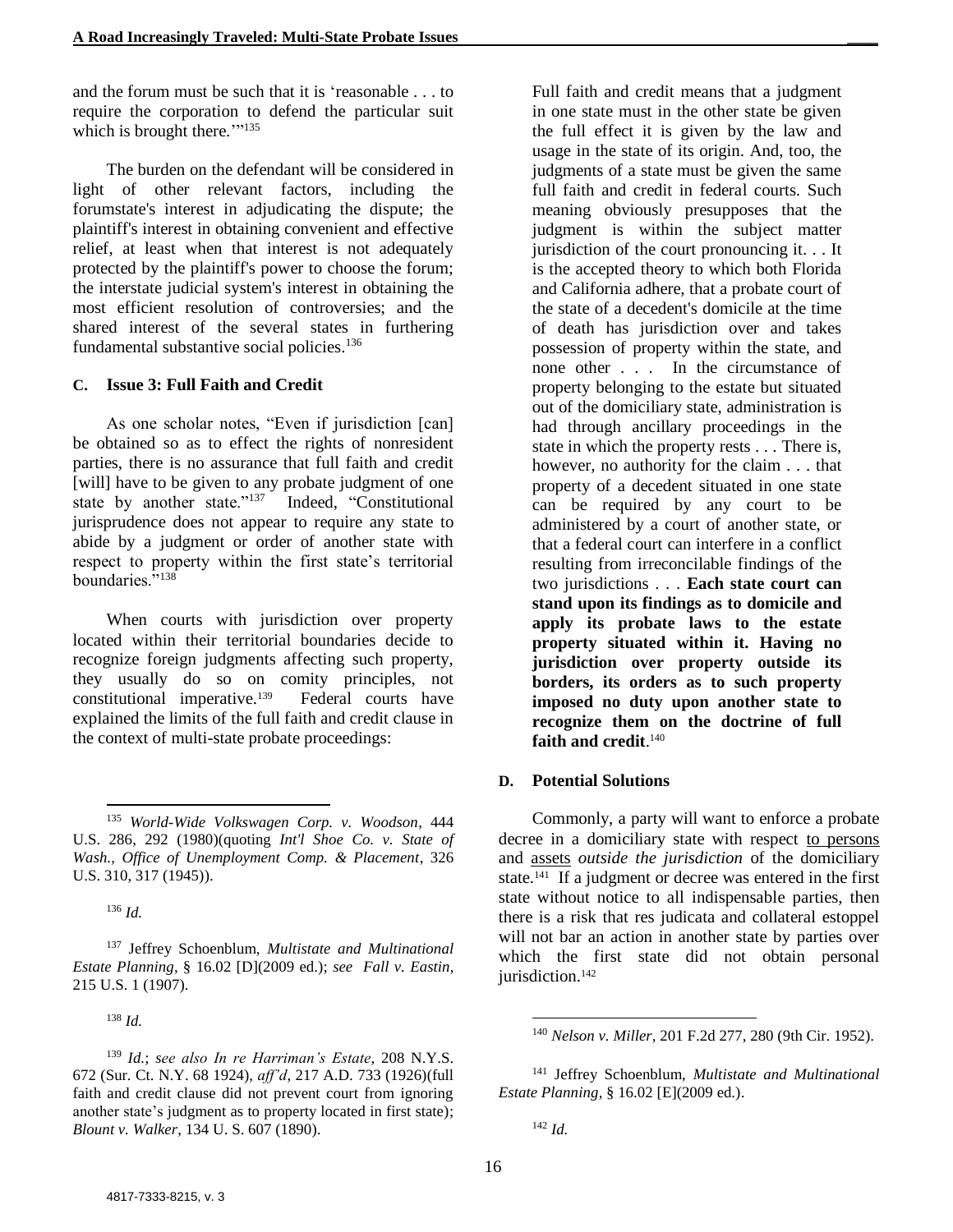The key issue is usually whether the first state obtained jurisdiction over all indispensable parties, including takers in default. The first state could lack jurisdiction to determine such persons' rights if they were not made parties.<sup>143</sup> As Professor Schoenblum points out, "without jurisdiction, any order would not be entitled to full faith and credit vis-à-vis these persons."<sup>144</sup> For example, a Florida probate court erred in finding that it had jurisdiction over the persons of cotrustees and over the trust res itself where a dispute arose between Florida executor and Minnesota trustee over terms of trust that was established by a Minnesota resident and that held assets located in Minnesota. 145 There, the Florida probate court lacked jurisdiction over the cotrsutees personally due to their Minnesota residency and due to the fact that the probate court lacked jurisdiction over the trust res itself, which was also located in Minnesota.<sup>146</sup> The appellate court stated that the probate court was required to have personal jurisdiction over the co-trustees of a trust to enter a ruling affecting the corpus of the trust.<sup>147</sup> This court must not have read *Hanson v. Denckla*!

Professor Schoenblum offers a few potential solutions, none of which offer certainty, and which include, but are not limited to:

#### • **Personally serve all non-residents and see if they appear.** 148

l <sup>143</sup> *Id.* (citing *Hanson v. Denckla*, 357 U.S. 235, 245, (1958)).

<sup>144</sup> Jeffrey Schoenblum, *Multistate and Multinational Estate Planning*, § 16.02 [E](2009 ed.).

<sup>145</sup> *In re Estate of Stisser*, 932 So. 2d 400, 401 (Fla. Dist. Ct. App. 2006)

<sup>146</sup> *Id.*

<sup>147</sup> *Id.*

<sup>148</sup> Jeffrey Schoenblum, *Multistate and Multinational Estate Planning*, § 16.02 [E][2](2009 ed.)("Having been notified as to an in rem proceeding, they may be concerned that they will be bound by the outcome of this in rem proceeding with respect to property under control of the forum. They may also be concerned that any determination as to the validity of the will or the status of persons as heirs may be used in other jurisdictions and be persuasive, especially since they had a notice and could have challenged any determination.")

- **Personally serve all non-residents any time they can be located in state.<sup>149</sup>**
- **Attempt to establish personal jurisdiction based on purposeful availment.<sup>150</sup>**
- **Assert jurisdiction based on the situs of the property in dispute.<sup>151</sup>**

#### **V. DOMICILE**

l

Domicile is a concept widely used in both federal and state courts for jurisdiction and conflict-of-laws purposes and its meaning is generally uncontroverted.<sup>152</sup> As the United States Supreme Court declared, "The very meaning of domicile is the technically pre-eminent headquarters that every person is compelled to have in order that certain rights and duties that have been attached to it by the law may be determined."<sup>153</sup>

The functions served by domicile in conflict of laws fall into three broad categories: (1) judicial jurisdiction; (2) choice of law, particularly in matters where continuity of application of the same law is

<sup>150</sup> *Id.* § 16.02 [E][4](explaining it is idea to have regular contact initiated by the non-resident).

<sup>151</sup> *Id.* § 16.02 [E][5]; *see Shaffer v. Heitner*, 433 U.S. 186, 187 (1977)("The presence of property in a State may bear upon the existence of jurisdiction by providing contacts among the forum State, the defendant, and the litigation, as for example, when claims to the property itself are the source of the underlying controversy between the plaintiff and defendant, where it would be unusual for the State where the property is located not to have jurisdiction."). *Id.*  at 207-208 ("For example, when claims to the property itself are the source of the underlying controversy between the plaintiff and the defendant, it would be unusual for the State where the property is located not to have jurisdiction. In such cases, the defendant's claim to property located in the State would normally indicate that he expected to benefit from the State's protection of his interest.").

<sup>152</sup> *Mississippi Band of Choctaw Indians v. Holyfield*, 490 U.S. 30, 48 (1989).

<sup>153</sup> *Williamson v. Osenton*, 232 U.S. 619, 625 (1914).

<sup>149</sup> *Id.* § 16.02[E][3] (citing *Burnham v. Superior Court,* 495 U.S. 604 (1990)).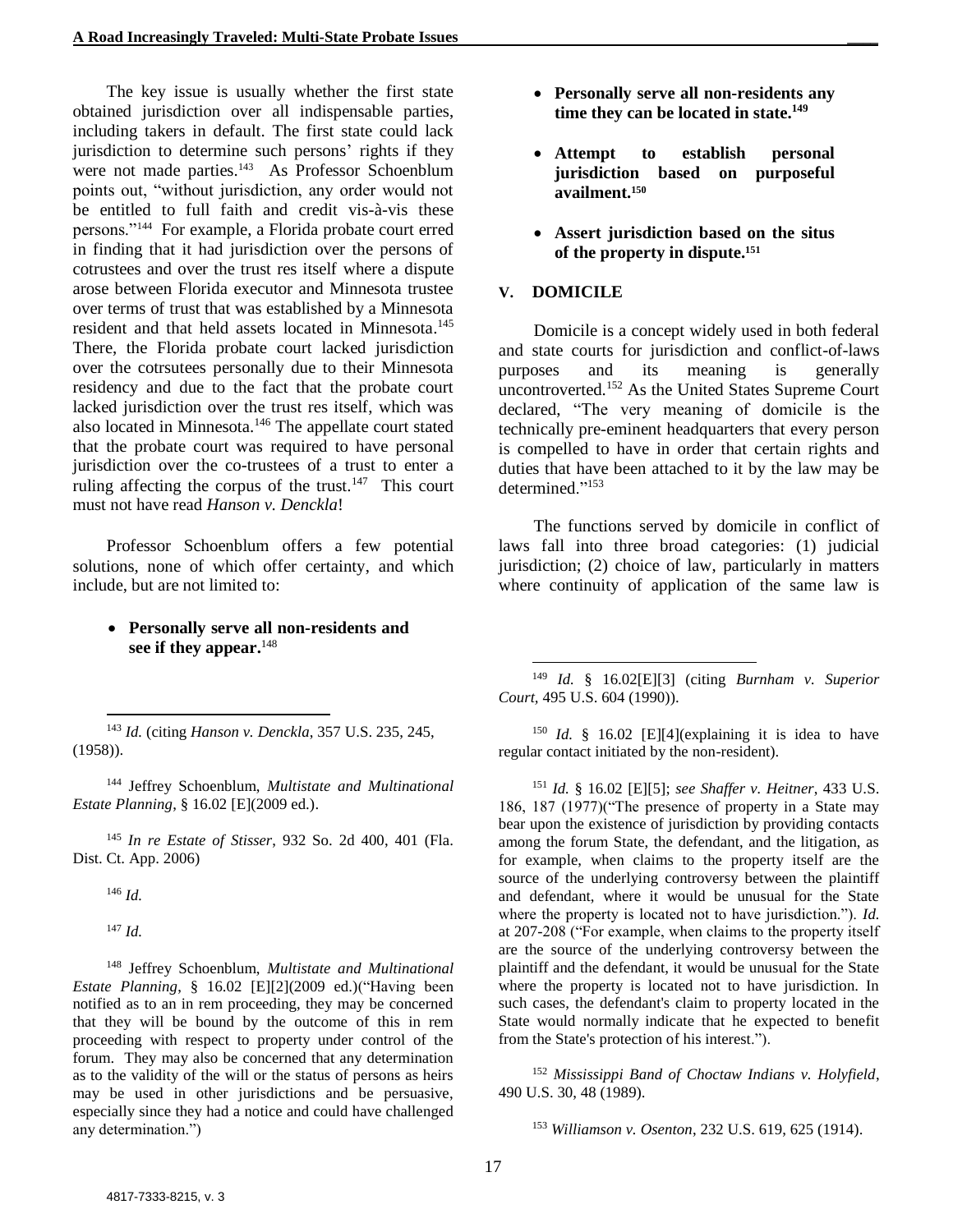important, as family law and decedents' estates; and (3) governmental benefits and burdens.<sup>154</sup>

As the Restatement (Second) of Conflicts of Laws notes, domicile plays a significant role in the area of decedent's estates:

In the area of choice of law, the law of a person's domicil may determine such matters relating to his personal status as the validity of his marriage (see § 283) and his legitimacy (see § 287). The same law governs the transfer of his movable property upon death; it determines the validity of his will with respect to such property (see § 263) or its distribution in the event of intestacy (see  $§$  260).<sup>155</sup>

#### **A. Domicile Defined**

*Texas v. Florida* is the landmark domicile/residence case in American jurisprudence and is frequently cited by other courts.

#### **Domicile is established by physical presence in a place in connection with a certain state of mind concerning one's intent to remain there**. 156

Residence in fact, coupled with the purpose to make the place of residence one's home, are the essential elements of domicile.<sup>157</sup> "Every person has a domicil at all times and, at least for the same purpose, no person has more than one domicil at a time." 158

<sup>154</sup> RESTATEMENT (SECOND) OF CONFLICT OF LAWS § 11 (1971).

<sup>155</sup> *Id.*

l

<sup>156</sup> *Texas v. Florida,* 306 U.S. 398, 424 (1939); *see also Mississippi Band of Choctaw Indians v. Holyfield*, 490 U.S. 30, 48, (1989).

<sup>157</sup> *Id.*; *see also Mitchell v. United States,* 88 U.S. 350, 352 (1874)("Domicile has been thus defined: 'A residence at a particular place accompanied with positive or presumptive proof of an intention to remain there for an unlimited time. . . By the term *domicile*, in its ordinary acceptation, is meant the place where a person lives and has his home. The place where a person lives is taken to be his domicile until facts adduced establish the contrary.").

<sup>158</sup> RESTATEMENT (SECOND) OF CONFLICT OF LAWS § 11 (1971).

#### **B. Domicile of Origin**

"The law assigns to every child at its birth a domicile of origin. The domicile of origin which the law attributes to an individual is the domicile of his parents. It continues until another domicile is lawfully acquired."<sup>159</sup>

#### **C. Residence Distinguished from Domicile**

Domicile is not necessarily synonymous with residence; one can reside in one place but be domiciled in another.<sup>160</sup> Residence is a lesser-included element within the technical definition of domicile.<sup>161</sup> The Restatement (Second) of Conflicts of Laws notes the vague use of the term residence:

Residence is an ambiguous word whose meaning in a legal phrase must be determined in each case. Frequently it is used in a sense equivalent to domicil. On occasion it means something more than domicil, namely, a domicil at which a person actually dwells. On the other hand, it may mean something else than domicil, namely, a place where the individual has an abode or where he has settled down to live for a period of time, but not necessarily with such an intention of making a home there as to create a domicil. The phrase "legal residence" is sometimes used as the equivalent of domicil.<sup>162</sup>

Residence, in contrast to domicile, may refer to living in a particular locality without the intent to make it a fixed and permanent home.<sup>163</sup> Residence requires both physical presence and an intention to remain some indefinite period of time, but not necessarily permanently.<sup>164</sup> "Domicile is an individual's permanent place of abode where he need not be physically present, and residence is where the individual is

<sup>160</sup> *Id.*

l

<sup>161</sup> *Snyder v. Pitts*, 241 S.W.2d 136, 139 (1951).

<sup>162</sup> RESTATEMENT (SECOND) OF CONFLICT OF LAWS § 11 (1971), cmt. k.

<sup>163</sup> Black's Law Dictionary 1176 (6th ed.1990).

<sup>164</sup> *Eastman v. Univ. of Michigan*, 30 F.3d 670, 673 (6th Cir. 1994).

<sup>159</sup> *Gates v. C.I.R.*, 199 F.2d 291, 294 (10th Cir. 1952).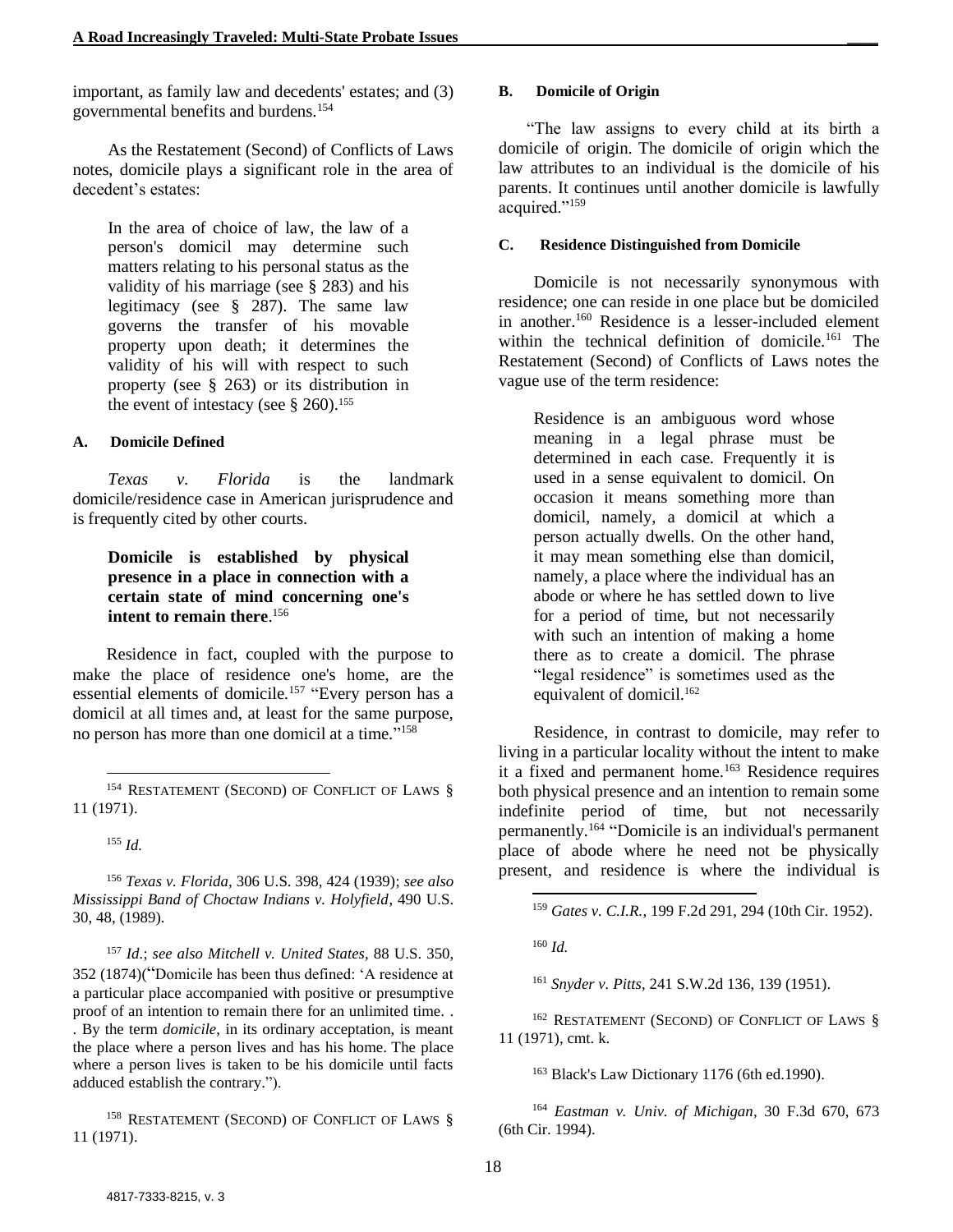physically present much of the time." <sup>165</sup> An individual consequently may have several residences, but only one domicile.

#### **D. Presumption of Domicile**

As Professor Schoenblum points out, "no factor is likely to be accorded as great a weight in determining an individual's domicile than where he lives." <sup>166</sup> In 1852, the United States Supreme Court announced that "[w]here a person lives, is taken *prima facie* to be his domcil, until other facts establish the contrary."<sup>167</sup> Since *Ennis*, courts have noted that the rule of thumb on residency and domicile has remained fixed: "The place where a man lives is properly taken to be his domicile until facts adduced establish the contrary."<sup>168</sup> "The fact that a person's family lives with him in a dwelling is strong evidence that the dwelling place is his home. If, in addition, the person concerned has his clothing, furniture, pictures, books and other personal belongings in the place, the evidence that it is his home is strengthened...."<sup>169</sup>

For a dwelling place to be a person's domicile, he or she need not intend to stay there permanently. The only duration that is necessary is the intent "to make that place  $[a]$  home for the time at least."<sup>170</sup> It is also "not essential that the place be the one where he would prefer to live or which he is sentimentally most attached."<sup>171</sup>

l <sup>165</sup> *Id.*

<sup>166</sup> Jeffrey Schoenblum, *Multistate and Multinational Estate Planning*, § 8.02 (2009 ed.).

<sup>167</sup> *Ennis v. Smith*, 55 U.S. 400, 423 (1852)("The presumption of law is, that the domicil of origin is retained, until residence elsewhere has been shown by him who alleges a change of it. But residence elsewhere repels the presumption, and casts upon him who denies it to be a domicil of choice, the burden of disproving it. The place of residence must be taken to be a domicil of choice, unless it is proved that it was not meant to be a principal and permanent residence.").

<sup>168</sup> *D.C. v. Murphy*, 314 U.S. 441, 455 (1941).

<sup>169</sup> RESTATEMENT (SECOND) OF CONFLICT OF LAWS § 12, cmt. g.

<sup>170</sup> RESTATEMENT (SECOND) OF CONFLICT OF LAWS § 18.

<sup>171</sup> *Id.* cmt. b (emphases added).

#### **E. Continuation of Domicile**

A domicile once established continues until it is superseded by a new domicile.<sup>172</sup> The Restatement (Second) of Conflict of Laws § 19 gives the following examples of this principle:

1. A, having a domicile in state X, ceases to live there. A does not acquire another home. A's domicile is in X.

2. A, having a domicile in state X, goes to live in state Y. A has not yet decided to make his home in Y. A's domicile is in X.

3. A, having a domicile in state X, decides to make his home in state Y. A has not yet gone to Y. A's domicile is in X.

4. A, having a domicile in state X, decides to make his home in state Y. He leaves X and is on his way to Y but has not yet reached Y. His domicile is in  $X^{173}$ .

#### **F. Determining Domicile**

The determination of domicile presents a mixed question of law and fact.<sup>174</sup> Courts have noted that in the probate context, a determination of domicile involves a jurisdictional fact.<sup>175</sup>

Among the circumstances usually relied upon to establish the intent to remain necessary to establish domicile are: the declarations of the party; the exercise of political rights; the payment of personal taxes; a house of residence, and a place of business.<sup>176</sup> Declarations in a will as to the decedent's domicile are evidence of domicile. 177

l

<sup>174</sup> *Garcia Perez v. Santaella*, 364 F.3d 348, 350 (1st Cir. 2004)(citing *Bank One, Texas, N.A. v. Montle,* 964 F.2d 48, 51 (1st Cir.1992)).

<sup>175</sup> *In re Estate of Tolson*, 947 P.2d 1242, 1248 (1997).

<sup>176</sup> *Mitchell v. United States*, 88 U.S. 350, 353 (1874).

<sup>177</sup> *Ennis v. Smith*, 55 U.S. 400, 401 (1852).

<sup>&</sup>lt;sup>172</sup> RESTATEMENT (SECOND) OF CONFLICT OF LAWS § 19 (1971).

<sup>173</sup> *Id.*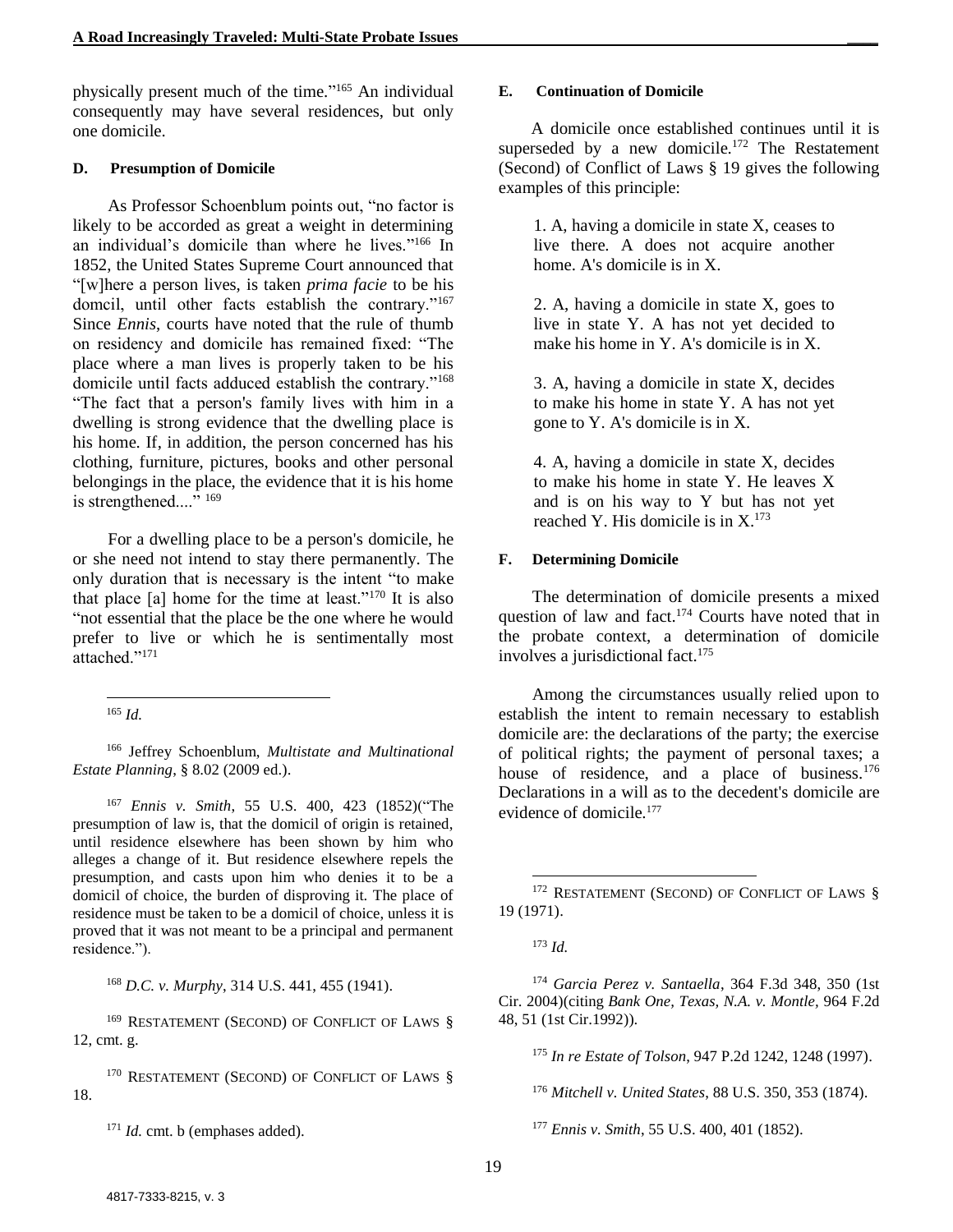"Domicile must be determined from the totality of the circumstances, and courts generally focus on such indicia as residence, voting practices, location of personal and real property, bank and brokerage accounts, membership in associations, place of employment, driver's license, auto registration, and payment of taxes."<sup>178</sup>

#### **G. Domicile of Mentally Incapacitated Persons**

Two legal principles cannot be ignored when it comes to ascertaining the intent of an elderly person to make a residence permanent. First, the level of intent when it comes to permanency appears to be very low. In the context of domicile – which requires a significantly heightened intent analysis – the U.S. Fifth Circuit recently noted that "only minimal competency is required to choose a new domicile; even if the person in question has been adjudged incompetent by a court and is incapable of managing his own affairs, he can change his domicile so long as 'he understands the nature and effect of his act.'"<sup>179</sup> Second, elderly persons are not presumptively incompetent.<sup>180</sup>

#### **H. Conflicting Decisions on Domicile**

The RESTATEMENT (SECOND) OF CONFLICT OF LAWS § 11 explains why conflicting decisions on domicile can be made:

"The issue as to the location of a person's domicil may arise in independent proceedings with different parties in two or more states. In such instances, conflicting conclusions are sometimes reached either because (1) the states involved have different rules on the subject of domicil or (2) even though the rules of domicil are the same, different inferences are drawn by the courts from the facts presented. Unless

<sup>179</sup> *Acridge v. Evangelical Lutheran Good Samaritan Soc*., 334 F.3d 444, 448 (5th Cir. 2003)(holding wife had the authority to change the domicile of husband so long as she was acting in his best interests).

<sup>180</sup> *Edward D. Jones & Co. v. Fletcher*, 975 S.W.2d 539, 545 (Tex. 1998) ("Unlike minors, the elderly are not presumptively incompetent, nor, we believe, should they be."); *Turner v. Hendon*, 269 S.W.3d 243, 248 (Tex. App.– El Paso 2008, pet. denied).

there is a common reviewing tribunal, each decision stands." 181

The case of *In re Dorrance's Estate* provides a well-known illustration of this principle*.* <sup>182</sup> There, a New Jersey and a Pennsylvania court each held that the decedent was domiciled in their respective states. The Pennsylvania court's ruling that the decedent was domiciled in that state was ultimately not binding on New Jersey under the Full Faith and Credit Clause of the Federal Constitution.<sup>183</sup>

#### **VI. CONFLICTS OF LAWS**

#### **A. Restatement Second, Conflicts of Laws**

#### 1. Reason for Conflicts of Laws

"The world is composed of territorial states having separate and differing systems of law. Events and transactions occur, and issues arise, that may have a significant relationship to more than one state, making necessary a special body of rules and methods for their ordering and resolution." 184

#### 2. Subject Matter of Conflicts of Laws

"Conflict of Laws is that part of the law of each state which determines what effect is given to the fact that the case may have a significant relationship to more than one state."<sup>185</sup> The comment notes the important matters falling within the scope of a state's Conflict of Laws rules, which include:

• **Judicial jurisdiction and competence***.* The rules each state has as to the types of cases involving foreign elements which its courts and other tribunals shall hear which determine the extent to which the courts may, or do, exercise jurisdiction over persons who are not

<sup>182</sup> *In re Dorrance's Estate*, 115 N.J. Eq. 268, 170 A. 601 (1934), aff'd 116 N.J.L. 362, 184 A. 743 (1936), cert. denied 298 U.S. 678 (1936).

<sup>183</sup> *Id.*

 $\overline{a}$ 

<sup>184</sup> RESTATEMENT (SECOND) OF CONFLICT OF LAWS § 1 (1971).

<sup>185</sup> RESTATEMENT (SECOND) OF CONFLICT OF LAWS § 2 (1971).

<sup>178</sup> *Cassens v. Cassens*, 430 F. Supp. 2d 830, 834 (S.D. Ill. 2006).

<sup>&</sup>lt;sup>181</sup> The RESTATEMENT (SECOND) OF CONFLICT OF LAWS § 11, cmt. n.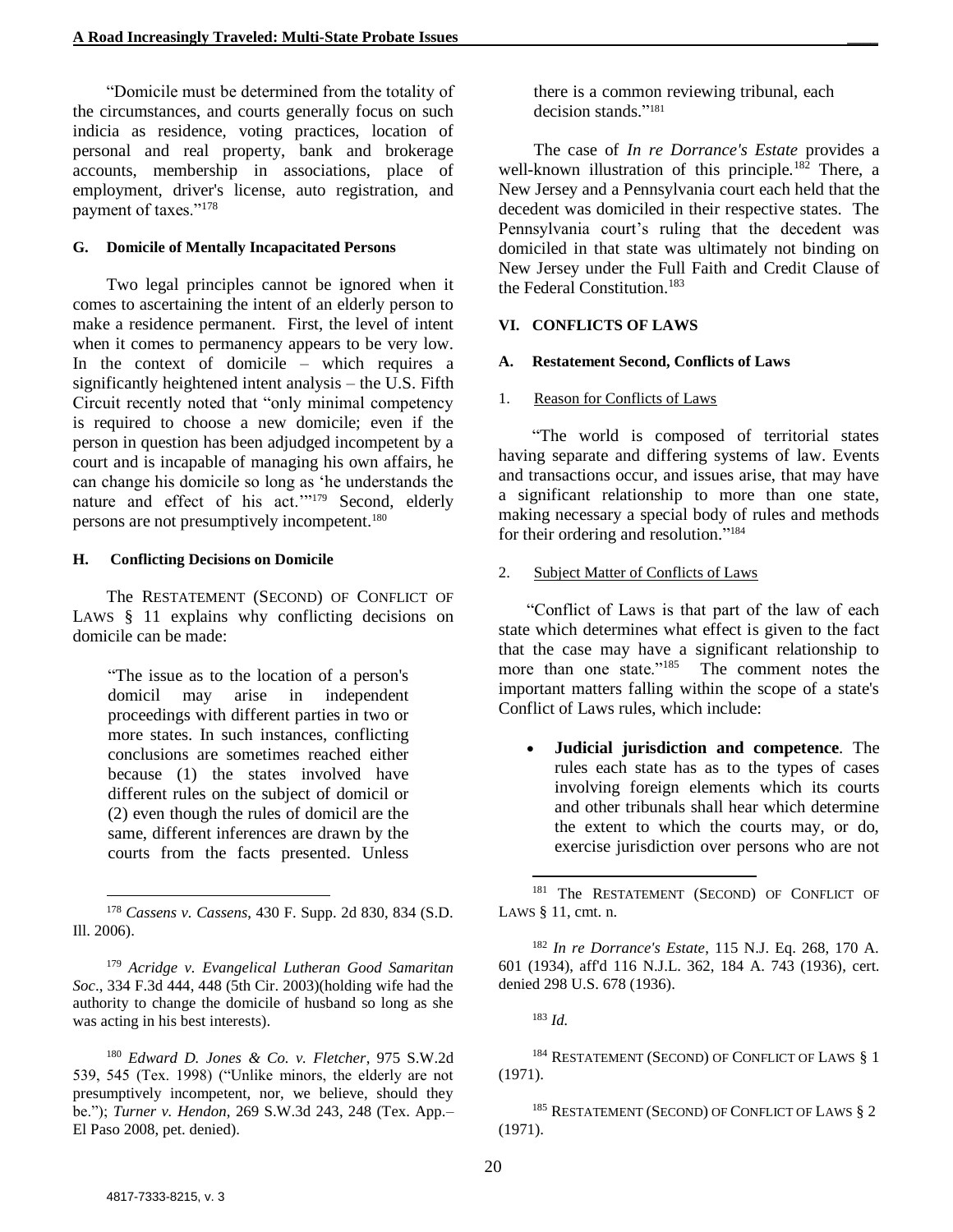physically present in the state and over occurrences which take place elsewhere.

- **Foreign judgments.** The rules each state has as to the effect its courts will give to judgments rendered in other states.
- **Choice of law.** The rules each state has to determine which law (its own local law or the local law of another state) shall be applied by it to determine the rights and liabilities of the parties resulting from an occurrence involving foreign elements.<sup>186</sup>
- 3. Choice of Law Principles

RESTATEMENT (SECOND) OF CONFLICT OF LAWS § 6 sets forth the hierarchy in terms of applying choice of law principles:

- (1) A court, subject to constitutional restrictions, will follow a statutory directive of its own state on choice of law.
- (2) When there is no such directive, the factors relevant to the choice of the applicable rule of law include

(a) the needs of the interstate and international systems,

(b) the relevant policies of the forum,

(c) the relevant policies of other interested states and the relative interests of those states in the determination of the particular issue,

(d) the protection of justified expectations,

(e) the basic policies underlying the particular field of law,

(f) certainty, predictability and uniformity of result, and

(g) ease in the determination and application of the law to be applied.

#### **B. Situs Rules for Jurisdiction Purposes**

l

Situs is a legal concept that relates to the location or position (of something) for legal purposes, as in *lex situs*, the law of the place where the thing in issue is situated.<sup>187</sup> When analyzing situs issues, it is important to understand the purpose for which one is trying determine situs, for example, for jurisdiction or choice of law purposes.

The basis of in rem jurisdiction is the presence of the subject property within the territorial jurisdiction of the forum state.<sup>188</sup> As the U.S. Supreme Court has noted, "One of the essentials of jurisdiction in rem is that the thing shall be 'actually or constructively within the reach of the Court.'"<sup>189</sup> One of the principal questions in a multistate estate is to identify the state that has jurisdiction for administration purposes.<sup>190</sup>

1. Real Property

l

Generally, courts have "ultimate power over lands situated within [their] state."<sup>191</sup> Moreover, "the Legislature of one state has no power to confer jurisdiction over property situated in another state."<sup>192</sup> In rem proceedings may only be affected in the jurisdiction where the real property is located.<sup>193</sup>

<sup>188</sup> *Hanson v. Denckla*, 357 U.S. 235, 246 (1958).

<sup>189</sup> *United States v. Mack*, 295 U.S. 480, 484 (1935).

<sup>190</sup> Eugene F. Scoles & Peter Hay, *Conflicts of Laws*, §  $22.6$  (3<sup>rd</sup> ed. 2000).

<sup>191</sup> *Haga v. Thomas*, 409 S.W.3d 731, 736 (Tex. App.—Houston [1st Dist.] 2013, pet. denied)(citing *De Tray v. Hardgrove,* 52 S.W.2d 239, 240 (Tex.Com.App.1932)); *In re Bills' Estate,* 542 S.W.2d 943, 946 (Tex. Civ. App.– Texarkana 1976, writ ref'd n.r.e.) ("The law is settled that the Arkansas judgment of probate is in rem but has no extraterritorial effect upon assets of the decedent's estate in Texas.").

<sup>192</sup> *Haga v. Thomas*, 409 S.W.3d 731, 736–37 (Tex. App.—Houston [1st Dist.] 2013, pet. denied); *see also* 32 A.L.R.3d 1330 (Originally published in 1970)("Res judicata or collateral estoppel effect, in state where real property is located, of foreign decree dealing with such property.").

<sup>193</sup> *Gansereit v. Gansereit*, 463 S.E.2d 65, 66 (1995); *see also In re Elamex, S.A. de C.V.*, 367 S.W.3d 891, 897–98 (Tex. App.—El Paso 2012, no pet.)(noting that courts have subject matter jurisdiction over lawsuits relating to real property outside of Texas if the nature of the suit and the remedy sought directly affect and operate upon the defendant, and not upon the out-of-state property; the

<sup>186</sup> *Id.* cmt.

<sup>187</sup> Black's Law Dictionary (10th ed. 2014), Situs.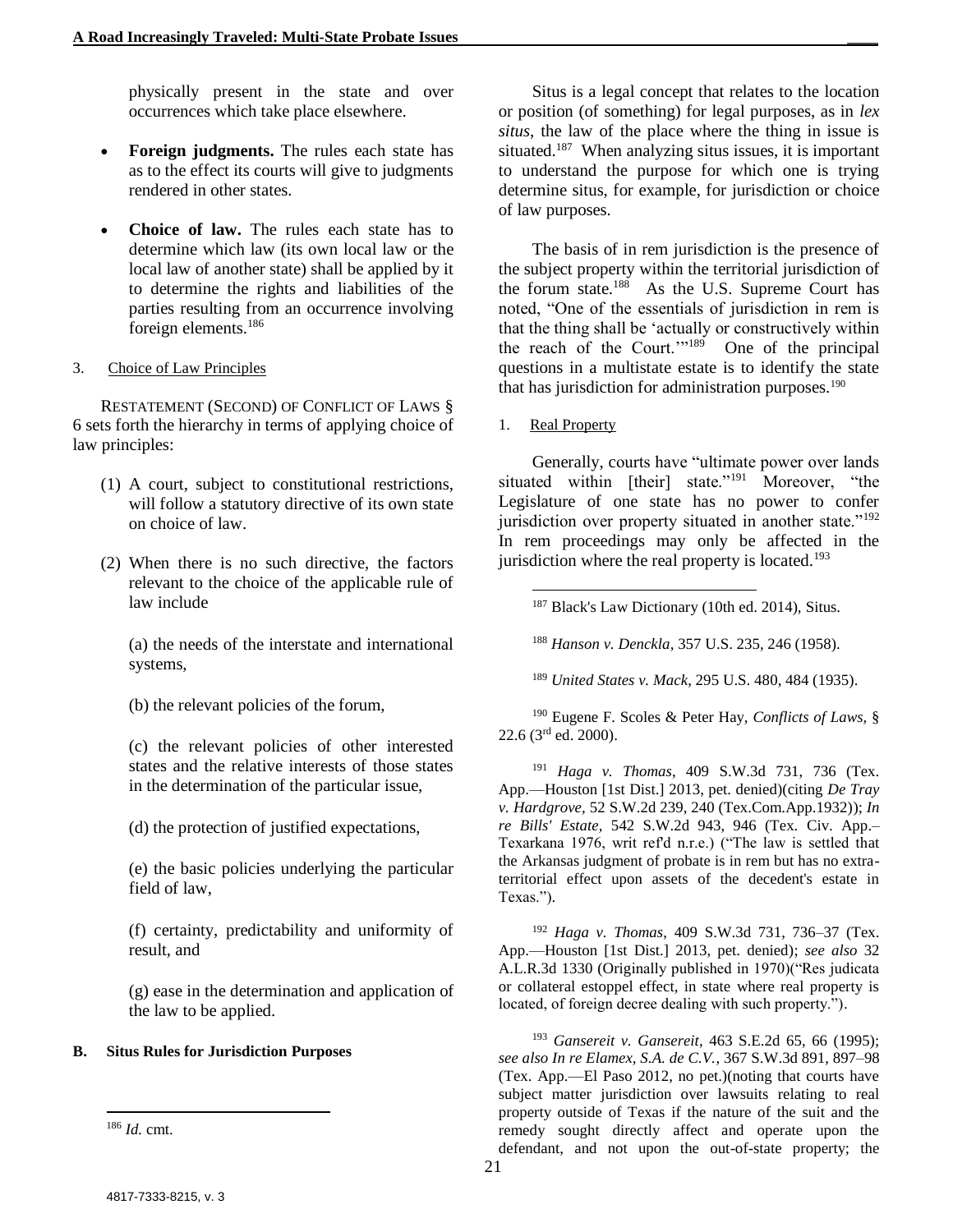#### 2. Intangible Property

Although each state has the power to administer assets within its borders, it can be difficult to fix the precise situs of assets when they are intangible in nature. 194 When courts reference the "situs" of an intangible asset, they are identifying a place at which it is reasonable to collect and administer the intangible.<sup>195</sup>

Pinpointing the exact location of an intangible asset for jurisdictional purposes is sometimes a cumbersome task. Justice Cardozo famously said:

The situs of intangibles is in truth a legal fiction, but there are times when justice or convenience requires that a legal situs be ascribed to them. The locality selected is for some purposes, the domicile of the creditor; for others, the domicile or place of business of the debtor, the place, that is to say, where the obligation was created or was meant to be discharged; for others, any place where the debtor can be found. At the root of the selection is generally a common-sense appraisal of the requirements of justice and convenience in particular conditions.<sup>196</sup>

#### a. *Choses in Action*

 $\overline{a}$ 

An ordinary chose in action, not evidenced by a document, represents a claim which constitutes an asset where the debtor resides.<sup>197</sup> It is not altogether uncommon for an estate administration in one state to

determining issue is whether the nature of the lawsuit in question involves a naked question of title; if it does, the suit is *in rem,* if it does not, the suit is *in personam.*").

<sup>194</sup> Jeffrey Schoenblum, *Multistate and Multinational Estate Planning*, § 16.07 (2009 ed.); *see also* Hopkins, *Conflicts of Laws in Administration of Decedent's Intangibles*, 28 Iowa L. Rev. 422 and 613 (pts. 1 & 2 1943).

<sup>195</sup> Eugene F. Scoles & Peter Hay, *Conflicts of Laws*, § 22.10 (3<sup>rd</sup> ed. 2000).

<sup>196</sup> *Dickstein v. Merrill Lynch, Pierce, Fenner & Smith, Inc.*, 685 A.2d 943, 947–48 (App. Div. 1996)(quoting *Severnoe Securities Corp. v. London & Lancashire Inc. Co.,* 255 *N.Y.* 120, 123–124, 174 *N.E.* 299, 300 (1931) (citations omitted)).

<sup>197</sup> Eugene F. Scoles & Peter Hay, *Conflicts of Laws*, § 22.10 (3rd ed. 2000).

be founded upon a tort committed by a wrongdoer against a decedent. In the context of probate proceedings, such a potential claim (properly asserted by the decedent's personal representative) is a "chose in action."<sup>198</sup> A chose in action does not, by its nature, neatly fit within the identifiable confines of real property, tangible personal property or intangible personal property. The law of the situs of a chose in action recognizes that such a cause of action assumes the form of a debt, "resting upon an obligation which the law imposes upon a wrongdoer to pay adequate compensation to an injured party, or his representative."<sup>199</sup> Such debts follow the person of the debtor, and their payment – when liquidated to judgment – may be enforced where the debtor may be found.<sup>200</sup>

The Uniform Probate Code states: "For the purpose of aiding determinations concerning location of assets which may be relevant in cases involving non-domiciliaries, a debt, other than one evidenced by investment or commercial paper or other instrument in favor of a non-domiciliary is located where the debtor resides or, if the debtor is a person other than an individual, at the place where it has its principal office."<sup>201</sup>

b. *Negotiable Instruments*

The RESTATEMENT (SECOND) OF CONFLICT OF LAWS § 326 declares:

- (1) A claim owned by the decedent which is represented by a negotiable instrument that is not in the lawful possession of a foreign executor or administrator or of one holding under him can be administered in the state where the instrument is located.
- (2) The executor or administrator in possession of a negotiable instrument owned by his decedent is entitled to payment thereof, and only such executor or administrator or his transferee is so entitled.

<sup>198</sup> *Lancaster & Wallace v. Sexton*, 245 S.W.958 (Tex. Civ. App. 1922, writ ref'd.).

<sup>199</sup> *Id*.

l

<sup>200</sup> *Id*.

<sup>201</sup> U.P.C. § 3-201(d)("Venue for First and Subsequent Estate").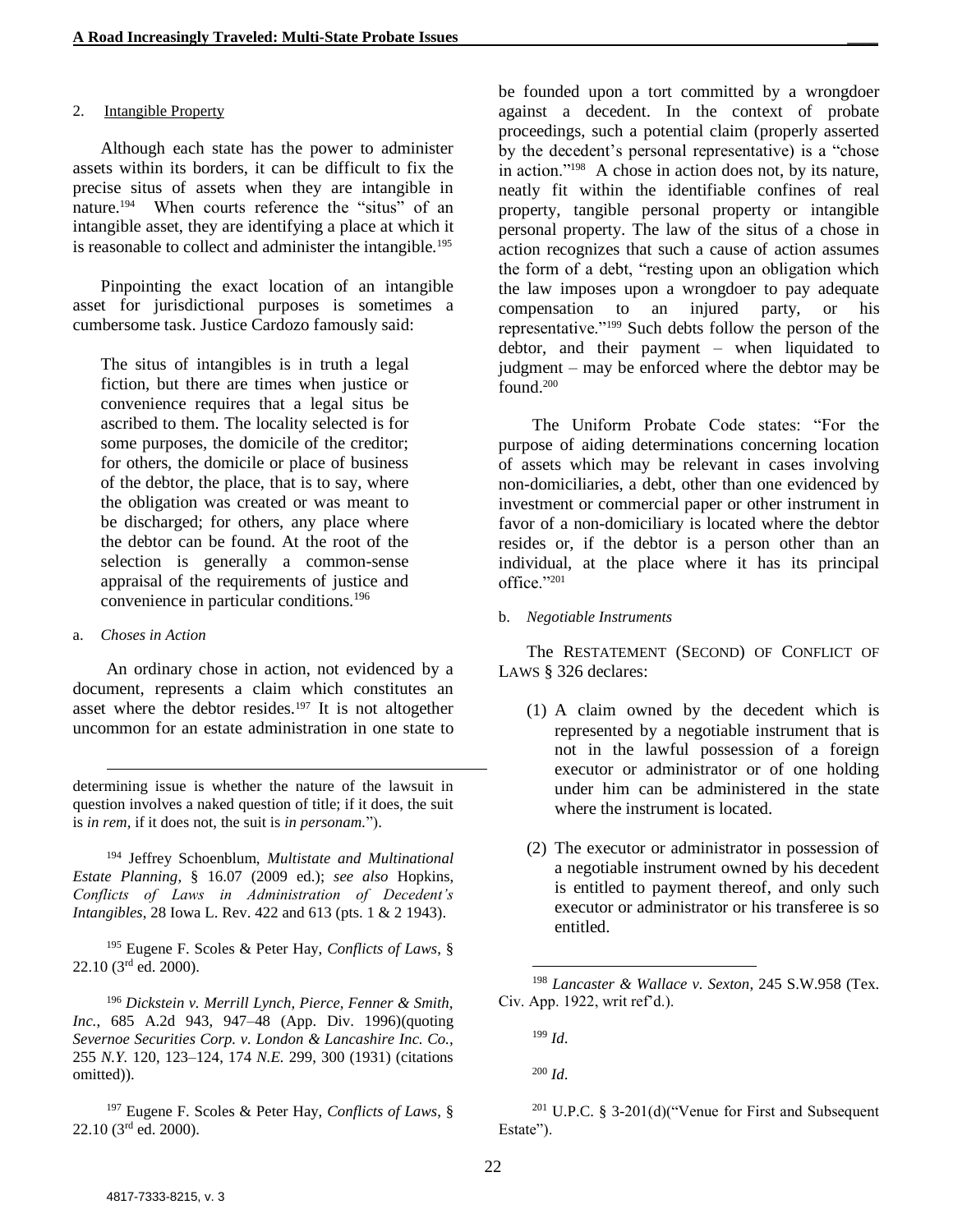(3) Payment of a claim represented by a negotiable instrument to any executor or administrator of the decedent, or his transferee, who presents and surrenders such negotiable instrument operates as a quittance to the debtor making such payment.

Comment c states that "a claim represented by a negotiable instrument may be administered in the state where the instrument is located at the time of the death of the decedent. The claim may also be administered in any state to which the instrument may thereafter be taken under the circumstances stated in § 320 (entitled "When Chattel Brought into State After Death of Owner May Be Administered")." Comment d states that "An executor or administrator may maintain an action within the state of his appointment and in the case of a claim represented by a negotiable instrument may maintain an action in any state where he can get jurisdiction over the person or property of the defendant." 202

The Uniform Probate Code follows this approach: "Commercial paper, investment paper and other instruments are located where the instrument is." 203

#### c. *Corporate Stock*

l

There are at least three possibilities when it comes to determining where shares of stock are located for purposes of administration: (1) domicile of the owner of the stock; (2) place of incorporation; (3) place where the certificates are kept at the time of the owner's death, which will normally be his domicile.<sup>204</sup>

The RESTATEMENT (SECOND) OF CONFLICT OF LAWS § 324 states in part that "corporate shares owned by the decedent which are represented by a share certificate which is not in the lawful possession of a foreign executor or administrator or of one holding under him may be administered in the state where the certificate is located."<sup>205</sup>

<sup>202</sup> RESTATEMENT (SECOND) OF CONFLICT OF LAWS § 326 (1971), cmt. d.

<sup>203</sup> U.P.C. § 3-201(d)("Venue for First and Subsequent Estate").

<sup>204</sup> Eugene F. Scoles & Peter Hay, *Conflicts of Laws*, § 22.12 (3rd ed. 2000).

<sup>205</sup> *See also* Situs of corporate stock for purposes of probate jurisdiction and administration, 72 A.L.R. 179 (Originally published in 1931)*.*

#### d. *Life Insurance*

It is unclear whether a life insurance claim payable to the personal representative or the estate of the insured is to be treated like a simple contract debt or like one represented by a certificate.<sup>206</sup> Life insurance policies have been found to have a situs at any one of the following locations: (1) the location of the policy document;<sup>207</sup> (2) the place where the insurer does business; <sup>208</sup> or (3) any state in which the insurer can be made subject to the court's jurisdiction.<sup>209</sup>

#### e. *Bank Deposits*

l

It is well-settled that the situs of an intangible asset (like a bank account) is the domicile of the asset's owner.<sup>210</sup> Probate courts have declined to assert in rem jurisdiction over financial accounts owned by decedents who were not residents. For example, in *In re Howard Marshall Charitable Remainder Annuity Tr*., <sup>211</sup> the Louisiana Supreme Court applied the longstanding concept of *mobilia sequuntur personam, immobilia situa* ("movables follow the person, immovables their locality") in determining the situs of a "right to undisbursed trust income" held by a nonresident decedent domiciled in Texas at death. The Court held that the decedent had no property, movable or immovable, which was situated in Louisiana when he died and, consequently, establishing an estate administration in Louisiana was improper because the court lacked jurisdiction.<sup>212</sup> The Court acknowledged

<sup>207</sup> Jeffrey Schoenblum, *Multistate and Multinational Estate Planning*, § 16.07[C] (2009 ed.)(citing *Johnston v. Smith*, 25 Hun. 171 (N.Y. 1881).

<sup>208</sup> *Id.* (citing *Rice v. Metropolitan Life Ins. Co.* 238 S.W. 772 (1922)).

<sup>209</sup> *Id.* (citing *Furst v. Brady*, 31 N. E. 2d 606 (1941)).

<sup>210</sup> *Appraisal Review Bd. v. Tex-Air Helicopters, Inc*., 970 S.W.2d 530, 533 (Tex. 1998); *Davis v. City of Austin*, 632 S.W.2d 331, 332-33 (Tex. 1982); *Great S. Life Ins. Co. v. City of Austin*, 243 S.W. 778, 781 (Tex. 1922); *In re Estate of Baer*, 46 A.D.3d 1368, 1370, 849 N.Y.S.2d 143, 146 (2007)(noting the usual rule [with respect to bank accounts] is that for administrative purposes they have their situs at the domicile of the owner").

<sup>211</sup> 709 So.2d 662, 668 (La. 1998).

<sup>212</sup> *Id.* at 670.

<sup>206</sup> Eugene F. Scoles & Peter Hay, *Conflicts of Laws*, § 22.13 (3rd ed. 2000).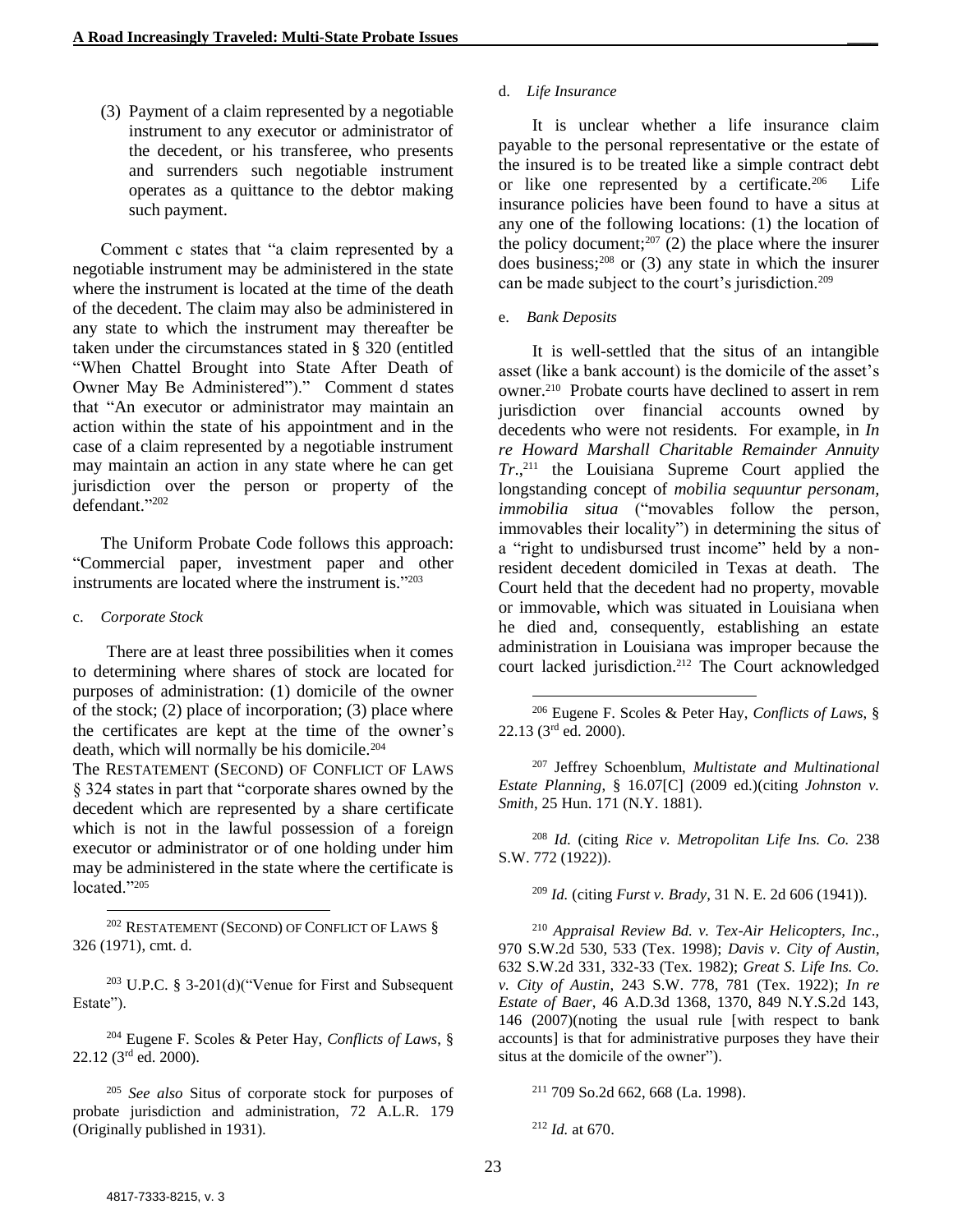that although *mobilia sequuntur personam* is merely a legal fiction, the concept is particularly applicable to incorporeal movables, whose very nature makes the determination of their location problematic.<sup>213</sup>

Similarly, in the *In Re Estate of Coleman*, <sup>214</sup> the Court recognized that, under North Dakota statutes the will of a nonresident leaving property in North Dakota could be probated in that state, but held that a certificate of deposit in a loan company, which was the only property claimed to be located in North Dakota, was an intangible and had its situs at the domicile of the testatrix, which in this case was Montana, and that therefore the will of that testatrix could not be probated in North Dakota since she did not leave property within that state sufficient to give the court jurisdiction.

#### **C. Situs Rules for Choice of Law Purposes**

1. Intestate Succession on Death of Immovable Property

THE RESTATEMENT (SECOND) OF CONFLICT OF LAWS § 236 states:

- (1) The devolution of interests in land upon the death of the owner intestate is determined by the law that would be applied by the courts of the situs.
- (2) These courts would usually apply their own local law in determining such questions.

At common law the maxim "mobilia sequuntur personam" applied. There has been discussion and criticism of the application and enforcement of that maxim, but it is so fixed in the common law of this country and of England, in so far as it relates to intangible property, including choses in action, without regard to whether they are evidenced in writing or otherwise and whether the papers evidencing the same are found in the state of domicile or elsewhere, and is so fully sustained by cases in this and other courts, that it must be treated as settled in this jurisdiction whether it approve itself to legal philosophic test or not. *Blodgett*, 277 U.S. at 9–10.

2. Intestate Succession on Death of Movable Property

THE RESTATEMENT (SECOND) OF CONFLICT OF LAWS § 260 states:

The devolution of interests in movables upon intestacy is determined by the law that would be applied by the courts of the state where the decedent was domiciled at the time of his death.

The comment explains the policy behind the rule: "It is desirable that insofar as possible an estate should be treated as a unit and, to this end, that questions of intestate succession to movables should be governed by a single law. This is the law that would be applied by the courts of the state where the decedent was domiciled at the time of his death. This state would usually have the dominant interest in the decedent at the time."<sup>215</sup>

- 3. Testate Succession on Death of Immovable Property
- a. *Validity and Effect of Will Devising Land*

THE RESTATEMENT (SECOND) OF CONFLICT OF LAWS § 239 states:

- (3) Whether a will transfers an interest in land and the nature of the interest transferred are determined by the law that would be applied by the courts of the situs.
- (4) These courts would usually apply their own local law in determining such questions.
- b. *Construction of Will Devising Land*

THE RESTATEMENT (SECOND) OF CONFLICT OF LAWS § 240 states:

(1) Whether a will transfers an interest in land and the nature of the interest transferred are determined by the law that would be applied by the courts of the situs.

l

<sup>213</sup> *Id*. at 668 (citing *In Blodgett v. Silberman*, 277 U.S. 1, 9-10 (1928)), for the proposition that:

<sup>215</sup> RESTATEMENT (SECOND) OF CONFLICT OF LAWS § 260 (1971), cmt. b.

<sup>214</sup> 98 NW2d 784 (N.D. 1959).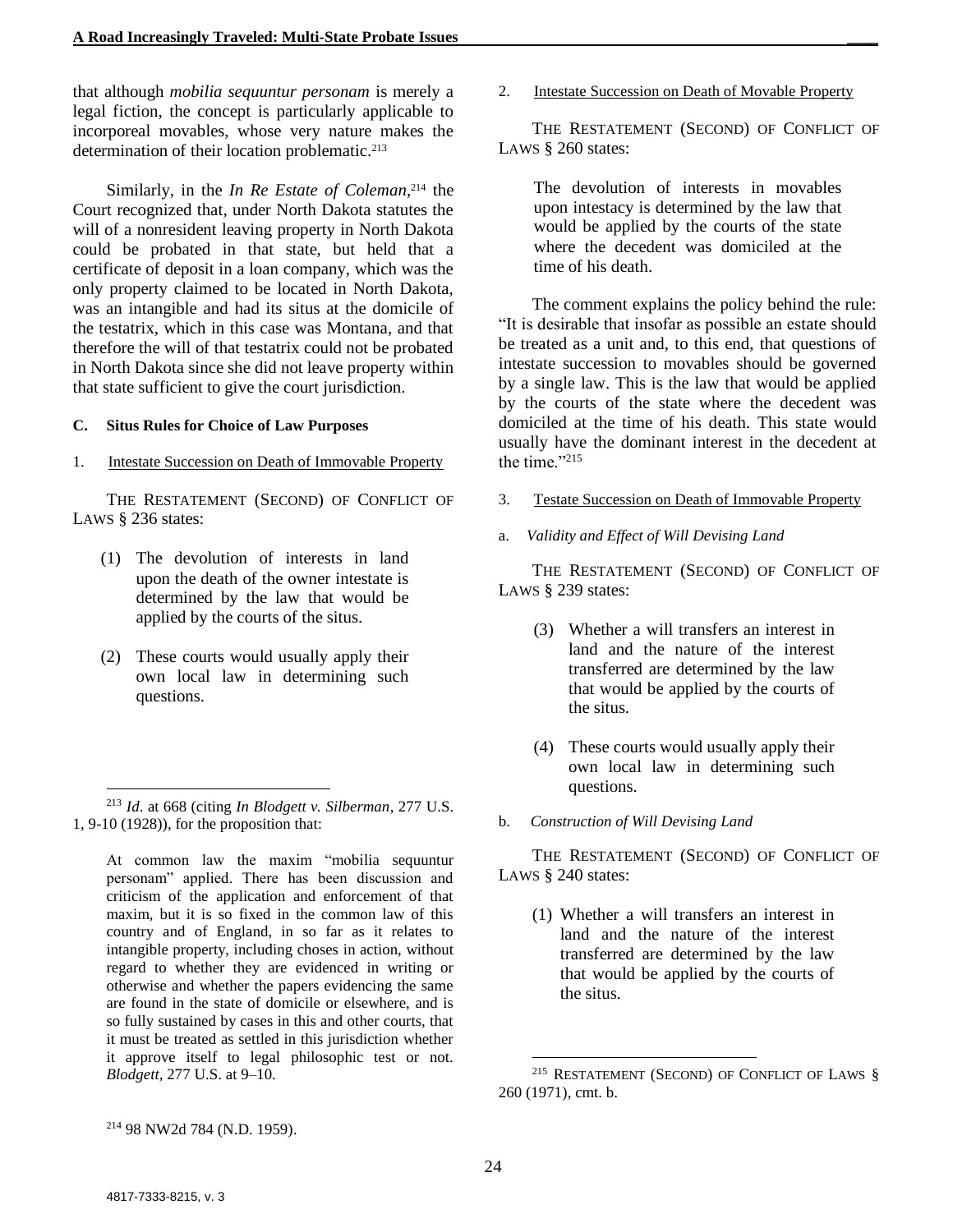- (2) These courts would usually apply their own local law in determining such questions.
- 4. Testate Succession on Death of Movable Property
- a. *Validity and Effect of Will*

THE RESTATEMENT (SECOND) OF CONFLICT OF LAWS § 263 states:

- (1) Whether a will transfers an interest in movables and the nature of the interest transferred are determined by the law that would be applied by the courts of the state where the testator was domiciled at the time of his death.
- (2) These courts would usually apply their own local law in determining such questions.
- b. *Construction of Will*

THE RESTATEMENT (SECOND) OF CONFLICT OF LAWS § 264 states:

- (1) Whether a will transfers an interest in movables and the nature of the interest transferred are determined by the law that would be applied by the courts of the state where the testator was domiciled at the time of his death.
- (2) These courts would usually apply their own local law in determining such questions.
- **D. Trusts**
- 1. Immovable Property
- a. *Court Supervision of Administration*

THE RESTATEMENT (SECOND) OF CONFLICT OF LAWS § 276 states:

The administration of a trust of an interest in land is supervised by the courts of the situs as long as the land remains subject to the trust.

b. *Construction of Trust*

THE RESTATEMENT (SECOND) OF CONFLICT OF LAWS § 277 states:

- (1) A will or other instrument creating a trust of an interest in land is construed in accordance with the rules of construction of the state designated for this purpose in the instrument.
- (2) In the absence of such a designation, the instrument is construed in accordance with the rules of construction that would be applied by the courts of the situs**.**
- c. *Validity of Trust of Land*

THE RESTATEMENT (SECOND) OF CONFLICT OF LAWS § 277 states:

The validity of a trust of an interest in land is determined by the law that would be applied by the courts of the situs.

The comments to that section make it clear that that the rule applies to trusts of interests in land, whether created by will or inter vivos.<sup>216</sup>

d. *Administration of Trust of Land*

THE RESTATEMENT (SECOND) OF CONFLICT OF LAWS § 279 states:

The administration of a trust of an interest in land is determined by the law that would be applied by the courts of the situs as long as the land remains subject to the trust.

- 2. Movable Property
- a. *Court Supervision of Administration*

THE RESTATEMENT (SECOND) OF CONFLICT OF LAWS § 267 states:

The administration of a trust of interests in movables is usually supervised by the court, if any, in which the trustee has qualified as trustee or by the courts of the state in which the trust is to be administered.

l <sup>216</sup> THE RESTATEMENT (SECOND) OF CONFLICT OF LAWS § 278, cmt. a.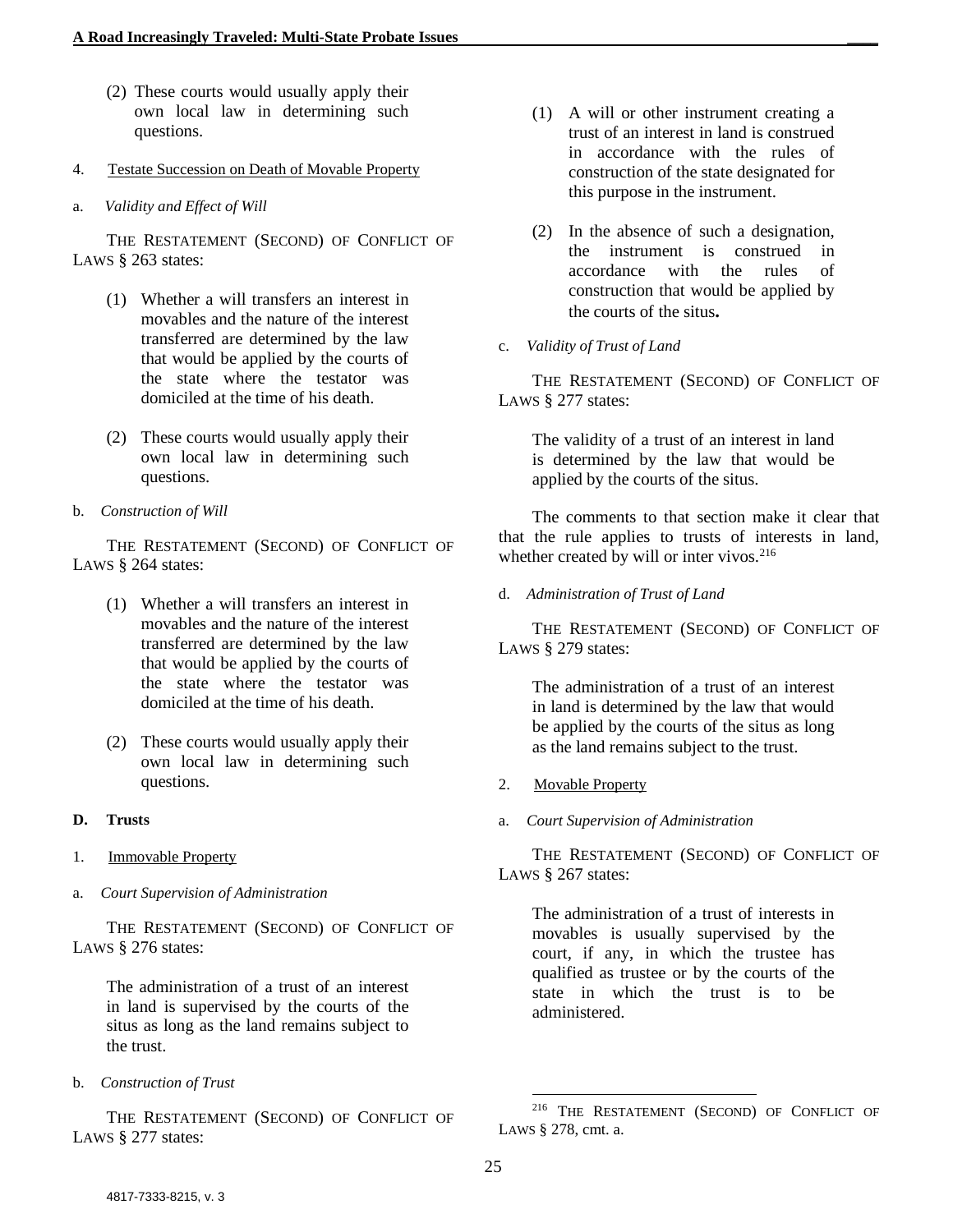#### b. *Construction of Trust*

THE RESTATEMENT (SECOND) OF CONFLICT OF LAWS § 268 states:

- (1) A will or other instrument creating a trust of interests in movables is construed in accordance with the rules of construction of the state designated for this purpose in the instrument.
- (2) In the absence of such a designation, the instrument is construed
	- (a) as to matters pertaining to administration, in accordance with the rules of construction of the state whose local law governs the administration of the trust, and
	- (b) as to matters not pertaining to administration, in accordance with the rules of construction of the state which the testator or settlor would probably have desired to be applicable.
- c. *Validity of Trust of Movables Created by Will*

THE RESTATEMENT (SECOND) OF CONFLICT OF LAWS § 269 states:

The validity of a trust of interests in movables created by will is determined

- (a) as to matters that affect the validity of the will as a testamentary disposition, by the law that would be applied by the courts of the state of the testator's domicil at death, and
- (b) as to matters that affect only the validity of the trust provisions, except when the provision is invalid under the strong public policy of the state of the testator's domicil at death,
	- (i) by the local law of the state designated by the testator to govern the validity of the trust, provided that this state has a substantial relation to the trust, or
- (ii) if there is no such effective designation, by the local law of the state of the testator's domicil at death, except that the local law of the state where the trust is to be administered will be applied if application of this law is necessary to sustain the validity of the trust.
- d. *Validity of Trust of Movables Created Inter Vivos*

THE RESTATEMENT (SECOND) OF CONFLICT OF LAWS § 270 states:

An inter vivos trust of interests in movables is valid if valid

- (a) under the local law of the state designated by the settlor to govern the validity of the trust, provided that this state has a substantial relation to the trust and that the application of its law does not violate a strong public policy of the state with which, as to the matter at issue, the trust has its most significant relationship under the principles stated in § 6, or
- (b) if there is no such effective designation, under the local law of the state with which, as to the matter at issue, the trust has its most significant relationship under the principles stated in § 6.
- e. *Administration of Trust of Movables Created by Will*

THE RESTATEMENT (SECOND) OF CONFLICT OF LAWS § 271 states:

The administration of a trust of interests in movables created by will is governed as to matters which can be controlled by the terms of the trust

- (a) by the local law of the state designated by the testator to govern the administration of the trust, or
- (b) if there is no such designation, by the local law of the state of the testator's domicil at death, unless the trust is to be administered in some other state, in which case the local law of the latter state will govern.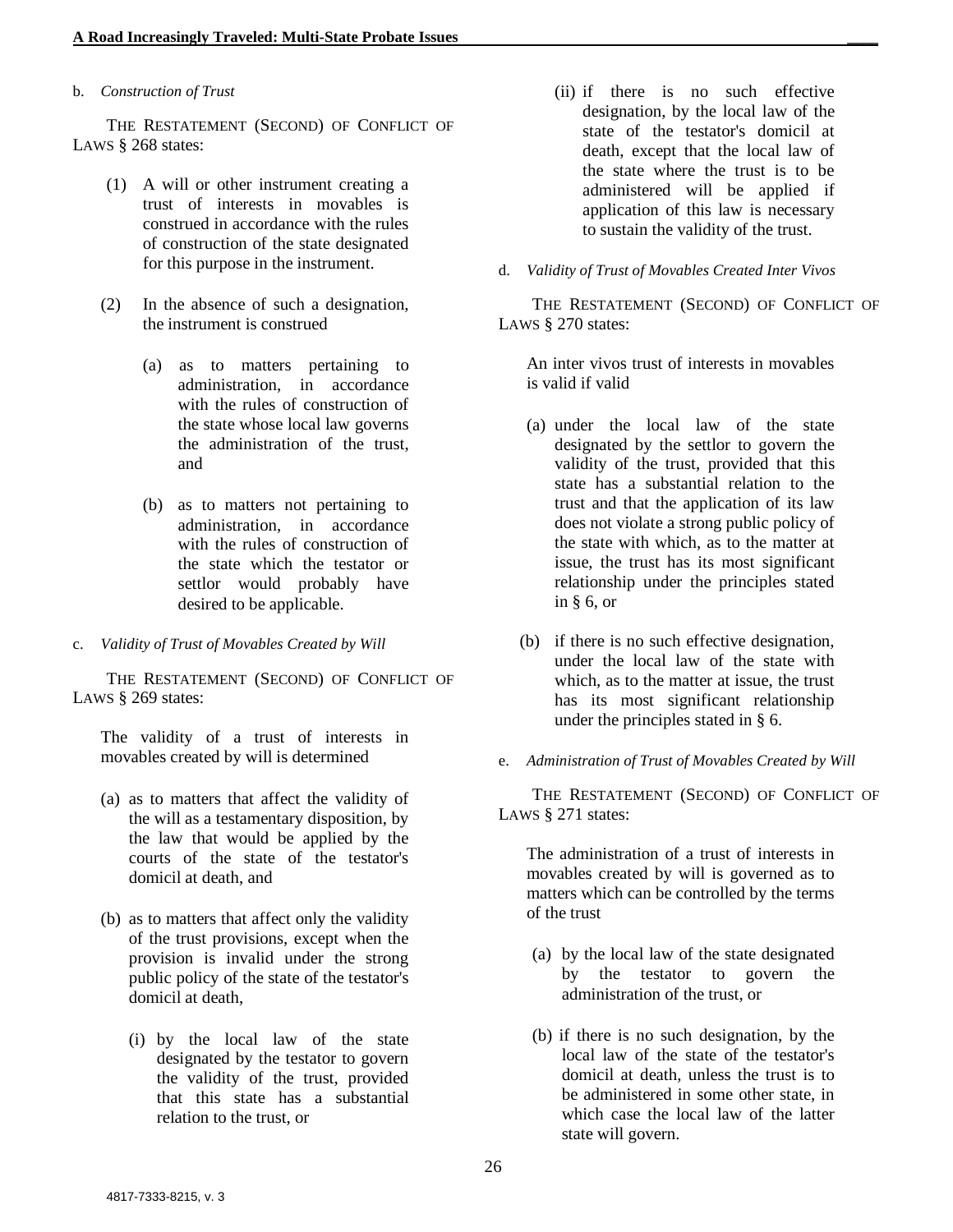f. *Administration of Trust of Movables Created Inter Vivos*

THE RESTATEMENT (SECOND) OF CONFLICT OF LAWS § 272 states:

The administration of an inter vivos trust of interests in movables is governed as to matters which can be controlled by the terms of the trust

- (a) by the local law of the state designated by the settlor to govern the administration of the trust, or
- (b) if there is no such designation, by the local law of the state to which the administration of the trust is most substantially related.

#### **VII. FOREIGN JUDGMENTS**

#### **A. Effect Given in Other States to Judgments in Administrative Proceedings**

RESTATEMENT (SECOND) OF CONFLICT OF LAWS § 317 nicely summarizes the rules deduced from the domicile and choice of law principles discussed above. Section 317(1) states that:

A judgment in administration proceedings by a competent court in the state where the decedent was domiciled at the time of his death will usually be followed by the forum with respect to local movables *insofar as the judgment deals with questions of succession* that under the choice-of-law rules of the forum are governed by the law that would be applied by the courts of the state of the decedent's domicil.

As the comment to subsection (1) provides, the devolution of movables in both testate and intestate succession is determined by the law that would be applied by the courts of the state where the decedent was domiciled when he or she died.<sup>217</sup> The comment notes that "an adjudication with regard to a particular person's estate in the state of that person's domicile, if final and conclusive in that state, will usually be conclusively received in other states with respect to issues *relating to succession to interests in movables* belonging to the estate."<sup>218</sup> Interestingly, this rule applies although the persons participating in the litigation and the property being administered are different from those involved in the proceedings in the domiciliary state.<sup>219</sup> Arguably, however, such persons would at least have to have proper notice.<sup>220</sup>

The following illustrations of the rule are offered:

- 1. A dies domiciled in state X, owning movables in states Y and Z. In X, probate of A's will is resisted by his widow on grounds of mental incompetency and undue influence. The X court finds that the widow's contentions are without merit and admits the will to probate. Thereafter, ancillary probate of the will is sought in Y. This is resisted on grounds of mental incompetency and undue influence by certain of A's children who did not appear in the X proceedings. The Y court will follow the X judgment and admit the will to ancillary probate.
- 2. Same facts as in Illustration 1 except that the widow in state X, and the children in state Y, resist probate of the will on the ground that the will is void for lack of necessary formalities. The Y court will follow the X judgment and admit the will to ancillary probate.

RESTATEMENT (SECOND) OF CONFLICT OF LAWS § 317(2) further provides that:

A judgment in administration proceedings by a competent court in the state where the decedent was domiciled at the time of his death will not of itself invalidate a prior inconsistent judgment by a court in another state in administering the estate of the same decedent in that state.

Comment f deals with Subsection (2) and the effect of a later adjudication of domicile. That comment notes: "If a will disposing of movables has already been admitted to, or refused, probate locally, a subsequent contrary judgment by a court at the decedent's domicil will be sufficient grounds, except

<sup>&</sup>lt;sup>217</sup> RESTATEMENT (SECOND) OF CONFLICT OF LAWS § 317, cmt. subsection (1), b. rationale.

l <sup>218</sup> *Id.*

<sup>219</sup> *Id.*

<sup>220</sup> *Id.* (citing *Mullane v. Central Hanover Bank & Trust Co.*, 339 U.S. 306 (1950)).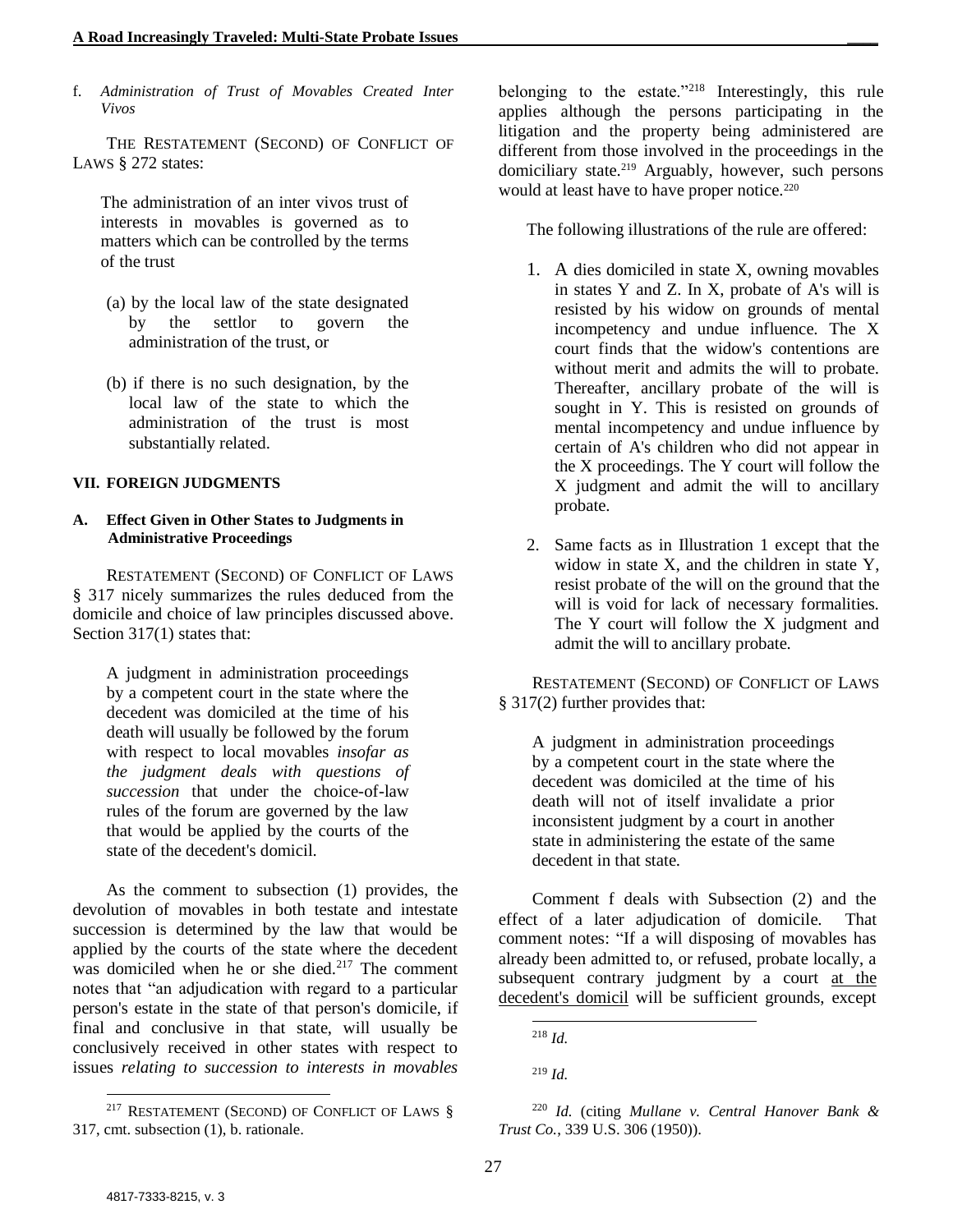as stated in Comment *g* (dealing with states that have statutes overriding common law rule dealing with the devolution of movables), for the local court to revoke its prior inconsistent judgment.<sup>221</sup> But, as the Comment notes, "the application must be seasonably made and will not be granted if the local administration has proceeded so far that the revocation of the original judgment would produce hardship."<sup>222</sup>

RESTATEMENT (SECOND) OF CONFLICT OF LAWS § 317(3) deals with applying principles of res judicata, and declares:

A judgment in administration proceedings by a competent court of any state will be held conclusive in other states as to the issues determined upon all persons who were subject to the jurisdiction of the original court if the judgment is conclusive upon such persons in the state of rendition.

The rule applies to judgments in administration proceedings irrespective of whether they concern immovables or movables.<sup>223</sup> As between states of the United States, the comment makes it clear that the rule in the Subsection is one of constitutional law.<sup>224</sup>

The comment offers the following illustration:

A dies intestate. Claiming that A died domiciled in state X, W, A's widow, applies for letters of administration in a proceeding brought in X. The X court finds that A died domiciled in X and appoints W administratrix. Thereafter, S, A's son, who at no time had been subject to the personal jurisdiction of the X court, brings a proceeding in state Y where he claims that A died domiciled. W is served with process in Y and appears in the Y proceeding as a party. The Y court finds that A died domiciled in Y and appoints S administrator. The Y court's finding of

<sup>224</sup> *Id.*

l

domicil is binding upon W under Y local law. Thereafter, S brings a proceeding in X seeking the revocation of the letters issued to W and the issuance of ancillary letters to him. W will not be permitted to claim in X that A died domiciled in that state. As between States of the United States, this result is required by full faith and credit.

The case of *Roberts v. Bathurst<sup>225</sup>* is instructive as to § 317(3). There, a decedent died in Manila leaving life insurance payable to his executors. A woman named Marjorie Bathurst probated a will executed by the decedent in 1935 in Florida, which named her as the sole executor and beneficiary. Ms. Bathurst then sued the life insurance company in Federal District Court in Florida (the "Federal Case"). The insurance company filed an interpleader, because it had received a competing claim from a woman named Theresa Moreno, the decedent's ex-wife. She had been appointed as collector in the District of Columbia. She claimed that her prior divorce was not valid and petitioned to revoke the probate of the 1935 will, asserting that she was widow and sole heir and the sole beneficiary under a will of prior date, that the probated 1935 will was void because the testator was not at its making of sound mind and acted under the undue influence of Mrs. Bathurst, and that the deceased was domiciled in the District of Columbia where she had been appointed collector of the estate.

Ms. Moreno lost in the Florida probate court and in the Federal Case. Then, things really get interesting. Meanwhile, on Oct. 27, 1937, in Massachusetts a man named Paul B. Roberts offered the decedent's 1919 Will for probate, which gave Mrs. Moreno the estate and named her executrix. She declined to serve and consented to the appointment of Mr. Roberts as administrator with the will annexed. Citation on the petition for probate was issued to Mrs. Bathurst, nonresident in Massachusetts, by publication, but she did not appear. The Massachusetts court admitted the 1919 Will to probate, finding the testator's domicile to have been in Norfolk County, Massachusetts.

Roberts then intervened in the Federal Case in Florida, and asserted the decedent's true domicile was Massachusetts, and that he was the true personal representative and entitled to the insurance money.<sup>226</sup>

<sup>221</sup> RESTATEMENT (SECOND) OF CONFLICT OF LAWS § 317, cmt. subsection (2), f. Effect of subsequent adjudication of domicil.

<sup>222</sup> *Id.*

<sup>223</sup> RESTATEMENT (SECOND) OF CONFLICT OF LAWS § 317, cmt. h.

l <sup>225</sup> 112 F.2d 543, 544 (5th Cir. 1940).

<sup>226</sup> *Roberts v. Bathurst*, 112 F.2d 543, 544 (5th Cir.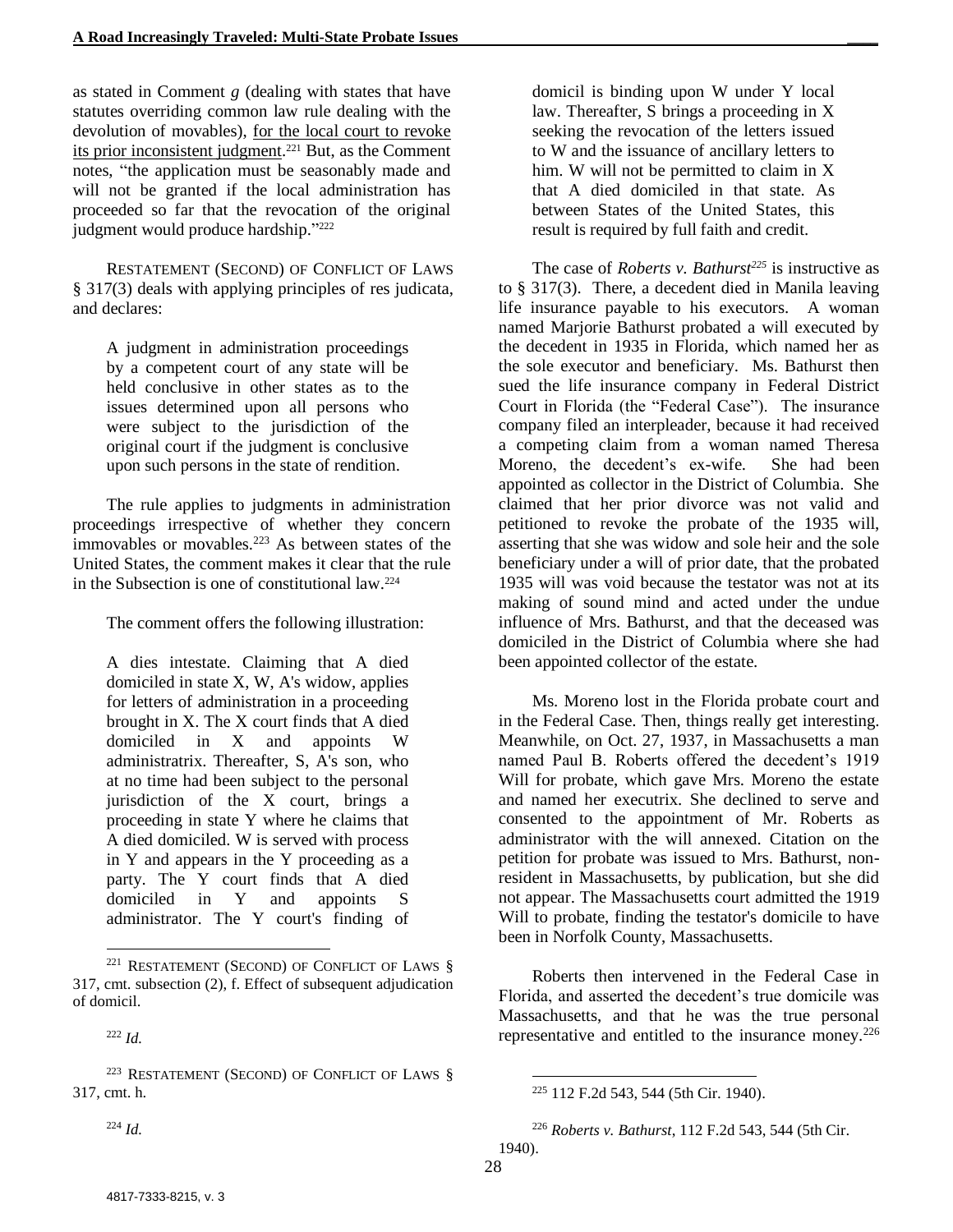The court ruled that the claim of Mrs. Bathurst as executrix under appointment of the Florida probate court was valid and the money deposited was ordered paid to her. Roberts, as administrator, appealed.

The Fifth Circuit Court of Appeals started its analysis by noting that life insurance is payable to the personal representative appointed at the true domicile at death. <sup>227</sup> By its analysis, the true domicile would be difficult to decide under the evidence in the record could not be decided by summary judgment. The court noted that the parties confronted one another in the Florida probate court on the issues whether that court had jurisdiction as the court of domicile, and whether the later will was the true last will. The Court noted that the probate court must have sustained its jurisdiction, and did sustain the probate of the later will as the true will. Indeed, its judgment bound Mrs. Moreno in other courts, and settled that the will giving the estate to Mrs. Bathurst was valid:

> As against the parties actually contesting it, a court may conclusively adjudicate its own jurisdiction. . . Roberts asserts that he is not party to and is not bound by the Florida court's decision, and that Mrs. Bathurst is bound as to him by the probate of the other will in Massachusetts. **The Massachusetts probate, as an in rem proceeding, would protect Roberts in his administration in Massachusetts of any assets there**. But it was made only on constructive service. **We do not think it is available in Florida to override the adjudication made there on an actual contest between the interested parties**. Roberts himself has no substantial rights. He was appointed administrator on the consent of Mrs. Moreno, and appears to have stood by awaiting the result of her contest with Mrs. Bathurst in the Florida probate court. Immediately after her defeat he entered the interpleader case. Even if Massachusetts can be held the true domicile and he the payee of the policy, still to avoid circuity of action this court of equity would not pay him the money

<sup>227</sup> *Id.* at 544-45; (citing V*ogel v. New York Life Ins. C*o., 55 F.2d 205 (Tex. 5 Cir. 1932)).

to take to Massachusetts and compel Mrs. Bathurst to follow it, subjecting her to an unnecessary burden and her money to unnecessary costs of administration.<sup>228</sup>

Finally, RESTATEMENT (SECOND) OF CONFLICT OF LAWS § 317(4) provides:

If an issue as to the state in which a decedent was domiciled at the time of his death is raised by a person not precluded from raising this issue under Subsection (3), a court will not regard itself as concluded by a prior finding made in another state as to the place of the decedent's domicil.

Comment j states that "if, contrary to a previous judgment rendered in another state, the court finds that the decedent did not die domiciled in the other state, the court will not be required by the rule of Subsection (1) to follow a judgment rendered in administration proceedings in the other state unless the parties are precluded from raising the issue of domicil by the rule of Subsection (3)."<sup>229</sup>

#### **B. Effect of Suit Elsewhere of Judgment For Executor or Administrator**

RESTATEMENT (SECOND) OF CONFLICT OF LAWS § 352 states:

After an executor or administrator has recovered a personal judgment on a claim due to a decedent, no other executor or administrator may recover on the claim.

As Comment (a) explains, the rule applies to all personal judgments recovered by an executor or administrator, whether for money or otherwise.<sup>230</sup> Only the executor or administrator who recovered the judgment may enforce it or bring suit on the

 $\overline{\phantom{a}}$ 

 $\overline{\phantom{a}}$ <sup>228</sup> *Id.* at 545 (emphasis added).

<sup>229</sup> RESTATEMENT (SECOND) OF CONFLICT OF LAWS § 317, cmt. j.

<sup>230</sup> RESTATEMENT (SECOND) OF CONFLICT OF LAWS § 352, cmt. a.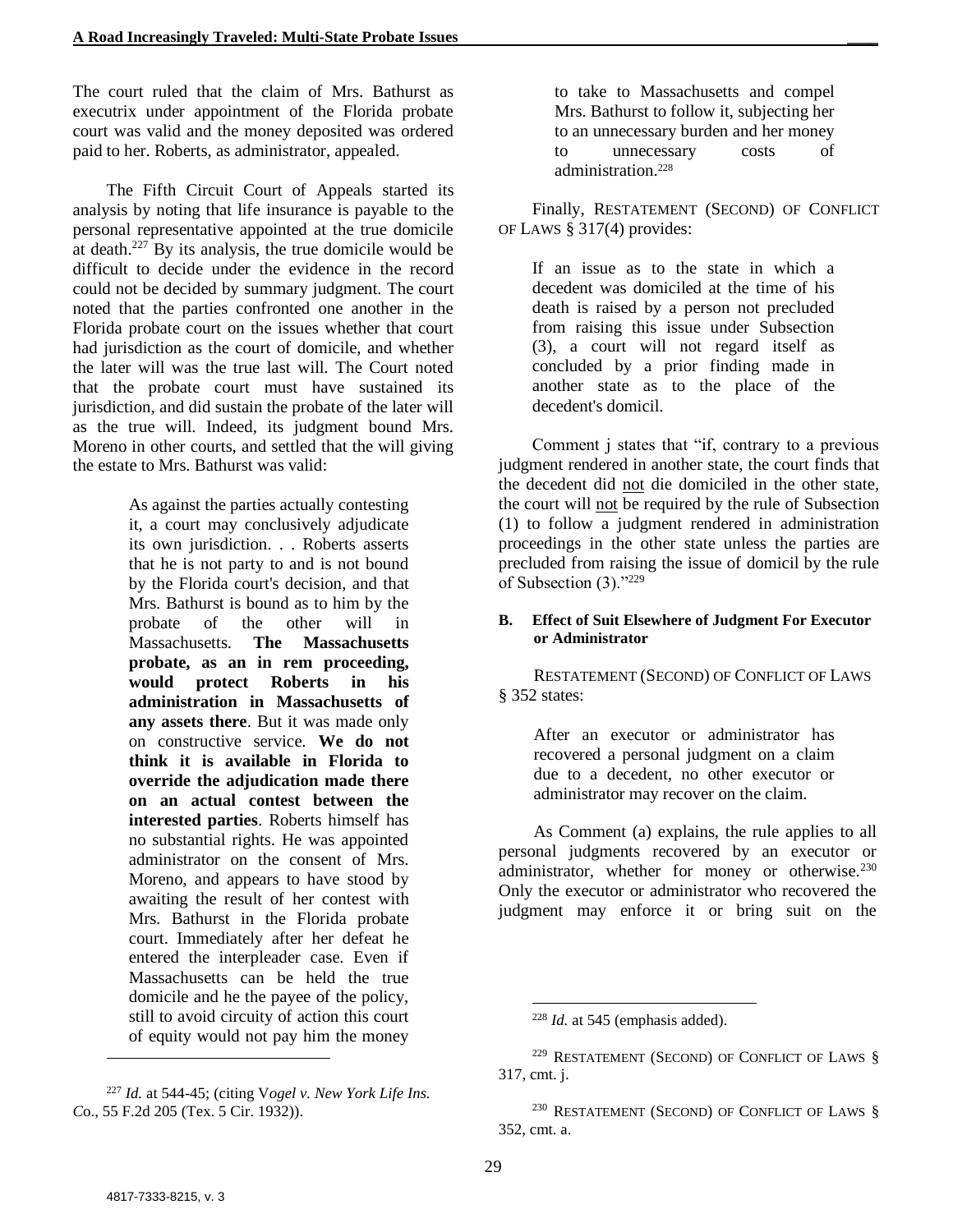judgment.<sup>231</sup> Such an executor or administrator may enforce the judgment in the state of the forum or in any other state as any other judgment creditor, but the executor or administrator is required to account for any amount recovered to the court which appointed him.<sup>232</sup>

#### **C. Effect on Suit Elsewhere of Judgment for Defendant in Suit by Executor or Administrator**

RESTATEMENT (SECOND) OF CONFLICT OF LAWS § 353 declares:

- (1) Except as stated in Subsection (2), if an executor or administrator in one state sues a person against whom a claim of the decedent is asserted and judgment is for the defendant, such judgment does not usually constitute a bar to a suit by an executor or administrator appointed in another state to collect the claim in the absence of a statute in that other state to the contrary.
- (2) When the suit is brought by an executor, a judgment for the defendant bars suit in another state upon the same claim by the same person as executor.

The comment to § 353 explains that, since the individuals appointed executors or administrators in the two states derive their authority from different appointments, the parties to the two suits have been held not to be the same. $233$  Consequently, there is no res judicata to bar the suit of the executor or administrator in the second state. Interestingly, the comment states that "the rule of Subsection (1) has been held to apply even though the same person is administrator in both states." 234

Note, however, that "when judgment is rendered on the merits for the defendant in an action brought against him by an executor or administrator on a claim

<sup>232</sup> *Id.* citing § 362 (Accountability of Executor or Administrator to Court of Appointment).

<sup>233</sup> *Id.* cmt. a.

<sup>234</sup> *Id.*

l

of the estate, this judgment will bar a further action on the claim against the defendant by the same executor or administrator in the state of his appointment and in other states." 235

#### **D. Effect on Suit Elsewhere of Judgment for Defendant Executor or Administrator**

Occasionally, a party with a claim against a decedent will sue such decedent's executor. RESTATEMENT (SECOND) OF CONFLICT OF LAWS § 357 explains the result when the executor is successful in its defense of such a claim, as it states:

If a person asserting a claim against a decedent sues an executor or administrator of the decedent's estate and judgment is for the defendant on the merits, such judgment will constitute a bar to a suit by the claimant against an executor or administrator of the same decedent in another state upon the same claim.

The rule is based on the premise that "a person who has had his day in court in a forum of his choice should be estopped by a judgment on the merits against him from relitigating the same claim in another state against an executor or administrator appointed in that other state." 236 Plaintiff creditors have been unsuccessful in attempting to taking claims that were filed, but not established in one forum, and relitigating them in another forum. $237$ 

#### **E. Effect on Executor or Administrator of Judgment Rendered During Lifetime of Decedent**

RESTATEMENT (SECOND) OF CONFLICT OF LAWS § 353 states:

(1) Except as stated in Subsection (2), if an executor or administrator in one state sues a person against whom a

l <sup>235</sup> *Id.*

<sup>236</sup> RESTATEMENT (SECOND) OF CONFLICT OF LAWS § 357 (1971), cmt. a.

<sup>237</sup> *See Grasser v. Blakkolb*, 530 P.2d 684, 686, n.2 (1975)("It is further noted that once suit is brought upon a rejected claim in one jurisdiction and judgment entered for the defendant on the merits, such judgment will bar an action against an administrator of the same decedent's estate in another state.")(citing RESTATEMENT (SECOND) OF CONFLICTS OF LAW § 357 (1971)).

<sup>231</sup> *Id.* citing § 355 (When Foreign Executor or Administrator May Sue; Claims Arising Upon Transactions After Appointment).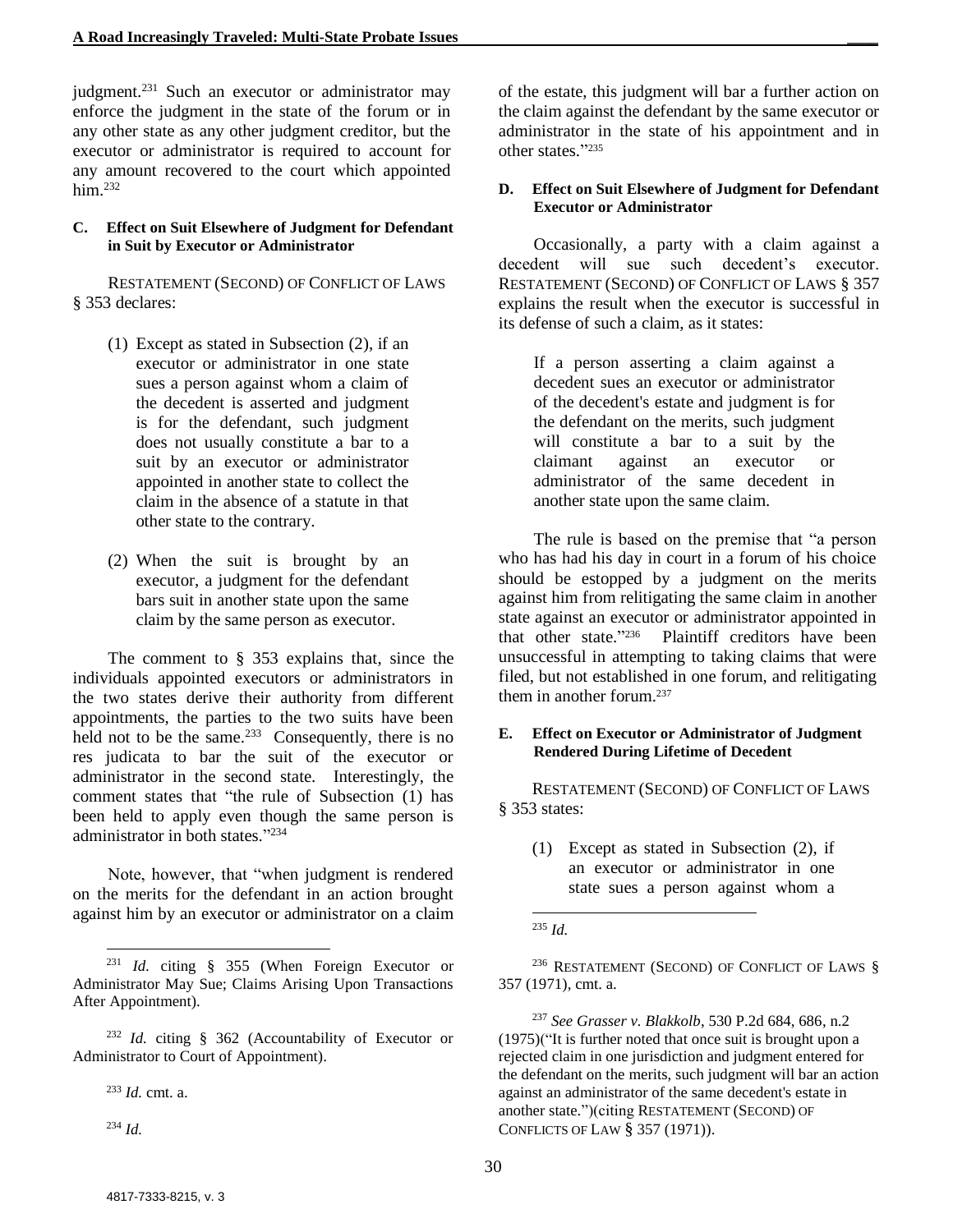claim of the decedent is asserted and judgment is for the defendant, such judgment does not usually constitute a bar to a suit by an executor or administrator appointed in another state to collect the claim in the absence of a statute in that other state to the contrary.

(2) When the suit is brought by an executor, a judgment for the defendant bars suit in another state upon the same claim by the same person as executor.

#### **VIII. MULTI-STATE WILL CONTESTS**

#### **A. Key Principles**

As previously stated, probate courts have jurisdiction over property by virtue of the probate of wills and by intestate succession.<sup>238</sup> This jurisdiction is founded upon ancient notions of in rem process. Personal jurisdiction over the parties who must be joined to properly try a will contest sufficient to bind each of them to the order issued by the court raises serious conflict of laws and jurisdictional issues which often must be resolved. 239

Indeed, whenever a will is probated in the jurisdiction of the decedent's domicile, a question may arise as to its recognition in other jurisdictions.<sup>240</sup> There exists a potential for a will to be held valid in one state and invalid in another.

There are two key principles to take away in this area:

> • When it comes to land, the situs state has never been considered bound by an extraterritorial proceeding or determination concerning that land.<sup>241</sup>

l

<sup>240</sup> 1 Jeffrey Schoenblum, *Multistate and Multinational Estate Planning*, § 16.16 (2009 ed.).

<sup>241</sup> 1 Jeffrey Schoenblum, *Multistate and Multinational Estate Planning*, § 16.16 (2009 ed.); *see Robertson v. Pickrell*, 109 U.S. 608, 611 (1883); *Chaney v. Cooper*, 954 S.W.2d 510, 520 (Mo. Ct. App. 1997)("It is universally held

- When it comes to movables, the full faith and credit and res judicata effects of a probate decree are primarily determined by the nature of the court's jurisdiction."242
	- o "In an ex-parte, in rem proceeding, any determination will only be binding elsewhere with regard to the locally situated assets."<sup>243</sup> In other words, the will can be contested again in each jurisdiction in which assets are situated.<sup>244</sup>
	- o However, this will not be the case if the will was probated at the domicile with adequate notice to the relevant parties.

As Professor Schoenblum points out, when it comes to movables, there is a strong preference in favor of probate at the decedent's last domicile.<sup>245</sup> Courts assuming ancillary jurisdiction have refused probate until the will has first been admitted to probate in the decedent's domicile,  $246$  although the foreign

that for 'a will to be of any validity as a transfer of title to land, [it] must be executed, attested, and probated in the manner prescribed by the law of the state where the land is located.'" (internal citations omitted) Following this general principal of law, a state does not have to give full faith and credit to the devise of real property as a result of an adjudication of a will by another state."); *Overby v. Gordon,* 177 U.S. 214, 223 (1900)(probate of a will in one state establishes its right to convey all property within that state in addition to establishing the validity of the will in that state; but the probate proceeding in that state does not establish the validity of a will in another state in which real property is located "except as permitted by the laws of such other state.").

<sup>242</sup> *Id.*

l

<sup>243</sup> *Id.*

<sup>244</sup> *Id.*

<sup>245</sup> 1 Jeffrey Schoenblum, *Multistate and Multinational Estate Planning*, § 16.16 (2009 ed.).

<sup>246</sup> *Id.* (citing *In re Estate of Nevai,* 788 N.Y.S. 2d 843 (Sur. Ct. 2005)).

<sup>238</sup> Eunice L. Ross and Thomas J. Reed, Will Contests § 4:11 (2d ed. 2017 Update)

<sup>239</sup> *Id.*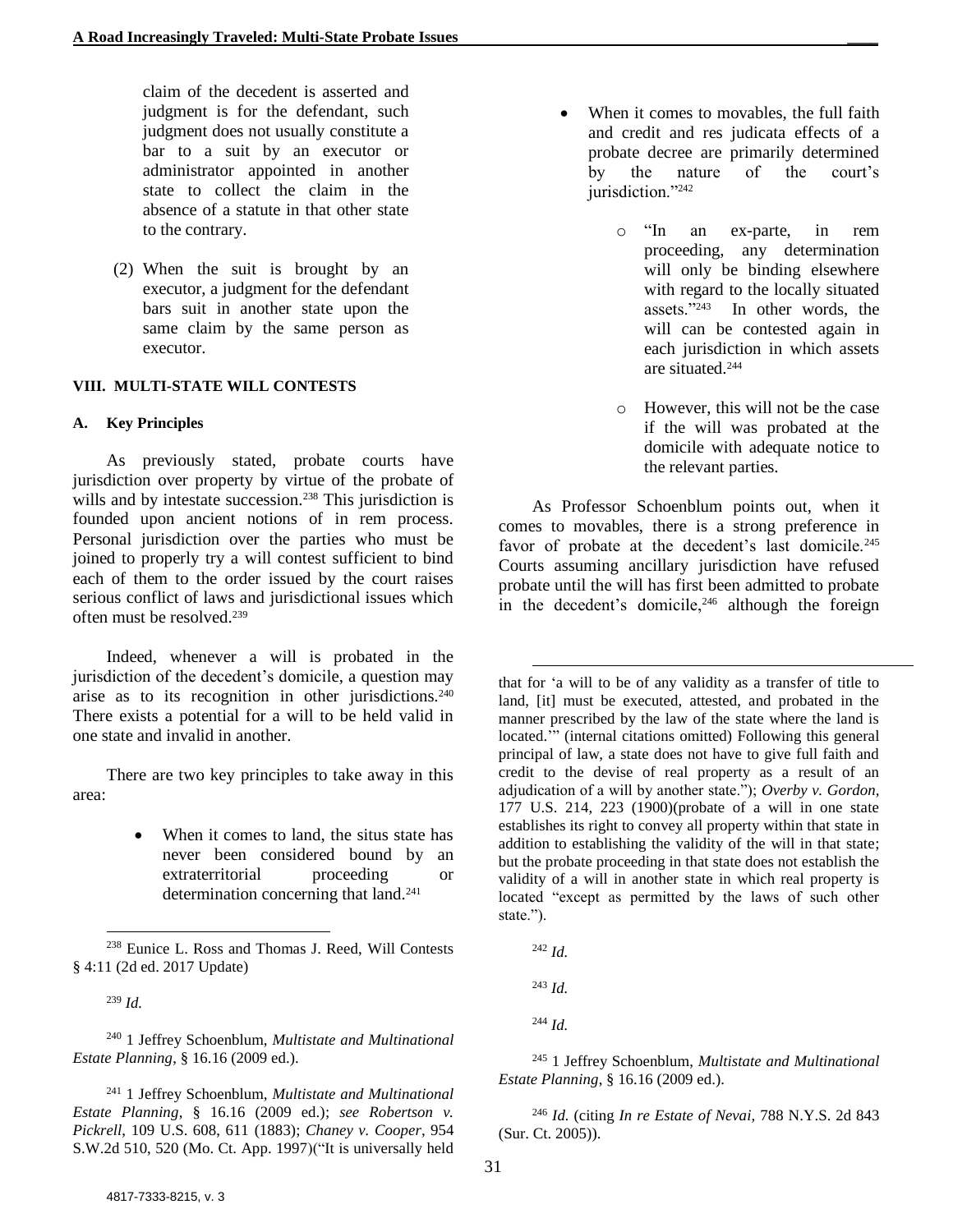court is not prohibited from admitting the foreign will when estate assets are located there.<sup>247</sup>

#### **B. Full Faith and Credit of Order Admitting Will to Probate**

The case of *In re Estate of Stein* provides a good example of the limitations of a probate order, issued by a state where the decedent was not domiciled on his death, admitting a will to probate. In *Stein*, a decedent died in Washington. The decedent's son (the "Father") had a 1987 will admitted to probate in Oregon. An Oregon personal representative was appointed. Thereafter, the decedent's grandchildren (the "Children") had a 1984 will admitted to probate in Washington. A different Washington personal representative was appointed. The 1987 will was more favorable to the Father while the 1984 was more favorable to the Children.<sup>248</sup>

Eventually, the Washington personal representative sought instructions as to which will was the decedent's last valid will. The Washington court ordered that the 1987 Will be filed of record in Washington, and the court set a time limit to file a contest. The Children contested the 1987 Will. The Father did not contest the 1984 Will previously admitted to probate in Washington. The Children moved for summary judgment that the Father was time barred from seeking to admit the 1987 Will to probate. The Father filed a cross-motion for summary judgment arguing that Oregon—through the order admitting will to probate, which was not challenged by the Children—established the 1987 will as decedent's last will. The Father further contended that the Oregon decision was binding on all parties to the Washington probate proceeding under the Full Faith and Credit Clause of the United States Constitution. The Washington probate court granted the Children's motion for summary judgment.<sup>249</sup>

On appeal, the Father contended: (1) that Oregon probated the 1987 will and declared it to be decedent's last will and testament; (2) that Oregon properly had jurisdiction over this matter; and (3) that Washington must therefore give full faith and credit to Oregon's determination under article 4, section 1 of the United States Constitution.<sup>250</sup> In contrast, the Children contended that Oregon recognized that the decedent had no real or personal property in Oregon, had died being domiciled in Washington and properly closed the probate proceeding then pending before it, and, even if the Oregon order did find the 1987 will to be the decedent's last will, Oregon lacked jurisdiction over the estate and Washington is therefore not bound by any order made by Oregon.<sup>251</sup>

The Court reversed and remanded the summary judgment granted in favor of the Children and started its analysis by outlining several basic tenets applicable to multi-state probate issues:

**[Full faith and credit generally]** A judgment rendered by a court of one state, if valid, is entitled to recognition in the courts of another state by virtue of the full faith and credit clause. Generally, this concept means a foreign judgment must be given the same recognition and res judicata effect it would receive in the state which rendered it, although a decree of a sister state may be subject to collateral attack **for want of jurisdiction over the subject matter of the action or the parties to the action**.

**[Law of domicile governs distribution]**  However, a different set of principles applies where probate matters are concerned. Generally, primary probate of a will should be made in the place of the testator's domicile. 9 "The principle is fundamental that the law of the domicil governs the distribution of the assets of a decedent."

[**Nonresident will affects only property within non-resident state]** The probate of a nonresident's will who dies leaving property within the state affects *only* the property *within the jurisdiction* and has no effect on the validity of the will itself beyond the limited purpose of the plenary power possessed by the state with respect to property within its domain; **the requirement of full faith and credit** to a

<sup>247</sup> *Id.*

<sup>248</sup> *In re Estate of Stein*, 896 P.2d 740, 745 (1995).

<sup>249</sup> *Id.* at 742.

<sup>250</sup> *Id.* at 744.

<sup>251</sup> *Id.* at 744-45.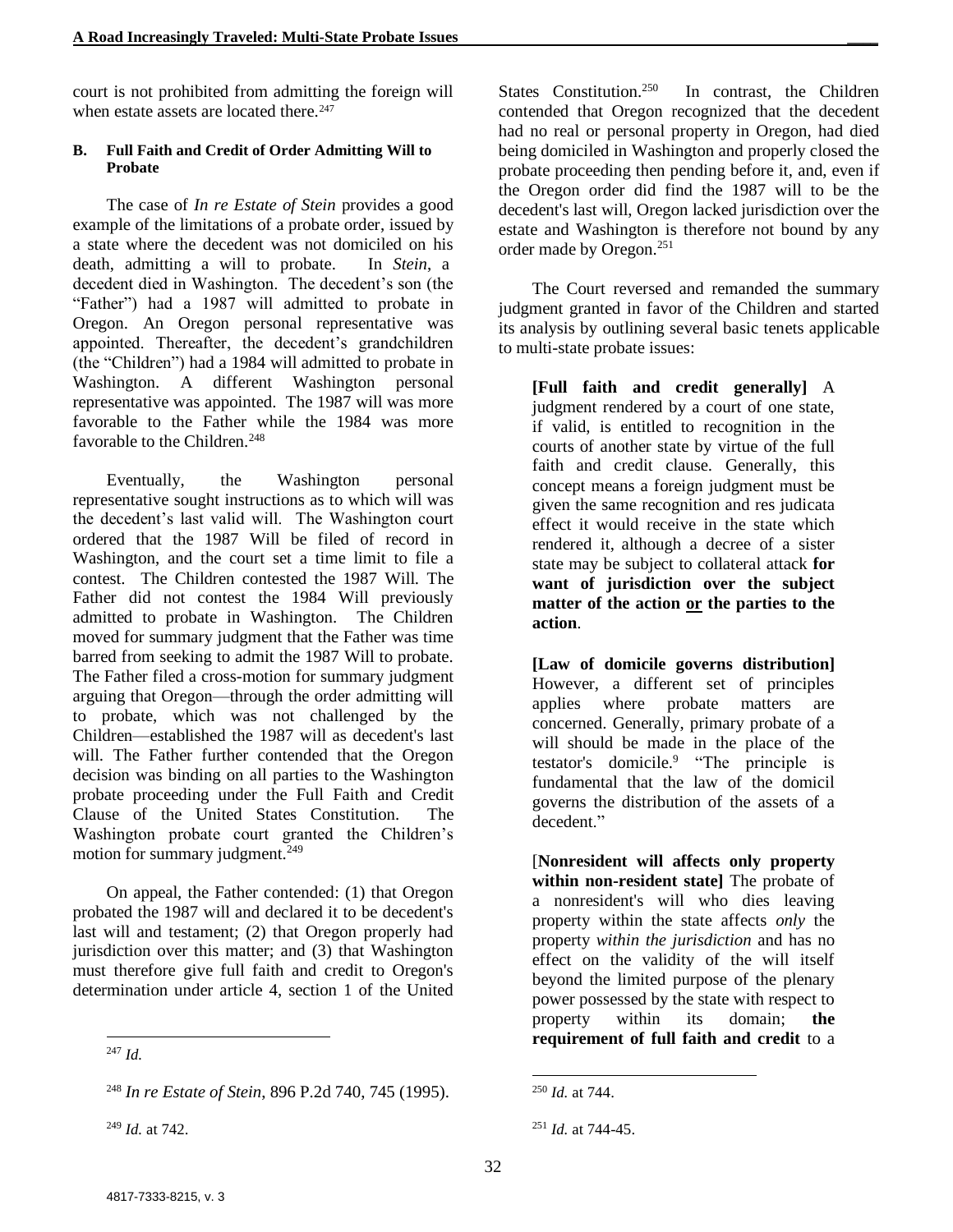sister state's judgment admitting a will to probate **does not give such judgment extraterritorial effect on assets in other states**.

[**Domiciliary probate court lacks jurisdiction over foreign real property]**  The courts of a decedent's domicile do not have jurisdiction to control devolution of real property held in another state; therefore, the state in which real property is located is not required to give full faith and credit to a decision of another state regarding probate of such real property.

When a testator executes a will devising lands in two or more states, the courts in each state will construe it as to the lands located therein as if devised by separate wills. 252

Importantly, the Court noted that Oregon had found that the decedent was domiciled in Washington.<sup>253</sup> Moreover, under the principles outlined above, it was proper for the Washington probate court to determine which will was the decedent's last will and testament as to those assets that were not in Oregon at the time of his death because Washington was the decedent's state of domicile. Consequently, the Court noted that the Washington probate court was free to determine which will was the decedent's true will in regard to his assets in Washington at the time of his death, including his Washington real estate. Finally:

The Oregon order, which found the 1987 will to be decedent's true will, **can apply only to the assets in Oregon at the time of his death because Oregon was not the state of domicile**. **The Oregon court's order has no force beyond Oregon's borders.** Thus, Washington is not required to give full faith and credit to Oregon's order, **except as to those assets which were in the State of Oregon at the time of the death of the decedent** and were transferred to Washington for distribution.<sup>254</sup>

<sup>253</sup> *Id.*

l

<sup>254</sup> *Id.* at 746.

In *Marr v. Hendrix*, <sup>255</sup> disappointed family members challenged the validity of a will originally probated in Florida. The Decedent died in Florida after having resided there for 18 months. Her will was admitted to probate and her daughter was appointed as her executrix. When she died, the Decedent owned property in Kentucky. The will as initially admitted to ancillary probate in Kentucky but was later contested on lack of capacity and undue influence grounds.<sup>256</sup>

The trial court dismissed the will contest, ruling that the Full Faith and Credit Clause of the United States Constitution effectively precluded a person from contesting the validity of a nonresident decedent's will, even in ancillary proceedings regarding the decedent's property located in Kentucky, where the will was previously admitted to probate in the decedent's domiciliary state.<sup>257</sup> The Court of Appeals reversed, and on appeal, the Kentucky Supreme Court affirmed the Court of Appeals, holdingthat Kentucky retained residual jurisdiction to challenge the validity of a will probated without contest in Florida, in so far as it affected Kentucky real property.<sup>258</sup>

Where there has been no adjudication of the underlying validity of the will in a sister state, the Kentucky Supreme Court held that Kentucky courts could entertain a will contest relating to real property located in Kentucky.<sup>259</sup> Commentators have noted that the court's ruling is consistent with the position taken by Restatement Second Conflict of Laws § 59 (Judicial Jurisdiction over Land) and § 97 (Res Judicata as to Jurisdiction over Things or Status).<sup>260</sup>

Other recent decisions have affirmed that principles of res judicata and full faith and credit have no application in matters involving probate and title to realty. *In re Estate of Latek*, 960 N.E.2d 193, 200 (Ind. Ct. App. 2012)(concluding domiciliary court's denial

- <sup>255</sup> 952 S.W.2d 693 (Ky. 1997).
- <sup>256</sup> 952 S.W.2d at 694.

<sup>257</sup> *Id.*

l

<sup>258</sup> *Id.* at 695.

<sup>259</sup> *Id.*

<sup>260</sup> Eunice L. Ross and Thomas J. Reed, Will Contests § 4:11 (2d ed. 2017 Update)

<sup>252</sup> *Id.* at 745.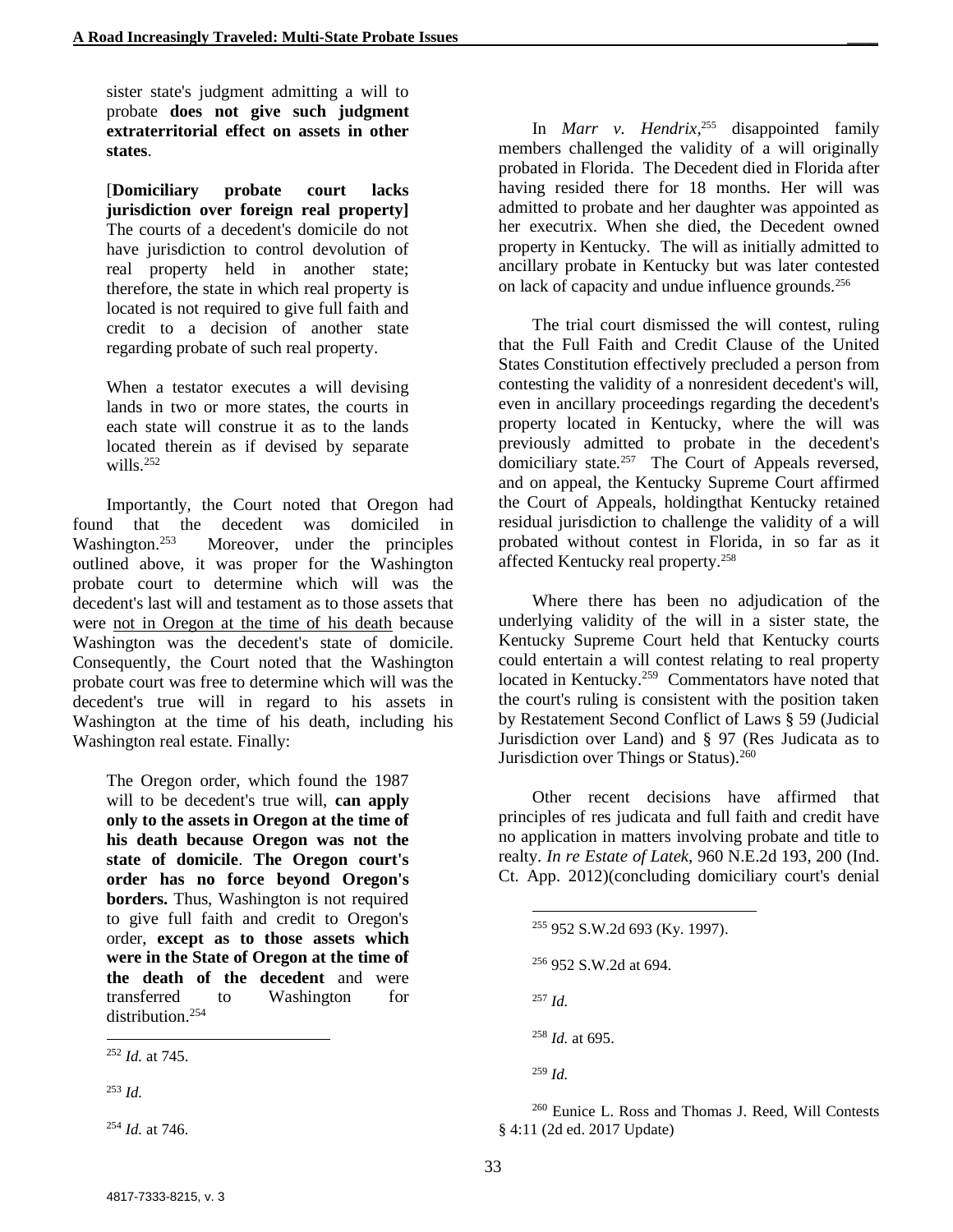of will to probate because it failed to comply with domiciliary state's statutory execution requirements had no effect on the subsequent admission and probate of will in Indiana as it concerned the disposition of real property located in Indiana).

#### **C. Domicile and Collateral Estoppel**

*In Re Estate of Tolson* provides a good illustration of the relationship between domicile and collateral estoppel – particularly, the effect of a judgment in a probate proceeding against one who, although a party to that proceeding, attempts to raise the question of domicile in another jurisdiction.<sup>261</sup> In *In Re Estate of Tolson*, a Washington State trial court found that a decedent was domiciled in Washington at the date of his death. A California court, however, had previously found the decedent was domiciled in California. Ultimately, the Washington Court of Appeals held that the Washington trial court should have given collateral estoppel effect to the California judgment.

The factual and procedural history of the case are somewhat complex. In December of 1993, a man named Jack Tolson (the "Decedent") died in his mobile home located in Vancouver, Washington.

His daughters, Sharon and Laina, filed a petition to probate the Decedent's 1993 holographic will (the "Will") in San Joaquin, California. The petition listed San Joaquin County as Decedent's residence. The Will itself indicated it was executed in Vancouver, Washington, although that fact was disputed. The Will left two percent of the Decedent's estate to his son Terrance (the "Son") and divided the remainder equally among Decedent's two daughters and his granddaughter. Among other things, the estate included the mobile home in Vancouver, Washington, and a home in Stockton, California.

In March of 1994, the California court granted the petition for probate of Decedent's Will and letters of administration were issued to Susan Patterson, as public administrator for the estate ("Patterson" and/or the "California Administrator").

In March of 1994, a Washington attorney named Charles Gallup ("Gallup" and/or the "Washington Administrator"), filed a Request for Special Notice in the California court on behalf of Terrance. Gallup requested that all documents in the proceeding that were to be sent to Terrance Tolson be delivered "to the care of his attorney, Charles E. Gallup."

In July 1994, Gallup began proceedings for intestate succession in the Clark County Superior Court, Washington. Letters of Administration were issued to Gallup as personal representative for the estate in July of 1994.<sup>262</sup>

About a month later, in August of 1994, the Decedent's daughter, Laina, filed an application to admit the Decedent's will to probate as a foreign will in Washington. The application listed the Decedent as a resident of Washington State and did not object to Gallup's serving as personal representative. The court entered an ex parte order admitting the will and appointing Gallup as the personal representative. The order was entered without notice to Gallup.

Meanwhile, in California, Susan Patterson filed a petition to determine the Decedent's domicile because of the conflicting evidence regarding that issue.

- In December of 1994, while the petition to recognize dual domicile was still pending in California, the Washington Administrator filed a petition to determine the validity of the Decedent's holographic will in Washington. In his petition, the Washington Administrator acknowledged that the domicile issue was pending in the California court and asked for the court's guidance in administering the estate.
- At the end of December of 1994, the California court issued a statement of intended decision rejecting dual domicile, admitting the Will to probate in California, and setting ancillary administration in Washington. The Washington Administrator did not file an objection to the California court's decision, and a final order issued in January of 1995.

On January 27, 1995, the Washington court held a hearing to determine the validity of the Will.<sup>263</sup> Laina and the Decedent's granddaughter, acting pro se, filed a motion to dismiss, arguing that collateral estoppel

l

<sup>261</sup> *In re Estate of Tolson*, 947 P.2d 1242, 1246 (1997).

<sup>262</sup> *Id.* at 1246.

<sup>263</sup> *Id.* at 1246.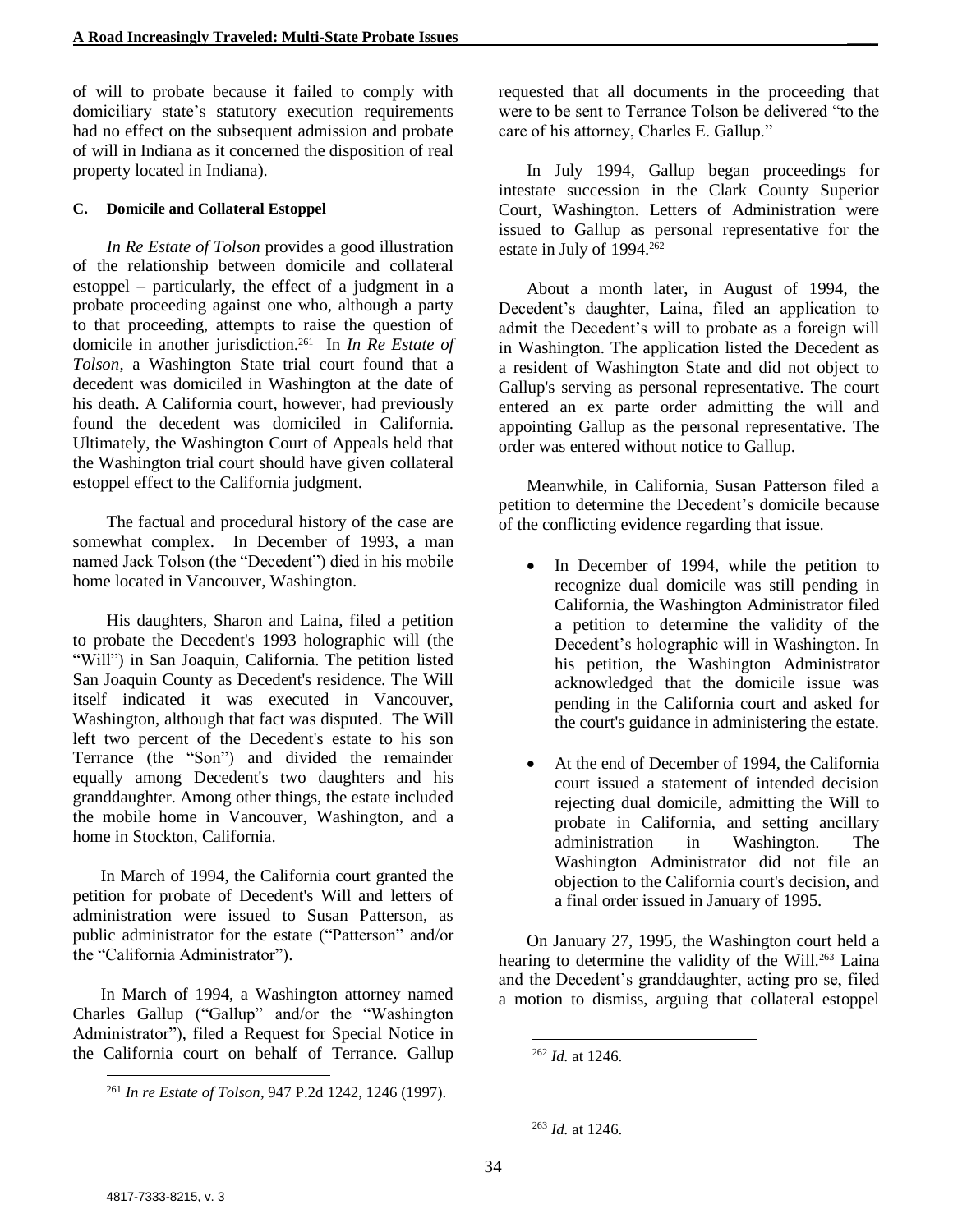prevented the court from relitigating the issue of the Decedent's domicile.

About three months later, in April of 1995, the Washington court declined to dismiss the Washington action, ruling that the elements for collateral estoppel had not been met because the application for admittance of a foreign will stated that the Decedent was a resident of Washington State. The Washington court also determined that the Full Faith and Credit Clause did not apply because domicile is a jurisdictional issue.

Then, in November of 1995, the Washington court determined that the Decedent was domiciled in Washington. The order revoked admission of the foreign will to probate in Washington. The Decedent's daughter and granddaughter appealed.

On appeal, the Decedent's daughter and granddaughter contended that the Washington court erred in considering the question of domicile because: (1) it was required to give full faith and credit to the California decision; and (2) the Son was estopped from attacking the validity of the will or the California decision on domicile because he did not make any objection to the California proceeding.

The opinion provides an excellent overview of the concepts of full faith and credit and collateral estoppel. First, the court began its analysis by reviewing several key full faith and credit principles:

- full faith and credit requires that "where a state court has jurisdiction of the parties and subject matter, its judgment controls in other states to the same extent as it does in the state where rendered."<sup>264</sup>
- "If the foreign court had jurisdiction of the parties and of the subject matter, and the foreign judgment is therefore valid where it was rendered, [then] a court [in Washington] must give full faith and credit to the foreign judgment and regard the issues thereby adjudged to be precluded in a Washington proceeding."<sup>265</sup>

Enforcing a judgment under the Full Faith and Credit Clause can be challenged by a showing that the court rendering judgment lacked jurisdiction.<sup>266</sup> In the probate context, a determination of domicile involves a jurisdictional fact. Thus, the Washington trial court attempted to side-step the full faith and credit analysis by focusing on the determination of domicile. For the trial court, the issue was whether to give the California court's determination of domicile collateral estoppel effect. It concluded that the elements of estoppel were not met.<sup>267</sup>

The Washington Court of Appeals went on to examine the relationship between domicile and the Full Faith and Credit Clause in the context of a multi-state probate proceeding. The court noted that, subject to the Full Faith and Credit Clause, a sovereign will determine personal and property rights within its territory.<sup>268</sup>

- A decedent's will may be admitted to probate, and an executor or administrator appointed, in any state: (a) where the decedent was domiciled at the time of death; or (b) where there are assets of the estate at the time of decedent's death 269
- The primary probate of a will generally lies with the court of the state and county in which the decedent was domiciled.<sup>270</sup>
- Ancillary probate may lie in any state in which property of the decedent has a situs.<sup>271</sup>

In the context of a probate action, it is fundamental that the law of the domicile governs the distribution of the assets of a decedent.<sup>272</sup>

 $\overline{\phantom{a}}$ 

<sup>268</sup> *Id.* (citing *Riley*, 315 U.S. at 349–50)).

<sup>269</sup> *Id.* at 1248 (citing RESTATEMENT (SECOND) OF CONFLICTS OF LAW [§§ 314,](https://1.next.westlaw.com/Link/Document/FullText?findType=Y&serNum=0289353782&pubNum=0101576&originatingDoc=I009d8e3bf57311d9bf60c1d57ebc853e&refType=TS&originationContext=document&transitionType=DocumentItem&contextData=%28sc.UserEnteredCitation%29) [359\)](https://1.next.westlaw.com/Link/Document/FullText?findType=Y&serNum=0289353827&pubNum=0101576&originatingDoc=I009d8e3bf57311d9bf60c1d57ebc853e&refType=TS&originationContext=document&transitionType=DocumentItem&contextData=%28sc.UserEnteredCitation%29).

<sup>270</sup> *Id.* (internal citations omitted).

<sup>271</sup> *Id.* (internal citations omitted).

<sup>272</sup> *Id.* (internal citations omitted).

 $\overline{\phantom{a}}$ 

<sup>264</sup> *Riley et al. v. \*New York Trust Co.,* 315 U.S. 343, 349 (1942).

<sup>265</sup> *In Re Estate of Tolson*, 947 P.2d at 1246 (citing 28 U.S.C. § 1738).

<sup>266</sup> *Id.* at 1248 (citing 18 Charles Alan Wright and Arthur R. Miller, Federal Practice & Procedure § 4467 (1981)).

<sup>267</sup> *Id.* at 1246.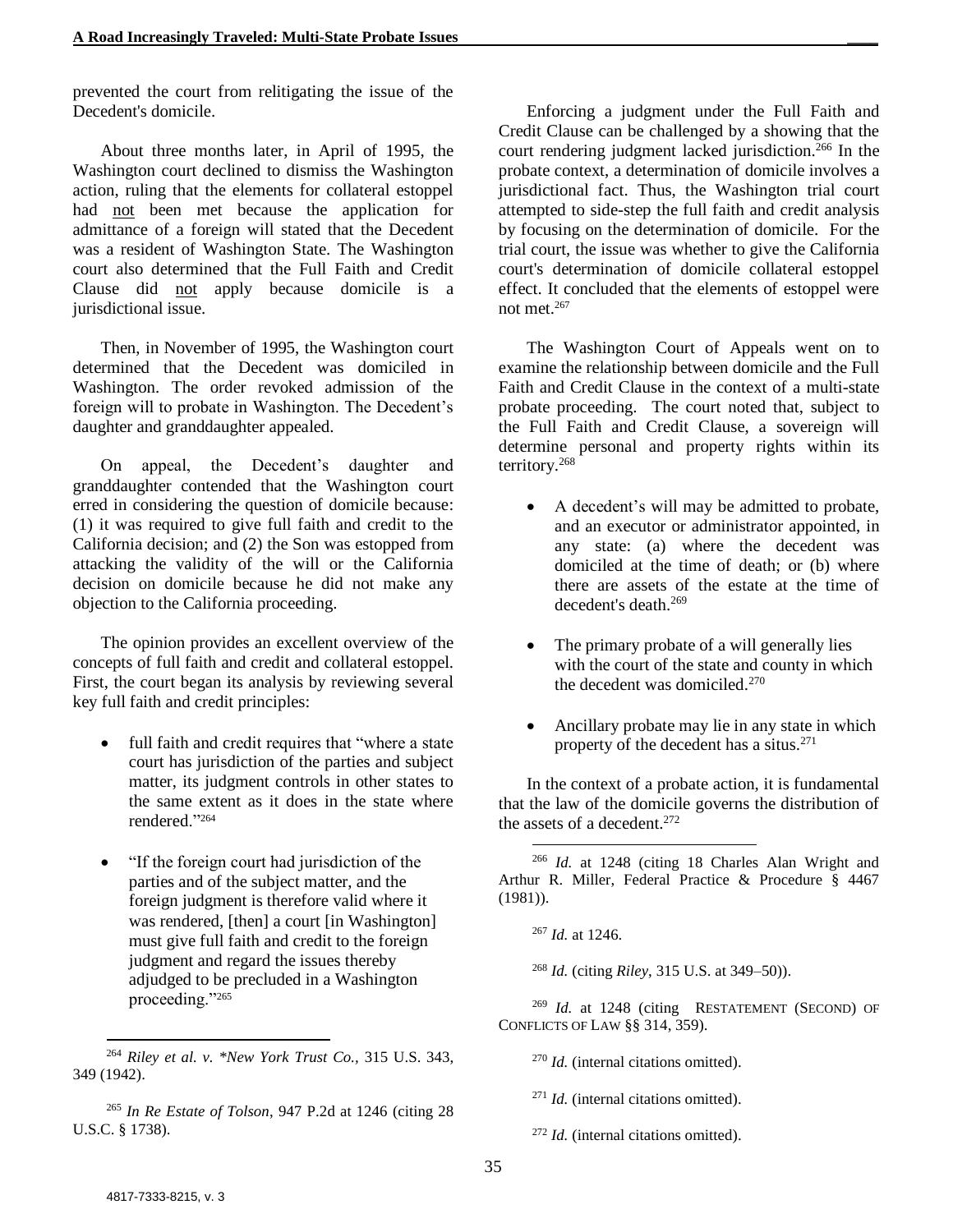- Although the law of the domicile determines the right to succession and distribution of the personal property that has its physical situs in a foreign jurisdiction, the existence of an estate belonging to a nonresident decedent in a foreign state may make it subject to an ancillary administration under the laws of such state.<sup>273</sup>
- Generally speaking, courts of ancillary jurisdiction are bound by the Full Faith and Credit Clause to accept the adjudication of courts of domiciliary jurisdiction on the question of a will's validity. $274$

Relying on *In re Estate of Stein*, <sup>275</sup> the Washington Administrator and Son contended that the Full Faith and Credit Clause did not apply because under Washington law, a Washington court was not bound by any foreign decision relating to the distribution of assets located in the State of Washington. The Court quickly distinguished *Stein.* In *Stein*, an Oregon court found that a decedent was domiciled in the State of Washington. One of the parties argued that Oregon's finding regarding the validity of the decedent's will was binding on Washington under the Full Faith and Credit Clause. The Court of Appeals reasoned, however, that because Oregon had determined the decedent was a Washington domiciliary, a determination regarding the validity of his will in an Oregon probate proceeding was not entitled to full faith and credit in Washington.<sup>276</sup> Since Oregon determined that the decedent's domicile was Washington, the *Stein* court simply applied the conflict of laws provision that the law of the domicile will determine questions regarding will validity.<sup>277</sup> Unlike *Stein,* the California court in the instant case found the Decedent was domiciled in California, not in Washington. 278

l <sup>273</sup> *Id.* (citing *In re Estate of Glassford,* 114 Cal.App.2d 181, 189, 249 P.2d 908, 34 A.L.R.2d 1259 (1952)).

<sup>274</sup> *Id.* (internal citations omitted).

<sup>275</sup> 78 Wash. App. at 261, 896 P.2d 740.

<sup>276</sup> *Id.* (internal citations omitted).

<sup>277</sup> *Id.* citing RESTATEMENT (SECOND) OF CONFLICT § [314](https://1.next.westlaw.com/Link/Document/FullText?findType=Y&serNum=0289353782&pubNum=0101576&originatingDoc=I009d8e3bf57311d9bf60c1d57ebc853e&refType=TS&originationContext=document&transitionType=DocumentItem&contextData=%28sc.UserEnteredCitation%29) (1971); Eunice L. Ross and Thomas J. Reed, *Will*  Contests § 10.1, .2 (2<sup>nd</sup> ed. 1992).

Because domicile is jurisdictional, the Washington Administrator and the Son also argued that the Full Faith and Credit Clause did not prohibit them from collaterally attacking the California court's determination of domicile. The Court noted, however, that it is also well settled that if the jurisdictional question has been litigated in the rendering court, principles of res judicata attach to the jurisdictional ruling and preclude relitigation. A judgment regarding domicile cannot be attacked collaterally, except for fraud or deceit, by one who is a party to the proceeding. 279

The Court then turned to famous U.S. Supreme Court case *Riley v. New York Trust Co.* to support the rule that "a judgment in administration proceedings by a competent court of any state will be held conclusive in other states as to the issues determined upon all persons who were subject to the jurisdiction of the original court if the judgment is conclusive upon such persons in the state of rendition":<sup>280</sup>

> In *Riley,* 315 U.S. 343, 62 S.Ct. 608, the Supreme Court considered the application of the Full Faith and Credit Clause in an interpleader proceeding in Delaware to determine whether stock belonging to the decedent could be claimed by the executors appointed in Georgia or by the administrator c.t.a. appointed in New York at the request of the State of New York. The Georgia courts had admitted the will to probate and made a finding that the decedent was domiciled in Georgia. **All of the**

<sup>280</sup> *Id.* (citing RESTATEMENT (SECOND) OF CONFLICT §§ 317, 367 (1971); *see also In re Estate of Fischer,* 118 N.J.Eq. 599, 605 (1935) (if grant of letters is an adjudication of domicile, then parties to that proceeding, who had opportunity to be heard, are bound).

 $\overline{\phantom{a}}$ 

<sup>279</sup> *Id.* (citing *In re Sankey's Estate,* 199 Cal. 391, 399, 249 P. 517 (1926) (determination by probate court as to residence of deceased at time of death is final in all collateral proceedings)); *Hopper v. Nicholas,* 106 Ohio St. 292, 140 N.E. 186 (1922) (finding of residency by surrogates court is binding upon parties before the court in proceeding to admit will to probate and entitled to full faith and credit); *Marin v. Augedahl,* 247 U.S. 142, 149 (1918) (where the court has jurisdiction to determine the fact, and the party is before the court, the party cannot collaterally attack the judgment whether the facts before the court warranted the judgment).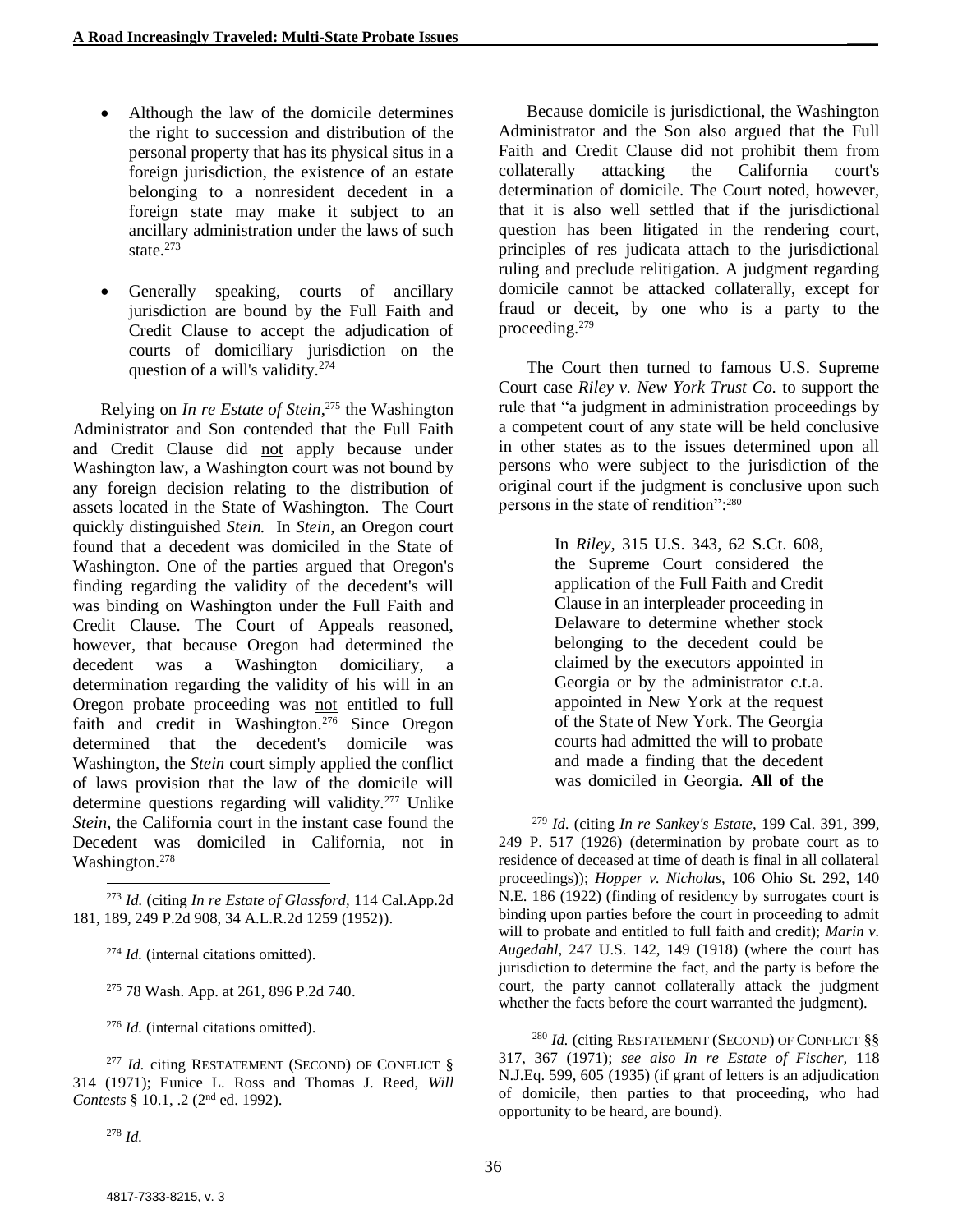**beneficiaries of the will and heirs at law were parties**. The Court held that the Constitution does not require recognition of a finding of domicile when that finding is challenged in another state **by one who was not subject to the jurisdiction of the rendering state**. However, the Court specifically noted that it was **not concerned with the constitutional effect of a judgment in a probate proceeding against one who, although a party to that proceeding, attempts to raise the question of domicile in another jurisdiction**. *Riley,* 315 U.S. at 346–48, 62 S.Ct. at 610–12. The Court pointed out that **if the objector was privy to the proceedings in state A, state B would be precluded by the Full Faith and Credit Clause from redetermining the issue of domicile**. *Id.* at 353 n. 13, 62 S.Ct. at 614 n. 13.

The Court concluded the that the Full Faith and Credit Clause of the U.S. Constitution applied to a judgment determining jurisdictional facts, such as place of domicile, where the rendering court had probate jurisdiction. Moreover, under the following circumstances presented, the Court found the California court had jurisdiction to decide the Decedent's domicile and that the California order was entitled to full faith and credit in Washington:

- In this case, the California superior court had jurisdiction to admit Decedent's will into probate since Decedent had a residence in California at the time of his death.
- The Decedent's heirs under the Will alleged the Decedent's residence to be San Joaquin County, California.
- The California court appointed a public administrator who filed an action to have the court determine domicile.
- The beneficiaries and heirs at law were notified and given the opportunity to be heard.
- Respondent Gallup, then personal representative in Washington, had notice of the proceeding and appeared specially on behalf of beneficiary, Respondent Tolson.

The Court next considered whether the California court's determination of domicile was subject to collateral attack in the Washington proceedings. Four questions must be answered in the affirmative for collateral estoppel to apply.

- (1) Was the issue decided in the prior adjudication identical with the one presented in the action in question?
- (2) Was there a final judgment on the merits?
- (3) Was the party against whom the plea is asserted a party or in privity with a party to the prior adjudication?
- (4) Will the application of the doctrine not work an injustice on the party against whom the doctrine is to be applied?

Turning to the first element, the Court found that issue decided in the California judgment is identical to that raised in the Washington proceeding.

- The public administrator petitioned the California Court to find the Decedent was domiciled in both Washington and California.
- The California court declined to do so and determined the Decedent was a California domiciliary.
- Respondents' petition in Clark County Superior Court also sought a determination that the Decedent was a Washington domiciliary.

The second element is also met since the California court conclusively determined that Decedent was domiciled in California at the time of his death and entered a final order to that effect.

As to the third element, the California court held a hearing on October 7, 1994, regarding questions of dual domicile, and admitting the Decedent's holographic will in California.

- All beneficiaries and heirs at law received proper notice of the hearing.
- The personal representative of the California estate was represented, and the Appellants appeared to present their evidence.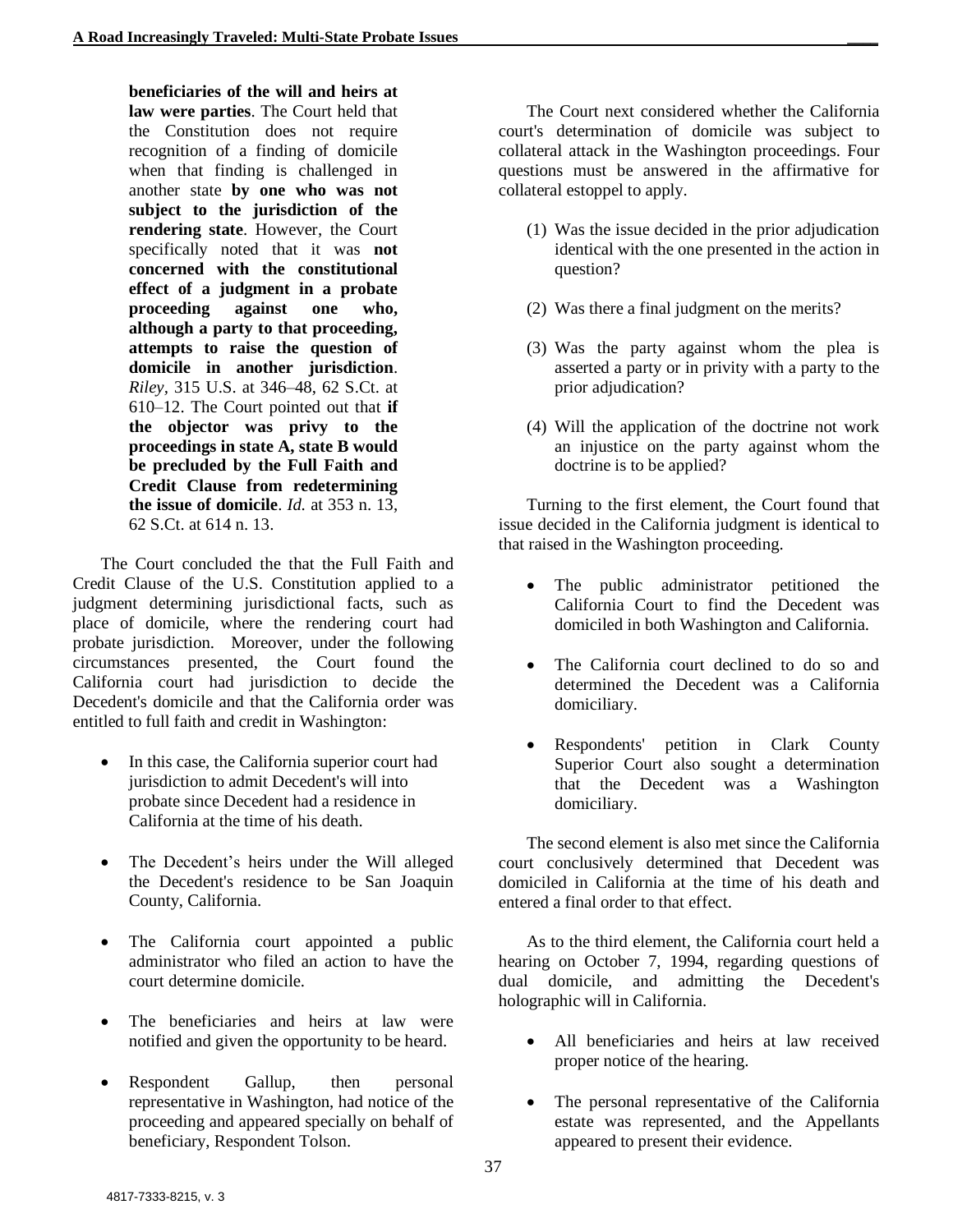- Gallup entered a request for Special Notice in the California proceeding after probate was begun there. In that request, he represented that the Son also requested notice, and that all notices be sent to him care of "his attorney" Charles Gallup. Although Gallup never entered an actual appearance as the Son's attorney, his failure to correct that statement, and his continued receipt of all legal notices that were directed to the Son belied his present contention that he did not nor did he ever represent the Son.
- Although neither the Son nor Gallup appeared in the California domicile hearing, each received proper notice and was afforded the fair opportunity to be heard in that adjudication.

The final element involves the question of injustice to the party against whom the doctrine is being applied. The trial court incorrectly found this element was not satisfied. The Court noted that cases discussing the injustice element focus on the question of whether there was a full and fair hearing on the issue. $281$ 

Ultimately, the Court found that all parties were properly noticed of the hearing regarding dual domicile in California and that the fourth element was met. Gallup received notice both as personal representative of the Washington estate, and as attorney for the Son. In addition, notice and copies of the memoranda regarding the hearing were sent directly to the Son. The individual decisions of Gallup and the Son not to attend the California domicile hearing is not a defense that a full and fair hearing was conducted. In addition, the California judge sent out a notice of intended decision to all parties three weeks before the final decision was entered. The California court had the issue of domicile directly before it and could have determined that the Decedent was a Washington domiciliary had the Son or Gallup objected to California as Decedent's domicile.

Finally, the Court noted that an individual has the right and freedom to dispose of property according to his or her private desire. The Decedent in this case wrote a will. It was not facially valid in Washington because there were not two witness signatures on the document. However, it was admitted as a valid foreign will in Washington. Thus, applying collateral estoppel to the determination of domicile carries out the Decedent's intent in this particular case.<sup>282</sup>

The Court concluded the Washington court erred in failing to give collateral estoppel effect to the California court's determination of domicile.

#### **D. Formalities, Undue Influence & Testamentary Capacity**

As one will contest treatise notes, historically, the law of the place of death has been applied to determine the validity of a will respecting personal property located within the jurisdiction, unless the testator's domicile is different from the place of his or her death – in that case, the orthodox theory of conflict of laws requires that the law of capacity, undue influence, fraud and formalities of the testator's domicile be applied.<sup>283</sup>

#### **IX. MULTI-STATE ESTATE ADMINISTRATION**

An estate administration is essentially a "procedure by which the dispositive instruments of the decedent are validated and the various rights of interested persons in the property of the decedent are ascertained and allocated."<sup>284</sup> In cases where a decedent owned property in multiple states, "each state in which the decedent's property is found may assert jurisdiction over that property."<sup>285</sup>

Indeed, each independent state considers itself competent to confer, when appropriate, probate authority, whether by letters testamentary or of administration, which shall operate exclusively and universally within its own sovereign jurisdiction, there being property of the deceased person or lawful debts owing within reach of its own mandate and judicial process. 286 A necessary corollary from the principle

<sup>284</sup> 1 Jeffrey Schoenblum, *Multistate and Multinational Estate Planning*, § 16.01 (2009 ed.).

<sup>285</sup> *Id.*

l <sup>281</sup> *Id.* at 1250.

l <sup>282</sup> *Id.* at 1251.

<sup>283</sup> Will Contests § 4:1, n. 11 (2d ed. 2017).

<sup>286</sup> *Glucksberg v. Polan*, 2002 WL 31828646, at \*7 (S.D.W. Va. Dec. 16, 2002)(internal citations omitted).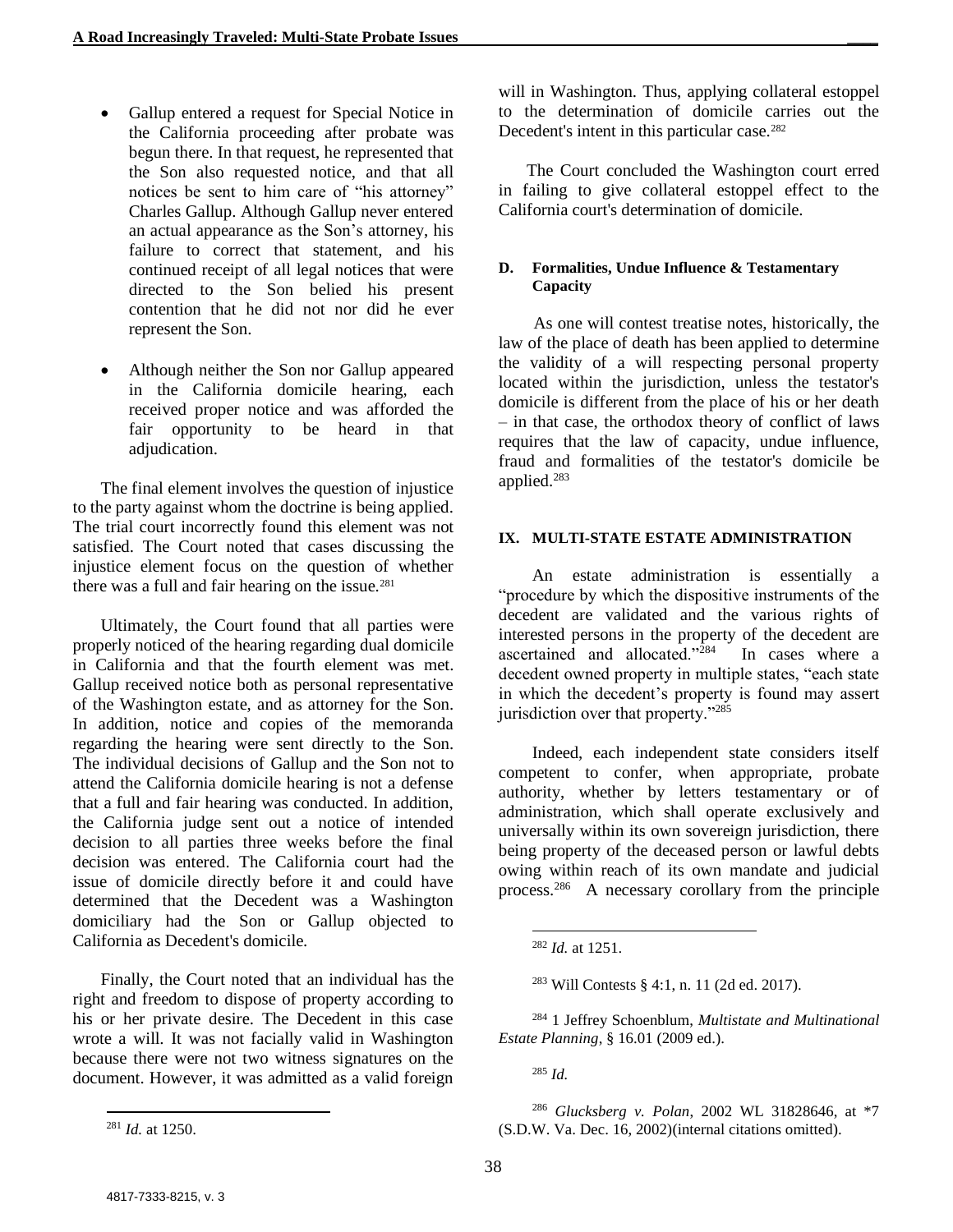that an appointment of an executor or administrator only has force within the state of appointment is that an executor or administrator who qualified in another state or jurisdiction can neither sue nor be sued as such in any other state or jurisdiction.<sup>287</sup> As Justice Story explained, "it has become an established doctrine, that an administrator, appointed in one state, cannot, in his official capacity, sue for any debts due to his intestate, in the courts of another state; and that he is not liable to be sued in that capacity, in the courts of the latter, by any creditor, for any debts due there by his intestate."<sup>288</sup>

Multi-state estate administrations are generally unfavored. They often produce duplicative administration expenses and delay for the beneficiaries, who often have to wait to resolve matters in foreign jurisdictions with distinct and unfamiliar court procedures, before the estate is distributed.<sup>289</sup>

#### **A. Where Will May be Probated and Representative Appointed**

THE RESTATEMENT (SECOND) OF CONFLICT OF LAWS, § 314 explains when probating a will in another state is appropriate:

The will of a decedent will customarily be admitted to probate and an executor or administrator appointed in a state

- (a) where the decedent was domiciled at the time of his death; or
- (b) where there are assets of the estate at the time of the decedent's death or at the time of the appointment of the executor or administrator; or
- (c) where there is jurisdiction over the person or property of one who is alleged to have killed the decedent by his wrongful act, if the statute under which recovery is sought permits suit by an

executor or administrator appointed in that state.<sup>290</sup>

#### **B. Where Administrator May be Appointed in Cases of Intestacy**

THE RESTATEMENT (SECOND) OF CONFLICT OF LAWS,  $\S$  315 explains when establishing an administration in another state is appropriate for someone dying intestate:

An administrator will customarily be appointed in the case of intestacy in any state in which a will would have been admitted to probate.<sup>291</sup>

## **C. Law Governing Administration**

Generally, the local law of the state in which the estate administration is pending will govern the estate administration:

The duties of an executor or administrator with regard to the conduct of the administration are usually determined by the local law of the state of appointment.<sup>292</sup>

## **D. Suits by and Against Executors or Administrators**

1. When Executor or Administrator May Maintain Action in State of Appointment

The local law of the state of appointment determines the capacity of its executor or administrator to maintain an action in its courts.<sup>293</sup> As Comment b notes, an executor or administrator generally represents the decedent and can bring such actions in the state of appointment as the decedent, if living, could bring there.<sup>294</sup> "He is not limited to those claims which arise in the state nor to suits against defendants domiciled

<sup>291</sup> RESTATEMENT (SECOND) OF CONFLICT OF LAWS § 315 (1971).

<sup>292</sup> RESTATEMENT (SECOND) OF CONFLICT OF LAWS § 316 (1971).

 $^{293}$  RESTATEMENT (SECOND) OF CONFLICT OF LAWS  $\S$ 351 (1971)

<sup>294</sup> *Id.* cmt. b.

 $\overline{\phantom{a}}$ 

l <sup>287</sup> *Id.*

<sup>288</sup> *Id.* citing *Vaughan v. Northup,* 40 U.S. 1, 6 (1841).

<sup>289</sup> *Id.*

<sup>290</sup> RESTATEMENT (SECOND) OF CONFLICT OF LAWS § 314 (1971).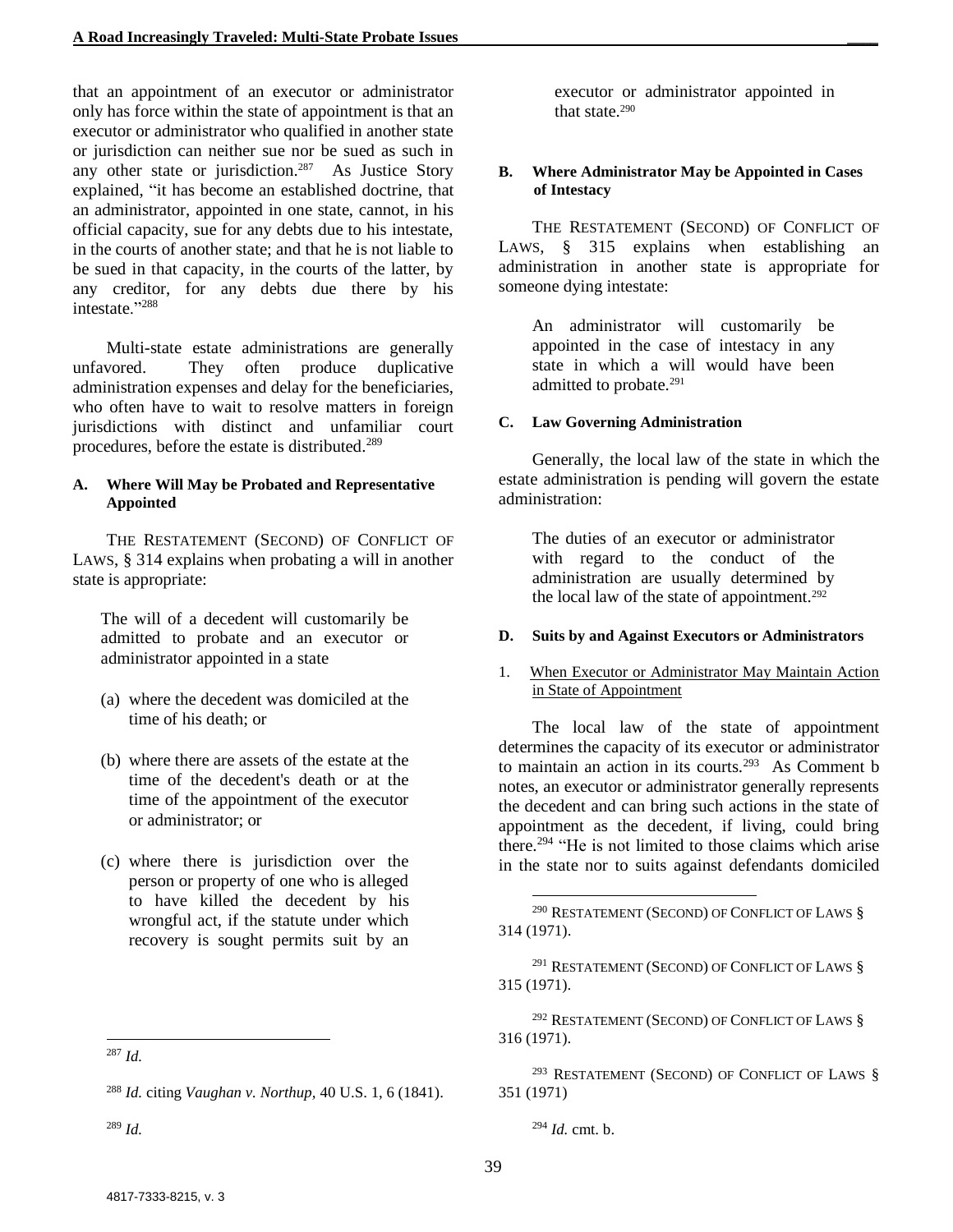there, unless such limitations would have been applicable had the decedent himself brought the action in his lifetime."<sup>295</sup>

2. When Foreign Executor or Administrator May Sue

The RESTATEMENT (SECOND) OF CONFLICT OF LAWS § 354

A foreign executor or administrator may maintain an action to enforce a claim belonging to the decedent

- (1) when the defendant does not make seasonable objection, or
- (2) when the claim is on a negotiable instrument, share certificate or negotiable document of title in the possession of the foreign executor or administrator, or
- (3) when maintenance of the suit is in the best interests of the estate and will not prejudice the interests of local creditors, or
- (4) when otherwise authorized by the local law of the forum.

An executor or administrator may not be able to maintain an action outside the state of his appointment to recover a claim belonging to his decedent because the power of an executor or administrator to maintain an action on claims belonging to the decedent is a power given him by the local law of the state of his appointment and that a power created in one state can have no force in another state.<sup>296</sup> However, the key policy reason underlying the rule is to protect local creditors. A foreign executor or administrator may not be allowed to sue because the executor or administrator may remove from the state assets against which local creditors of the deceased might assert claims.<sup>297</sup> "There is the feeling that, unless otherwise provided by statute, local creditors should as a general rule be spared insofar as possible from the inconvenience of having to

present their claims against the decedent's estate before the courts of another state."<sup>298</sup>

3. Suit Against Foreign Executor or Administrator

RESTATEMENT (SECOND) OF CONFLICT OF LAWS § 358 states:

An action may be maintained against a foreign executor or administrator upon a claim against the decedent when the local law of the forum authorizes suit in the state against the executor or administrator and

- (a) suit could have been maintained within the state against the decedent during his lifetime because of the existence of a basis of jurisdiction other than mere physical presence (see §§ 29- 39), or
- (b) the executor or administrator has done an act in the state in his official capacity.

As Comment b notes, the reluctance of a court to find itself authorized to entertain a suit against a foreign executor or administrator stems from the fact that an executor or administrator holds the assets of the decedent which come into his possession subject to the direction of the court which appointed him.<sup>299</sup>

#### **E. Accountability of Executor or Administrator to Court of Appointment**

The RESTATEMENT (SECOND) OF CONFLICT OF LAWS § 362 provides:

An executor or administrator is accountable to the court which appointed him for all assets of the decedent which have come into his possession as executor or administrator of that court and for all assets of the decedent which he should have obtained in the discharge of the duties of his office.

l <sup>295</sup> *Id.*

<sup>296</sup> *Id.* cmt. a.

<sup>297</sup> *Id.*

 $\overline{\phantom{a}}$ <sup>298</sup> *Id.*

<sup>&</sup>lt;sup>299</sup> RESTATEMENT (SECOND) OF CONFLICT OF LAWS § 358 (1971), cmt. b.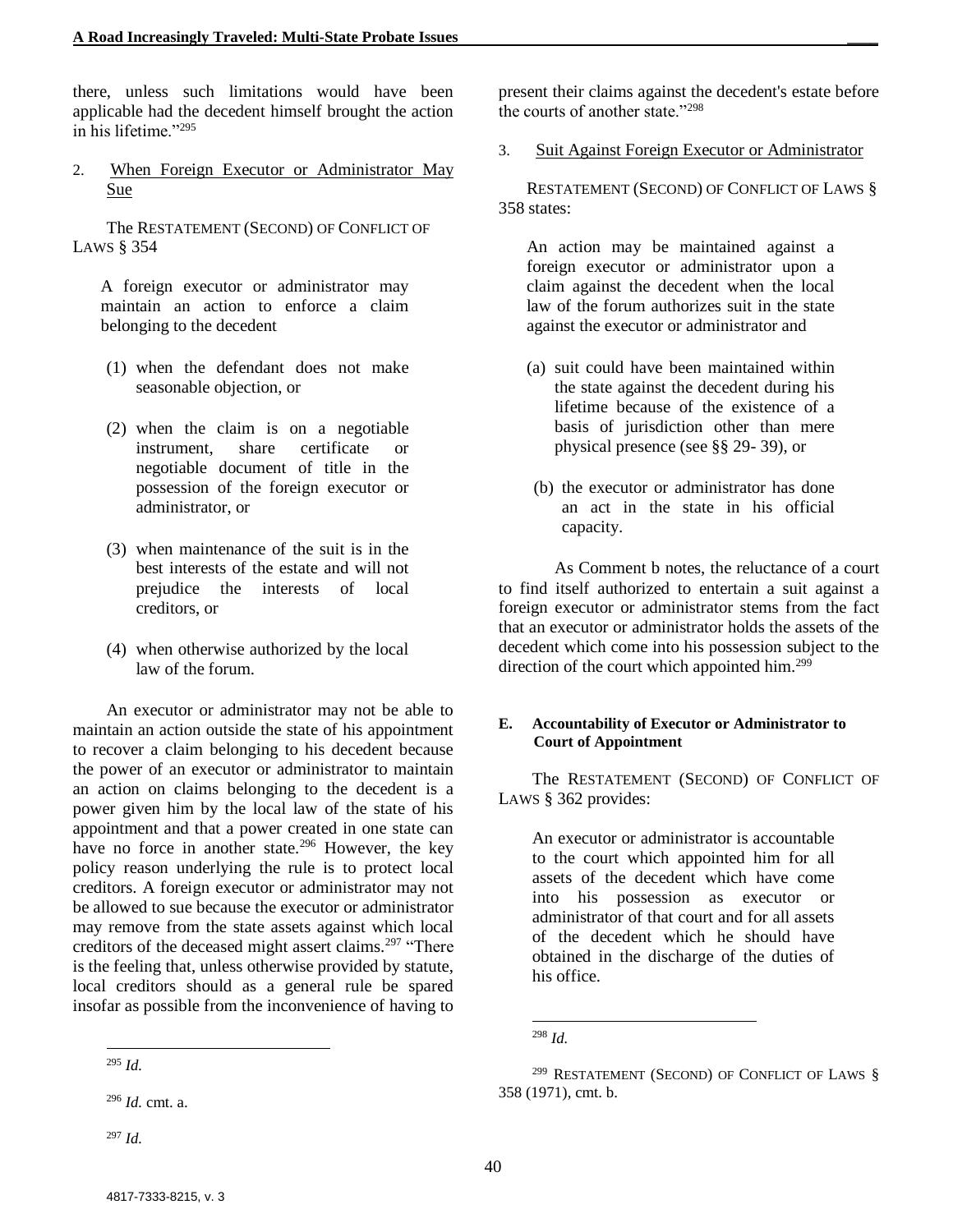This duty applies regardless of whether the executor or administrator obtained the assets in the state of his appointment or elsewhere. $300$ 

#### **F. Accountability of Executor or Administrator Appointed in Two States**

THE RESTATEMENT (SECOND) OF CONFLICT OF LAWS § 363 states:

If the same person is appointed executor or administrator in two or more states, he is accountable in each state only for such assets of the decedent as he obtained, or should have obtained, as executor or administrator appointed in that state.

As comment b notes, this section can be important to determine in which state an executor or administrator is accountable, so as to hold him or her and his or her sureties liable on the bond in that state. The sureties on an executor's or administrator's bond are responsible only to the extent to which the executor or administrator is accountable in the state in which the bond is given as security.<sup>301</sup>

#### **X. FEDERAL JURISDICTION & THE PROBATE EXCEPTION**

Pursuant to a so-called "probate exception," a federal court has no jurisdiction to probate a will or administer an estate. $302$  The probate exception stems from the statutory grant of diversity jurisdiction by Congress to federal courts in  $1789$ .<sup>303</sup> The Judiciary Act of 1789 has been interpreted to limit equity jurisdiction of federal courts sitting in diversity to that of the English Court of Chancery in 1789, which did not extend to probate matters.<sup>304</sup> In *Markham v. Allen*, the Supreme Court determined that the probate

<sup>301</sup> RESTATEMENT (SECOND) OF CONFLICT OF LAWS § 363, cmt. b.

<sup>302</sup> *Markham v. Allen*, 326 U.S. 490, 494, 66 S. Ct. 296, 298, 90 L. Ed. 256 (1946).

<sup>303</sup> *Id*. at 494.

<sup>304</sup> *Id.*

l

exception does not bar federal courts from hearing all claims related to probate proceedings.<sup>305</sup>

#### **A. Markham v. Allen**

*Markham* involved a will admitted to probate in California that named German citizens as beneficiaries.<sup>306</sup> Six heirs of the decedent, who lived in the United States, filed a petition for determination of heirship. The resident heirs asserted that pursuant to California law, the German legatees were ineligible as beneficiaries, and that they were entitled to inherit the decedent's estate.<sup>307</sup> The Petitioner, who was the Alien Property Custodian under the Trading with the Enemy Act, asserted that he possessed all right, title and interest of the German legatees in the decedent's estate pursuant to an order vesting their interests with him.<sup>308</sup> Petitioner had filed suit in federal court against the executor and the six California claimants, seeking a declaratory judgment that the resident claimants had no interest in the estate, and that he was entitled to the entire net estate after payment of expenses of administration, debts, and taxes.<sup>309</sup> The district court ruled for the Petitioner, but the Ninth Circuit, reversed, holding the district court lacked jurisdiction pursuant to the probate exception.<sup>310</sup> Reversing the Ninth Circuit, the Supreme Court stated:

> It is true that a federal court has no jurisdiction to probate a will or administer an estate…But it has been established by a long series of decisions of this Court that federal courts of equity have jurisdiction to entertain suits 'in favor of creditors, legatees and heirs' and other claimants against a decedent's estate 'to establish their claims' so long as the federal court does not interfere with the probate proceedings or assume general jurisdiction of the probate or control of

- <sup>305</sup> 326 U.S. 490.
- <sup>306</sup> *Id.* at 492.

- <sup>307</sup> *Id.* at 492.
- <sup>308</sup> *Id.* at 492.
- <sup>309</sup> *Id.* at 492.
- <sup>310</sup> *Id.* at 493.

<sup>300</sup> The RESTATEMENT (SECOND) OF CONFLICT OF LAWS § 362, cmt. a.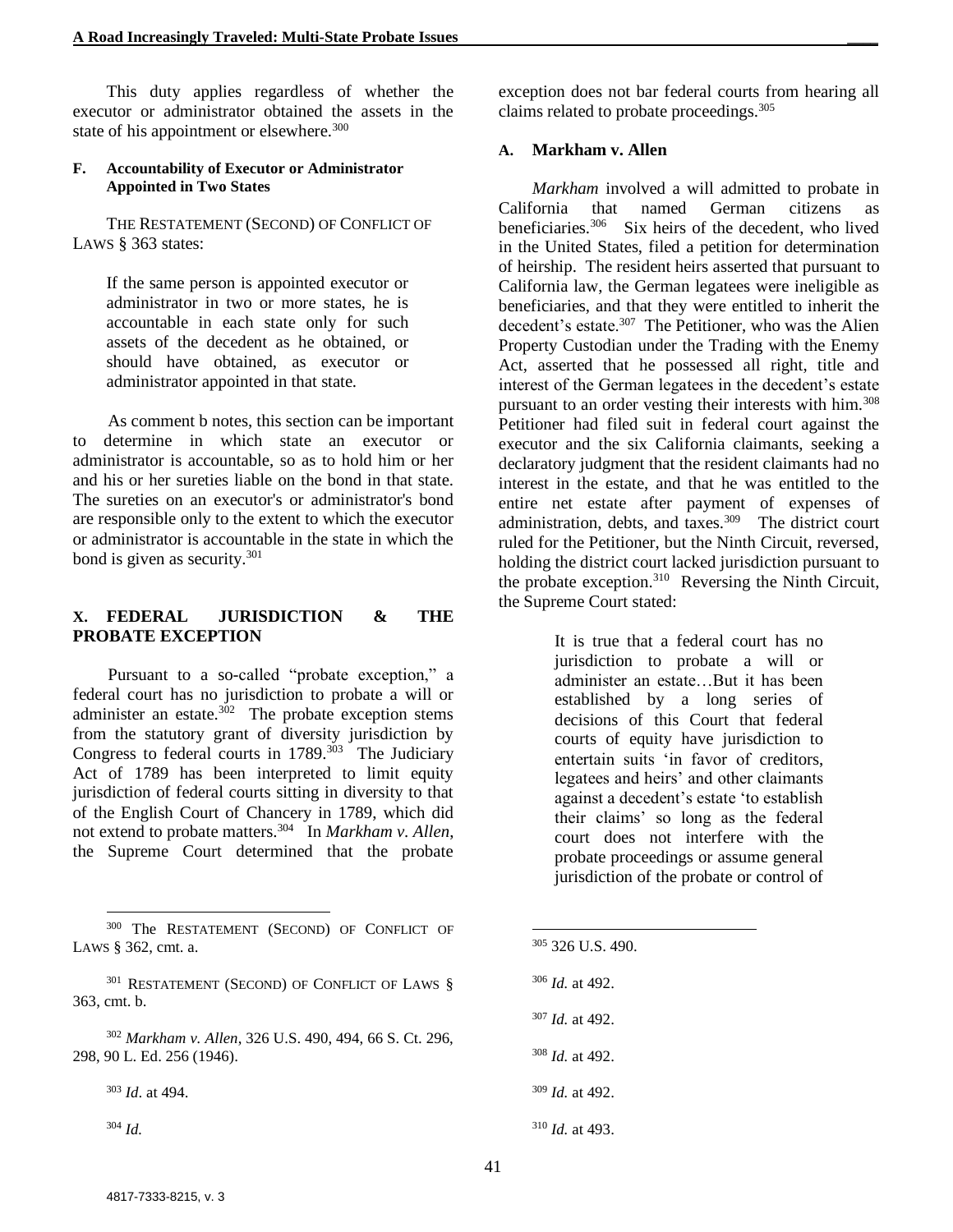the property in the custody of the state  $\overline{\text{court}}$ .<sup>311</sup>

The Court further clarified the scope of jurisdiction:

> [W]hile a federal court may not exercise its jurisdiction to disturb of affect the possession of property in the custody of a state court, it may exercise jurisdiction to adjudicate rights in such property where the final judgment does not undertake to interfere with the state court's possession save to the extent that the state court is bound by the judgment to recognize the right adjudicated by the federal court.<sup>312</sup>

The Court found that the district court's judgment was to determine petitioner's right in the property to be distributed after the administration.<sup>313</sup> It did not disturb the orderly administration of the estate and was, therefore, not an exercise of probate jurisdiction and did not interfere with property in the possession or custody of a state court.<sup>314</sup>

#### **B. Marshall v. Marshall**

After *Markham*, courts struggled with applying the probate exception, which one court described as "one of the most mysterious and esoteric branches of the law of federal jurisdiction."<sup>315</sup> Many federal courts interpreted and applied the exception broadly. Seeking to clarify and reign in the "distinctly limited scope" of this "narrow" exception, the Supreme Court revisited the probate exception in 2006 in the case of *Marshall v. Marshall*. 316 Noting that "[l]ower federal courts have puzzled over the meaning of the words 'interfere with the probate proceedings,' and some have read those words to block federal jurisdiction over a range

l

<sup>313</sup> *Id.* at 495.

<sup>314</sup> *Id.* at 495.

<sup>316</sup> 547 U.S. 293, 310 (2006).

of matters well beyond probate of a will or administration of a decedent's estate," the Court stated:

> [W]e comprehend the 'interference' language in *Markham* as essentially a reiteration of the general principle that, when one court is exercising *in rem*  jurisdiction over a *res*, a second court will not assume *in rem* jurisdiction over the same *res*…Thus, the probate exception reserves to state courts the probate or annulment of a will and the administration of a decedent's estate; it also precludes federal courts from endeavoring to dispose of property that is in the custody of a state probate court. *But is does not bar federal courts from adjudicating matters outside those confines and otherwise within federal jurisdiction*. 317

The underlying dispute in *Marshall* involved competing claims in state and federal courts to the fortune of J. Howard Marshall II. While the decedent's estate was pending in Texas probate court, his widow, Vickie Lynn Marshall, better known as Anna Nicole Smith, filed for Chapter 11 bankruptcy in California. E. Pierce Marshall, the decedent's son and the ultimate beneficiary of his estate plan, filed a claim for defamation against Vickie in the federal bankruptcy proceeding, asserting that Vickie had accused him of forgery, fraud, and overreaching to wrest control over his father's assets.<sup>318</sup> Vickie asserted truth as a defense and filed counterclaims, including a claim for tortious interference with an anticipated gift.<sup>319</sup> The bankruptcy court granted summary judgment for Vickie on Pierce's and, following a trial on the merits, entered judgment for Vickie on her tortious interference counterclaim and awarded her hundreds of millions in damages.<sup>320</sup> Pierce sought district-court review of the bankruptcy court judgment, and the district court held that the probate exception did not bar Vickie's claims.<sup>321</sup> The Ninth Circuit reversed. Under the Ninth Circuit's view, if a claim raises questions

 $\overline{\phantom{a}}$ 

<sup>320</sup> *Id.* at 301.

<sup>321</sup> *Id.* at 302.

<sup>311</sup> *Id.* at 494 (quoting *Waterman v. Canal-Louisiana Bank & Trust Co.*, 215 U.S. 33, 43 (1909)).

<sup>312</sup> *Id.* at 494

<sup>315</sup> *Dragan v. Miller*, 679 F.2d 712, 713 (7th Cir. 1982).

<sup>317</sup> 547 U.S. at 311-312 (emphasis added).

<sup>318</sup> *Id.* at 300.

<sup>319</sup> *Id.* at 301.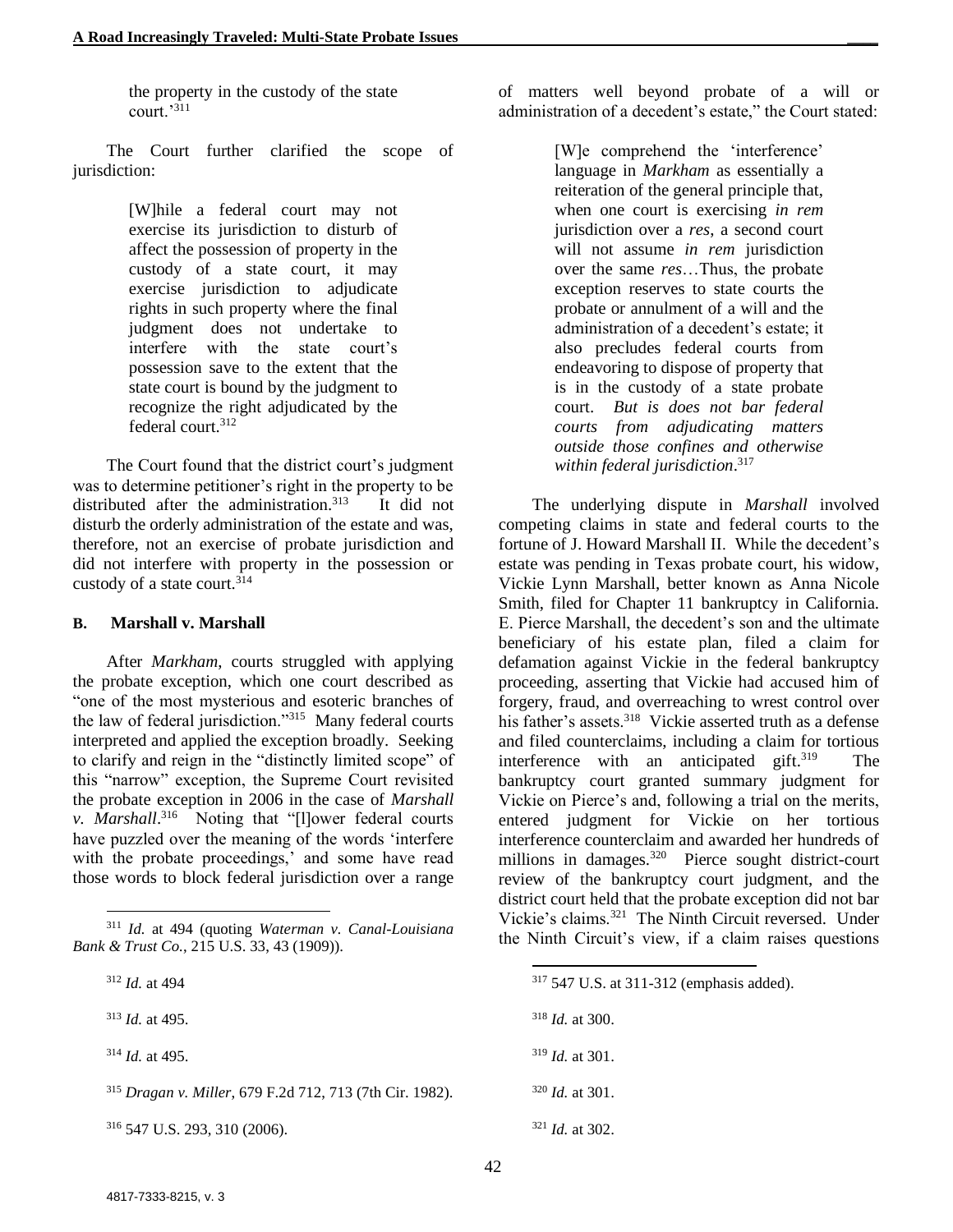that would ordinarily be decided by a probate court in determining the validity of a decedent's will, it falls within the probate exception, including claims of fraud, undue influence, or tortious interference.<sup>322</sup> Rejecting this "sweeping expansion of the probate exception," the Supreme Court held the district court property asserted jurisdiction over Vickie's counterclaim, because it did not (1) involve the administration of an estate, the probate of a will, or "any other purely probate matter," nor (2) reach a res in the custody of a state court.<sup>323</sup> Rather, the single claim at issue for tortious interference sought an *in personam* judgment against the defendant and was not barred by the probate exception.<sup>324</sup>

#### **C. Post-Marshall Decisions**

*Marshall* "sharply curtailed" the scope of the probate exception.<sup>325</sup> After *Marshall*, the probate exception does not apply to suits merely because they impact a probate-related matter.<sup>326</sup> As *Marshall* made clear, though purely probate matters are beyond the scope of federal subject matter jurisdiction, federal

<sup>323</sup> This is also known as the prior exclusive jurisdiction doctrine which prohibits federal and state courts from concurrently exercising jurisdiction over the same res. *See Princess Lida of Thurn & Taxis v. Thompson*, 305 U.S. 456, 466 & n. 15 (1939) (reiterating established principle that no two courts may exercise simultaneous jurisdiction over the same res).

<sup>324</sup> *Marshall*, 546 U.S. at 312.

<sup>325</sup> *See Osborn v. Griffin*, 865 F.3d 417, 434 (6th Cir. 2017); *Lee Graham Shopping Ctr., LLC v. Estate of Kirsch*, 777 F.3d 678, 681 (4th Cir. 2015); *Curtis v. Brunsting*, 704 F.3d 406, 407 (5th Cir. 2013); *Jimenez v. Rodriguez–Pagan*, 597 F.3d 18, 24 (1st Cir. 2010); *Three Keys Ltd. v. SR Util. Holding Co.*, 540 F.3d 220, 227 (3d Cir. 2008); *Lefkowitz v. Bank of New York*, 528 F.3d 102, 105 (2d Cir. 2007).

<sup>326</sup> *See, e.g., Lee Graham Shopping Ctr., LLC v. Estate of Kirsch*, 777 F.3d 678, 680–81 (4th Cir. 2015) (holding declaratory action requiring the court to interpret terms of agreement and trust do not fall within the probate exception); *Three Keys Ltd. v. SR Util. Holding Co.*, 540 F.3d 220, 227 (3d Cir. 2008) ("Insofar as [prior cases] interpreted the probate exception as a jurisdictional bar to claims 'interfering' with the probate, but not seeking to probate a will, administer an estate, or assume in rem jurisdiction over property in the custody of the probate court, that interpretation was overbroad and has been superseded by *Marshall*.") (internal citation omitted).

courts can hear a wide range of actions that are closely related to probate and estate administration. Since *Marshall*, court have agreed that the probate exception is narrowly limited to two categories of cases: (1) those that require the court to probate or annul a will or to administer a decedent's estate, and (2) those that require the court to dispose of property in the custody of a state probate court.<sup>327</sup> So long as the claims do not interfere with probate or estate administration proceedings or exert control over property already in the custody of the state court, they are fair game. $328$ Since *Marshall*, courts have recognized that causes of action for breach of fiduciary duty, fraud, and undue influence are not necessarily barred by the probate exception.<sup>329</sup>

l <sup>327</sup> *Lee Graham Shopping Ctr., LLC v. Estate of Kirsch*, 777 F.3d 678, 680–81 (4th Cir. 2015) ("[The probate exception] applies only if a case actually requires a federal court to perform one of the acts specifically enumerated in Marshall: to probate a will, to annul a will, to administer a decedent's estate; or to dispose of property in the custody of a state probate court. A case does not fall under the probate exception if it merely impacts a state court's performance of one of these tasks."); *Curtis v. Brunsting*, 704 F.3d 406, 409 (5th Cir. 2013) ("*Marshall* requires a two-step inquiry into (1) whether the property in dispute is estate property within the custody of the probate court and (2) whether the plaintiff's claims would require the federal court to assume in rem jurisdiction over that property."); *Three Keys Ltd. v. SR Utility Holding Co.*, 540 F.3d 220, 226 (3d Cir. 2008) ("It is clear after *Marshall* that unless a federal court is endeavoring to (1) probate or annul a will, (2) administer a decedent's estate, or (3) assume *in rem* jurisdiction over property that is in the custody of the probate court, the probate exception does not apply.").

<sup>328</sup> *See, e.g., Lee Graham Shopping Center, LLC v. Estate or Kirsch*, 777 F.3d 678 (4th Cir. 2015) (holding declaratory judgment action seeking interpretation of terms of partnership agreement and trust agreements was not subject to probate exception); *Kennedy-Jarvis v. Wells*, 113 F. Supp. 3d 144 (D.D.C. 2015) (holding breach of fiduciary claim against substitute administrator did not implicate probate exception); *Leskinen v. Halsey*, 571 Fed. Appx. 36 (2d Cir. 2014) (holding probate exception inapplicable in suit decedent's granddaughter against relatives and others in sale of reap property owned by grandmother alleging racketeering, common law fraud, negligence and negligent misrepresentation).

<sup>329</sup> *See e.g., Doe v. Hills*, 217 F. Supp.3d 199 (D.D.C. 2016) (holding complaint did not improperly raise probate claim where actual claims asserted were tort claims); *Kennedy-Jarvis v. Wells*, 113 F. Supp. 3d 144 (D.D.C. 2015) (holding *in personam* claims against substitute administrator for breach of fiduciary duty, conversion, fraudulent misrepresentation and misappropriation did not implicate

l <sup>322</sup> *Id.* at 304.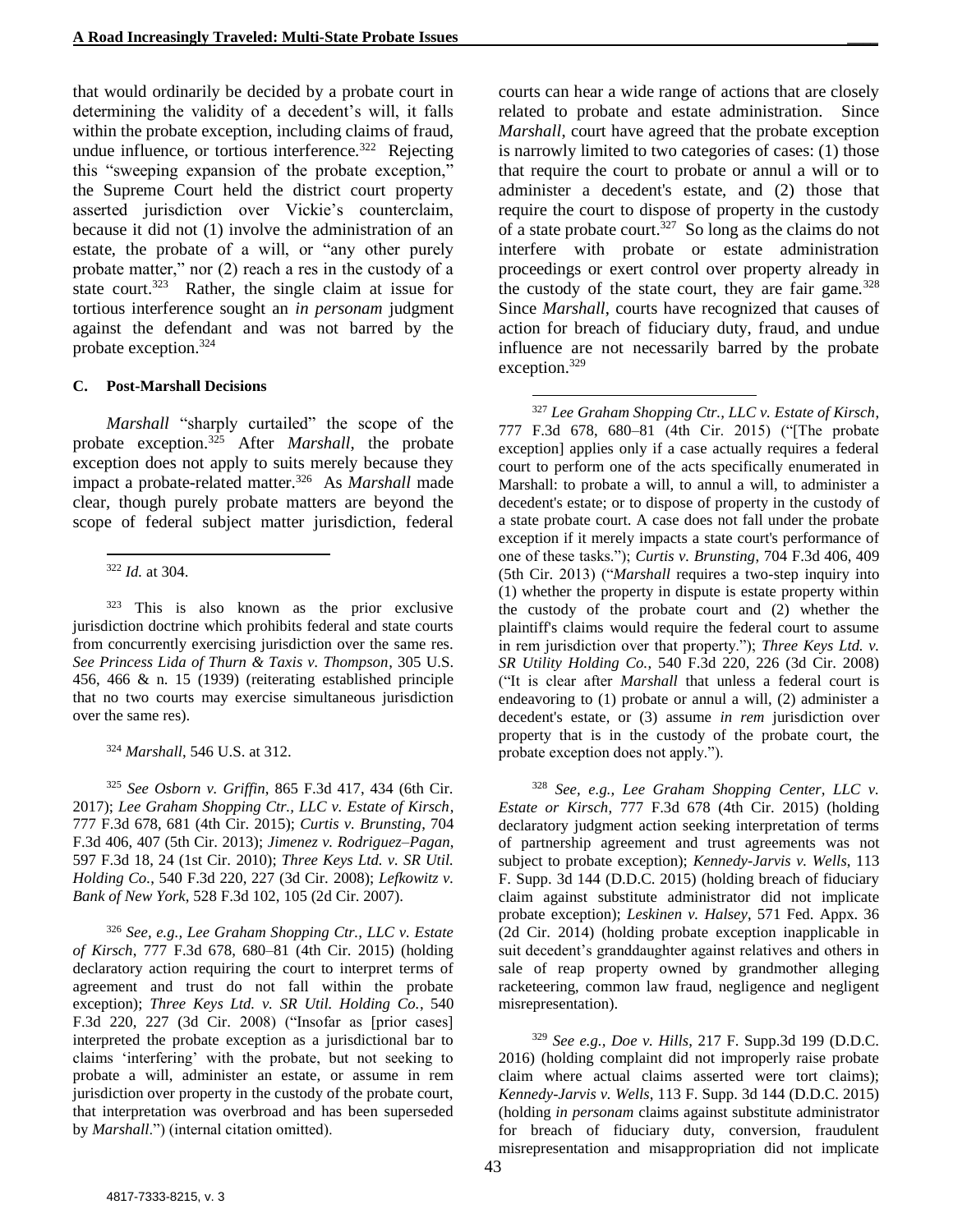Courts have interpreted *Marshall* to require a twostep inquiry to determine whether the probate exception deprives a federal court of jurisdiction: (1) whether the property in dispute is estate property within the custody of the probate court and (2) whether the plaintiff's claims would require the federal court to assume in rem jurisdiction over that property. Only if the answer to both inquiries is "yes" does the probate exception preclude the federal district court from exercising diversity jurisdiction.<sup>330</sup> Thus, a key inquiry in determining whether the probate exception applies is whether the action is in rem or in personam. $331$  If an action is in rem or quasi in rem and the property is already in the custody of the state court, the federal

 $\overline{\phantom{a}}$ 

probate exception); *Lewis v. Parker*, 67 F. Supp. 3d 189 (D.D.C. 2014) (holding probate exception can no longer be used to dismiss tort claims such as breach of fiduciary duty or fraudulent misrepresentation); *Curtis v. Brunsting*, 704 F.3d 406, 407 (5th Cir. 2013) (holding plaintiff's claims for breach of fiduciary duty against co-trustees of inter vivos trust did not implicate probate exception); *Wisecarver v. Moore*, 489 F.3d 747, 751 (6th Cir. 2007); *Campi v. Chirco Trust UDT*, No. 05–55595, 2007 WL 628049, at \*1 (9th Cir. Feb. 27, 2007) (cause of action alleging fraud, undue influence, and breach of fiduciary duties regarding property removed from a trust and never probated not barred by probate exception); *Jones v. Brennan*, 465 F.3d 304, 307– 308 (7th Cir. 2006) (breach of fiduciary duty claim regarding guardian's mismanagement not barred by probate exception); *Lefkowitz v. Bank of N.Y.*, 528 F.3d 102, 108 (2d Cir. 2007) (After *Marshall*, the "probate exception can no longer be used to dismiss widely recognized torts such as breach of fiduciary duty ... merely because the issues intertwine with claims proceeding in state court." (citation, quotation marks, and alteration omitted)).

<sup>330</sup> *Curtis v. Brunsting*, 704 F.3d 406, 409 (5th Cir. 2013) (declining to apply the probate exception to a trust that is outside the custody of the probate court).

<sup>331</sup> *See Wisecarver v. Moore*, 489 F.3d 747, 751 (6th Cir. 2007) ("[T]he principles underlying the probate exception are not implicated when federal courts exercise jurisdiction over claims seeking *in personam* jurisdiction based upon tort liability because the claims do not interfere with the *res* in the state court probate proceedings or ask a federal court to probate or annul a will."); *Carpenters' Pension Tr. Fund-Detroit & Vicinity v. Century Truss Co.*, 14-11535, 2015 WL 1439868, at \*5 (E.D. Mich. Mar. 27, 2015) ("Hence, under *Marshall*, the key distinction to determining whether the probate exception applies is whether an action is *in rem*, against property, or *in personam*, against a person.").

court lacks jurisdiction.<sup>332</sup> Federal courts can hear suits seeking to invalidate trusts $333$  and actions against trustees in their personal capacities.<sup>334</sup> Although a federal court lacks jurisdiction over a case challenging the validity of a will,  $335$  it can construe terms of an otherwise valid will.<sup>336</sup> Likewise, the probate exception bars a federal court from redistributing probated assets, but it does not prevent that same court from ordering disgorgement of profits obtained through wrongful conduct: "Thus, for example, if a defendant forges a will to bequeath himself a lottery ticket worth \$1 dollar, and obtains the ticket through probate proceedings, a federal court can neither set

<sup>332</sup> *See, e.g.*, *Chevalier v. Estate of Barnhart*, 803 F.3d 789 (6th Cir. 2015) (holding probate exception did not apply to lender's foreclosure action against borrower where property was not in state court probate custody at the time lender filed federal suit); *Lewis v. Parker*, 67 F. Supp. 3d 189 (D.D.C. 2014).

l

<sup>333</sup> *See, e.g., Oliver v. Hines*, 943 F. Supp. 2d 634 (E.D. Va. 2013) (holding probate exception did not apply to bar suit seeking to invalidate amended inter vivos trust).

<sup>334</sup> *See, e.g., Kennedy-Jarvis v. Wells*, 113 F. Supp. 3d 144 (D.D.C. 2015) (holding personal tort claims against administrators were not barred by the probate exception); *Curtis v. Brunsting*, 704 F.3d 406 (5th Cir. 2013) (holding claims for breach of fiduciary duty against co-trustees inter vivos trust did not implicate the probate exception); *Wisecarver v. Moore*, 489 F.3d 747 (6th Cir. 2007) (holding claims for breach of fiduciary duty, breach of confidential relationship, undue influence, and fraud against individuals for misusing power of attorney during decedent's lifetime sought in personam jurisdiction over individuals and did not fall within the probate exception); *McAninch v. Wintermute*, 478 F.3d 882 (8th Cir. 2007) (holding probate exception did not apply to administrator's in personam claims against insurer); *Evans v. Pearson Enterprises, Inc.*, 434 F.3d 839 (6th Cir. 2006) (holding probate exception inapplicable to settlor's in personam claim against trustee for breach of revocable trust); *Wolfram v. Wolfram*, 78 F. Supp. 3d 758 (N.D. Ill. 2015) (permitting claims by beneficiary of testamentary family trust against co-trustee and executor for failure to fund and administer the trust).

<sup>335</sup> *See, e.g., Estate of Miller v. Miller*, 51 F. Supp.3d 861 (E.D. Ark. 2014) (holding federal courts are generally precluded from exercising jurisdiction in cases challenging the validity of a will).

<sup>336</sup> *See, e.g., Nat'l Audubon Society v. Marshall*, 424 F.2d 717 (5th Cir. 1970) (holding diversity jurisdiction exists where the suit does not attack the will but affirms it and seeks only a declaratory judgment for construction of its terms).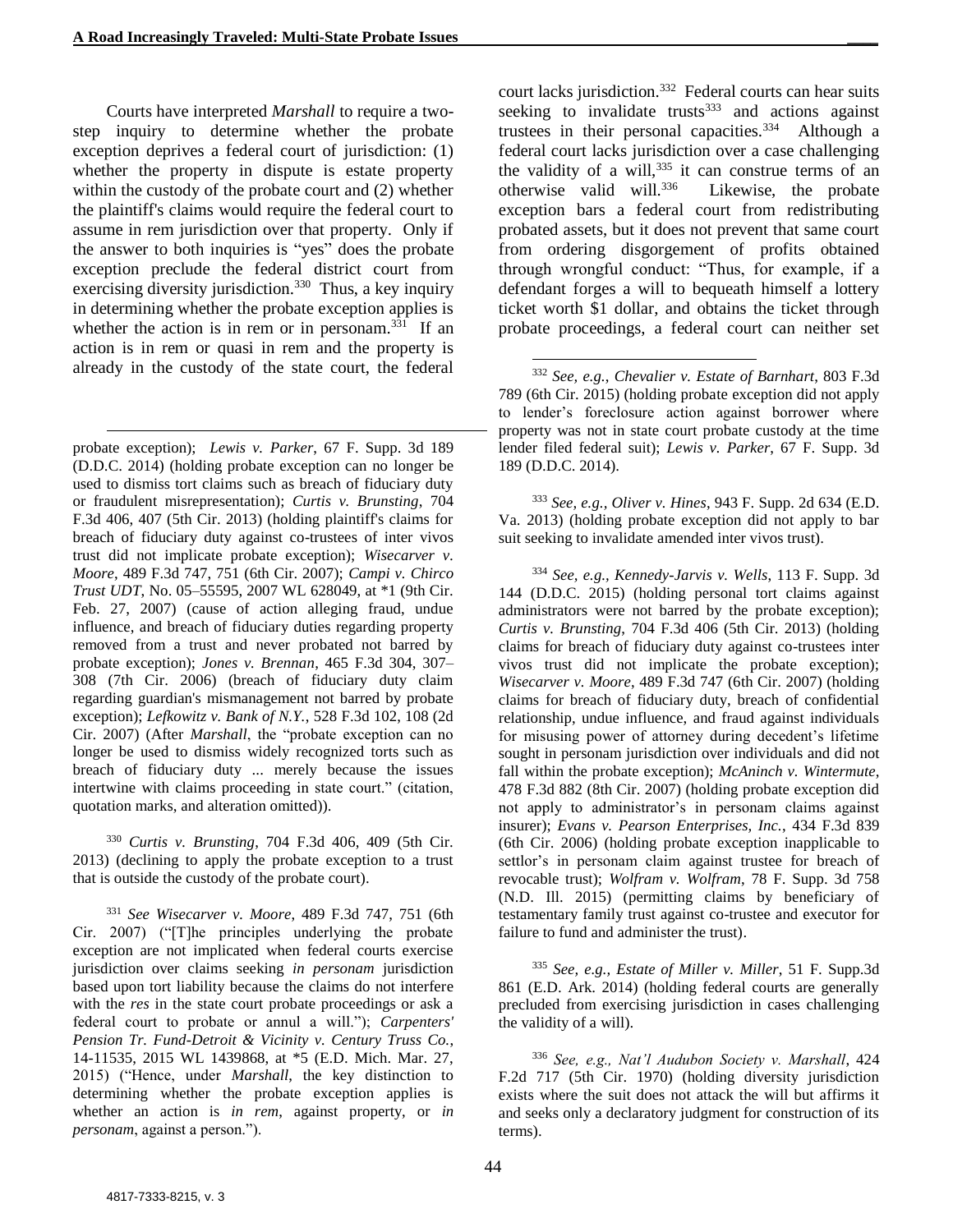aside the will, nor order the defendant to pay a plaintiff \$1 in compensatory damages. But, if the defendant wins the lottery, a federal court *can* use any equitable authority it possesses under the relevant substantive law it is applying to force the defendant to disgorge his lottery winnings."337

#### **XI. NON-PROBATE ASSETS**

Formal probate is losing its significance. As Professor John Langbein points out, "Probate, our court-operated system for transferring wealth at death, is declining in importance. Institutions that administer non-court modes of transfer are displacing the probate system."<sup>338</sup> Indeed, "the law of wills and the rules of descent no longer govern succession to most of the property of most decedents."<sup>339</sup> This is because "the bulk of modern wealth takes the form of contract rights rather than rights in rem – promises rather than things . . . promissory instruments – stocks, bonds, mutual funds, bank deposits, and pension and insurance rights – are the dominant component of today's wealth."<sup>340</sup>

These contractual arrangements are full of "fineprint" clauses which can have a significant impact in deciding typical probate disputes. For example, it might appear that an IRA or 401K or life insurance policy is payable to the "estate" because no beneficiary was designated. But, upon closer inspection of the account agreement, such agreement may contain a facilities of payment clause – effectively providing a contractual heirship scheme. It is essential to obtain the actual account agreements and never rely on an assumption or conclusion by a corporate representative.

1. Choice of Law

Whenever a contract has a connection to more than one jurisdiction, a court will generally undertake a conflict of laws analysis to determine the law that will

<sup>339</sup> *Id.*

<sup>340</sup> *Id.* at 1119.

govern the agreement. <sup>341</sup> A "choice-of-law provision, when viewed in isolation, may reasonably be read as merely a substitute for the conflict-of-laws analysis that otherwise would determine what law to apply to disputes arising out of the contractual relationship."<sup>342</sup>

Choice of law clauses are intended to avoid protracted fights about what law applies to a given dispute. They effectively allow the parties to address the issue preemptively by writing a choice of law clause into their contracts. <sup>343</sup> As one author notes, "the presence of such a clause will in most cases make a conflict-of-laws analysis unnecessary." 5 Ideally, the court simply applies the law of the chosen jurisdiction to resolve any disputes arising out of the contract. 344

RESTATEMENT (SECOND) OF CONFLICT OF LAWS § 188 states:

- (1) The rights and duties of the parties with respect to an issue in contract are determined by the local law of the state which, with respect to that issue, has the most significant relationship to the transaction and the parties under the principles stated in § 6.
- (2) In the absence of an effective choice of law by the parties (see § 187), the contacts to be taken into account in applying the principles of § 6 to determine the law applicable to an issue include:
	- (a) the place of contracting,
	- (b) the place of negotiation of the contract,
	- (c) the place of performance,
	- (d) the location of the subject matter of the contract, and

 $\overline{\phantom{a}}$ 

l <sup>337</sup> *Osborn v. Griffin*, 865 F.3d 417, 436 (6th Cir. 2017).

<sup>338</sup> John H. Langbein, *The Nonprobate Revolution and the Future of the Law of Succession*, 97 Harv. L. Rev. 1108 (1984).

<sup>341</sup> John F. Coyle, *The Canons of Construction for Choice-of-Law Clauses*, 92 Wash. L. Rev. 631, 632 (2017); citing RESTATEMENT (SECOND) OF CONFLICT OF LAWS § 188 (1971).

<sup>342</sup> *Mastrobuono v. Shearson Lehman Hutton, Inc.*, 514 U.S. 52, 59 (1995).

<sup>343</sup> John F. Coyle, *The Canons of Construction for Choice-of-Law Clauses*, 92 Wash. L. Rev. 631, 633 (2017).

<sup>344</sup> *Id.*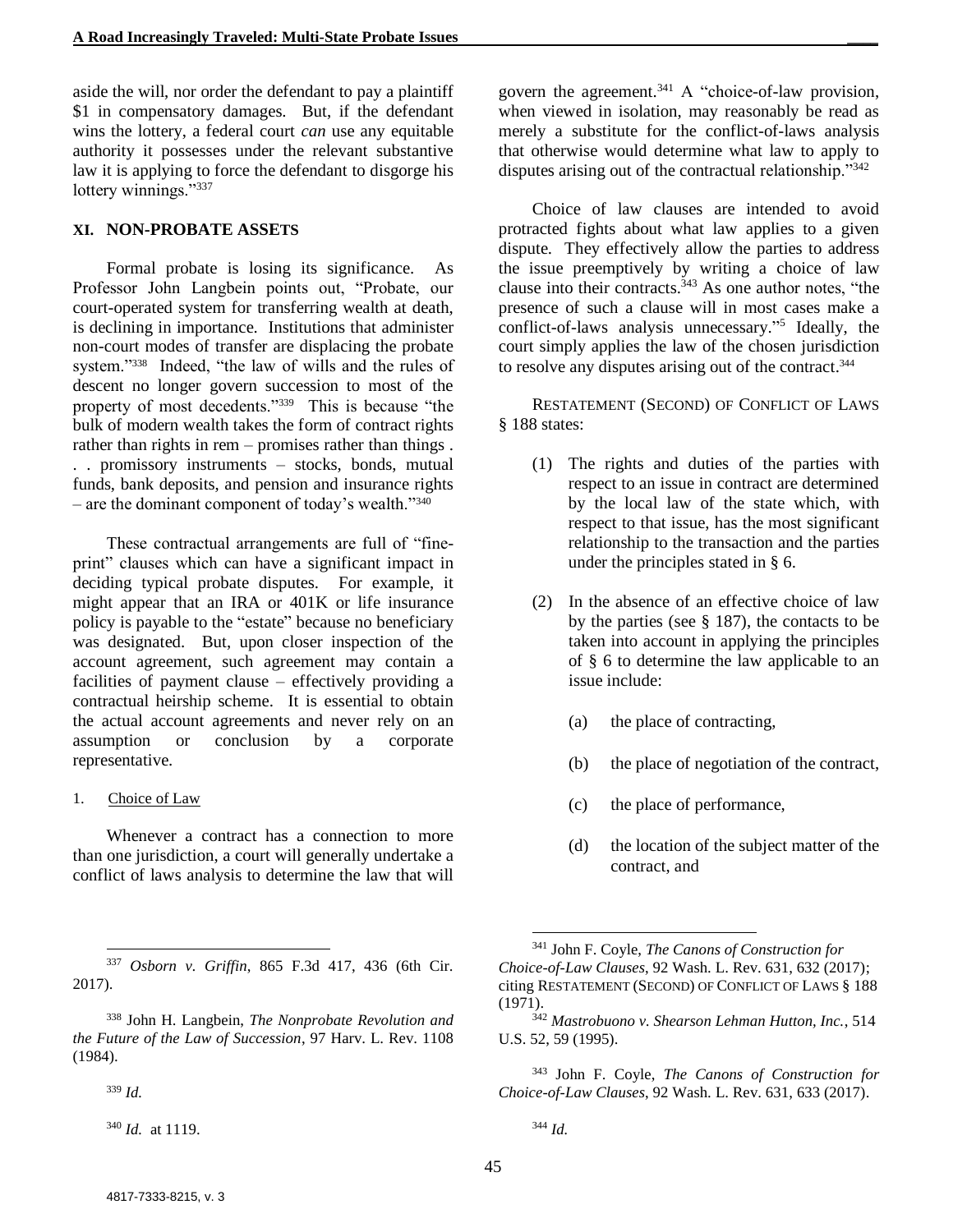(e) the domicil, residence, nationality, place of incorporation and place of business of the parties.

These contacts are to be evaluated according to their relative importance with respect to the particular issue.

(3) If the place of negotiating the contract and the place of performance are in the same state, the local law of this state will usually be applied, except as otherwise provided in §§ 189- 199 and 203.

Choice of law clauses are not always clear, and it is often difficult to reliably determine what the parties "intended."<sup>345</sup> In any event, "courts are often called upon to assign meaning to specific words and phrases contained in these clauses."<sup>346</sup>

Courts utilize several canons of construction that they use exclusively to construe choice of law clauses. <sup>25</sup> For an excellent and comprehensive taxonomy of the canons that U.S. courts use to interpret choice-of-law clauses, see John F. Coyle, *The Canons of Construction for Choice-of-Law Clauses*, 92 Wash. L. Rev. 631, 636–37 (2017). Mr. Coyle outlines both: (1) the lexical canons, and (2) the canons relating to scope. "The lexical canons ascribe meaning to individual words in choice-of-law clauses. The canons relating to scope ascribe meaning to the clause as a whole."347

The actual words of the choice of law provision are extremely important. Some choice of law provisions are limited by their own terms and narrowly construed. For example, a choice of law clause that stated, "[t]his release shall be governed and construed in accordance with the laws of the State of Delaware...."<sup>348</sup> was narrowly construed to mean that only the release itself was to be construed in accordance with the laws of Delaware.<sup>349</sup> The court noted that the clause did not refer to related tort claims

<sup>346</sup> *Id.*

l

<sup>349</sup> *Id.*

or to any and all claims or disputes arising out of settlement or arising out of the relationship of the parties.<sup>350</sup> Notably, the plaintiffs sought monetary damages rather than a form of relief that would actually affect the release, such as avoidance.<sup>351</sup>

As recently as 2014, a federal court in Texas considered a choice of law provision contained in a life insurance policy in the context of deciding the identity of the ultimate beneficiaries. In that case, a Decedent applied for and obtained a life insurance policy while married to man and living in Guam (the "Policy").<sup>352</sup> The Policy designated the husband as the beneficiary and the surviving children (the "Children") as the contingent beneficiaries. <sup>353</sup> The Policy included a choice of law clause stating: "This policy is subject to the laws of the state where the app[lication] was signed."354

In 2011, the Decedent divorced the husband in Texas. Both parties signed the final divorce decree, which included an agreement dividing property. The agreement, however, did not specifically refer to the previously issued Policy.<sup>355</sup>

 $\overline{\phantom{a}}$ <sup>350</sup> *Id.*

<sup>351</sup> *Id.* (citing *Rayle Tech, Inc. v. DEKALB Swine Breeders, Inc.,* 133 F.3d 1405, 1409–10 (11th Cir.1998) for the proposition that a provision stating that a contract was "governed by" Illinois law did not incorporate Illinois tort law); *Krock v. Lipsay,* 97 F.3d 640, 645 (2d Cir.1996) for the proposition that a choice-of-law clause providing that the contract "shall be governed by and construed in accordance with the laws of the Commonwealth of Massachusetts" did not encompass fraud claims for damages); *Sunbelt Veterinary Supply, Inc. v. International Bus. Sys. U.S., Inc.,* 985 F.Supp. 1352, 1354 (M.D.Ala.1997) for the proposition that a clause stating that a contract would be "governed by and construed under" California law was not broad enough to prevent application of the forum state's tort law); *Burger King Corp. v. Austin,* 805 F.Supp. 1007, 1012 (S.D.Fla.1992) for the proposition that "claims arising in tort are not ordinarily controlled by a contractual choice of law provision.... Rather, they are decided according to the law of the forum state").

<sup>352</sup> *Lincoln Ben. Life Co. v. Manglona*, 2014 WL 3608893, at \*1 (S.D. Tex. 2014).

<sup>353</sup> *Id.* <sup>354</sup> *Id.* <sup>355</sup> *Id.*

<sup>345</sup> *See id.*

<sup>347</sup> *Id.* n. 28.

<sup>348</sup> *Green Leaf Nursery v. E.I. DuPont De Nemours & Co.*, 341 F.3d 1292, 1300–01 (11th Cir. 2003).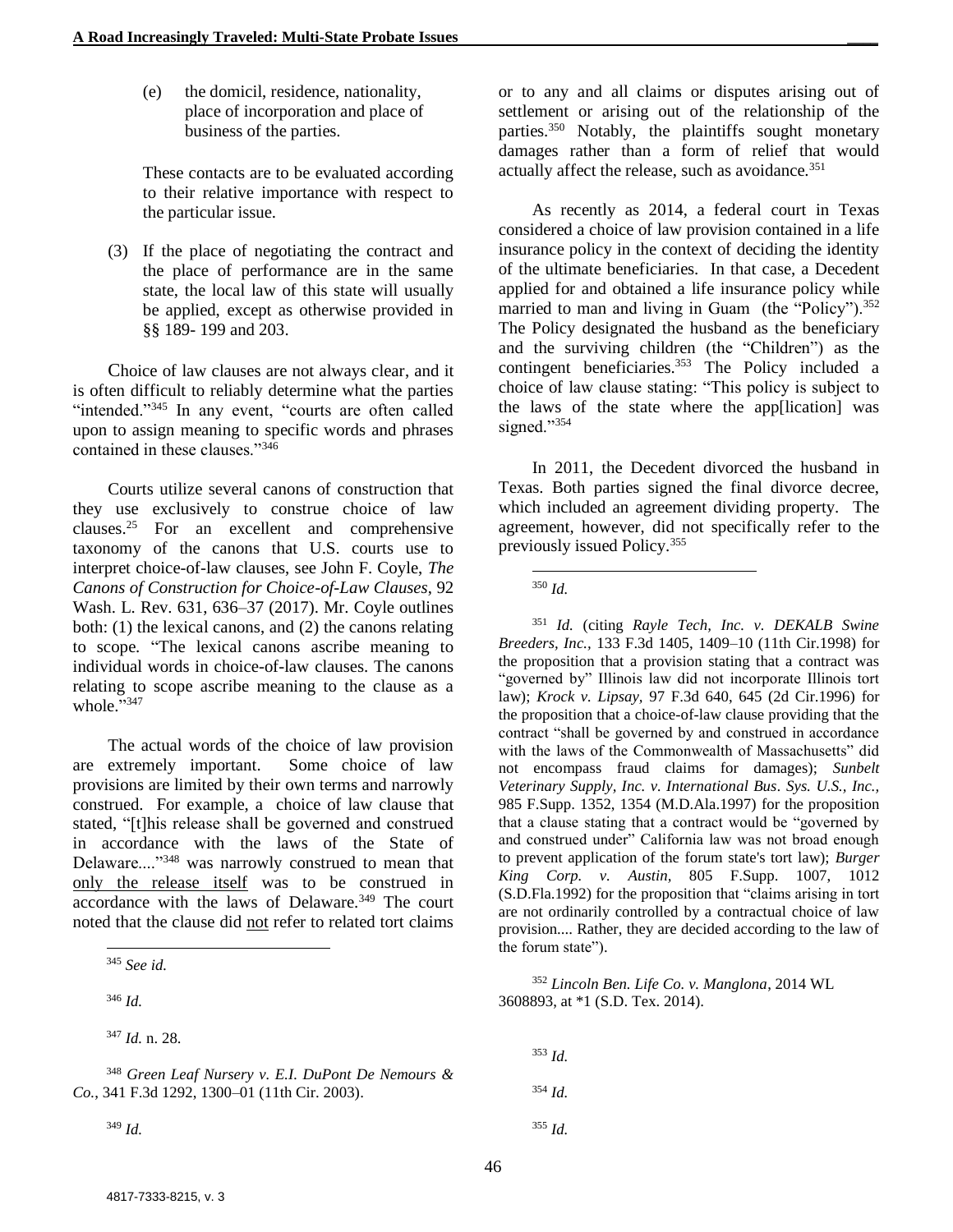The Decedent died in April of 2013 in Houston, Texas.<sup>356</sup> After receiving conflicting claims to the Policy proceeds from the ex-husband and from the Children, the insurance company sued to resolve the conflict.

The Decedent's children moved for summary judgment on the basis that Texas law applied, thus resulting in the husband losing his status as a beneficiary under the Policy.

Under Texas law, if an insured designates his or her spouse as a beneficiary to a life insurance policy and they subsequently divorce, the designation of the former spouse is not effective unless one of three conditions is met. If none of the conditions is met, a final divorce automatically revokes the status of the designated spouse as a beneficiary and terminates his or her right to the life insurance proceeds of the former spouse.<sup>357</sup>

In the instant case, none of the conditions was met. Consequently, if Texas law applied, then the husband lost his right as a beneficiary when he and the Decedent divorced. The Decedent's children contended that Texas law applied because she obtained the divorce in Texas and the husband agreed to the property division in the decree. The Children asserted that they, not their mother's ex-husband, are entitled to the proceeds.<sup>358</sup>

Not surprisingly, the husband disputed that Texas law applied. The Policy contained a provision that selected the law of the place where the insured applied for the Policy as the law governing any contractual disputes.<sup>359</sup> The provision stated: "This policy is subject to the laws of the state where the app[lication] was signed. If any of the policy does not comply with the law, it will be treated by [Lincoln] as if it did." The application designated Martin Ada Manglona as the primary beneficiary and the surviving Children, in equal shares, as the contingent beneficiaries. The application was made in Guam. The beneficiary designation was not changed after the divorce.<sup>360</sup>

<sup>356</sup> *Id.*

 $\overline{\phantom{a}}$ 

<sup>358</sup> *Id.* at \*2.

<sup>359</sup> *Id.* at \*3.

<sup>360</sup> *Id.*

Guam follows the majority rule that divorce does not affect an ex-spouse's beneficiary status.<sup>361</sup> Under the majority rule, the insurance contract terms are upheld if the ex-spouse is still listed as the beneficiary and the policy terms do not condition the ex-spouse's beneficiary status on the continuance of the marriage.<sup>362</sup> The designated beneficiary remains the beneficiary after he becomes an ex-spouse. Thus, if Guam law applied, the husband is entitled to the proceeds, not the Children. Not surprisingly, the husband thus asserted that Guam law applied to the insurance contract under the choice-of-law provision.<sup>363</sup>

In denying the Children's motion for summary judgment seeking to dismiss the husband's claim, the Court began its analysis by noting:

In making a choice of law determination, a federal court exercising diversity jurisdiction must apply the choice of law rules of the forum state, here Texas."<sup>364</sup> Texas courts typically enforce contractual choice of law provisions. <sup>365</sup> Texas has adopted § 187 of the Restatement (Second) of Conflict of Laws. Texas law enforces a contractual choice-of-law provision if the issue raised is "one which the parties could have resolved by an explicit provision in their agreement."<sup>366</sup>

Moreover, the Court noted that, "even if the issue could not have been resolved with a provision in the agreement, Texas courts will enforce choice-of-law provisions if the law of the chosen state has a reasonable relationship with the parties and is not contrary to a fundamental policy of the forum."367

- l <sup>361</sup> *Id.*
- <sup>362</sup> *Id.*
- <sup>363</sup> *Id.*
- <sup>364</sup> *Id.* at \*3-4 (internal citations omitted).
- <sup>365</sup> *Id.* (internal citations omitted).
- <sup>366</sup> *Id.* at \*4.

<sup>367</sup> *Id.* (internal citations omitted); RESTATEMENT (SECOND) OF CONFLICT OF LAWS § 187.

<sup>357</sup> *Id.*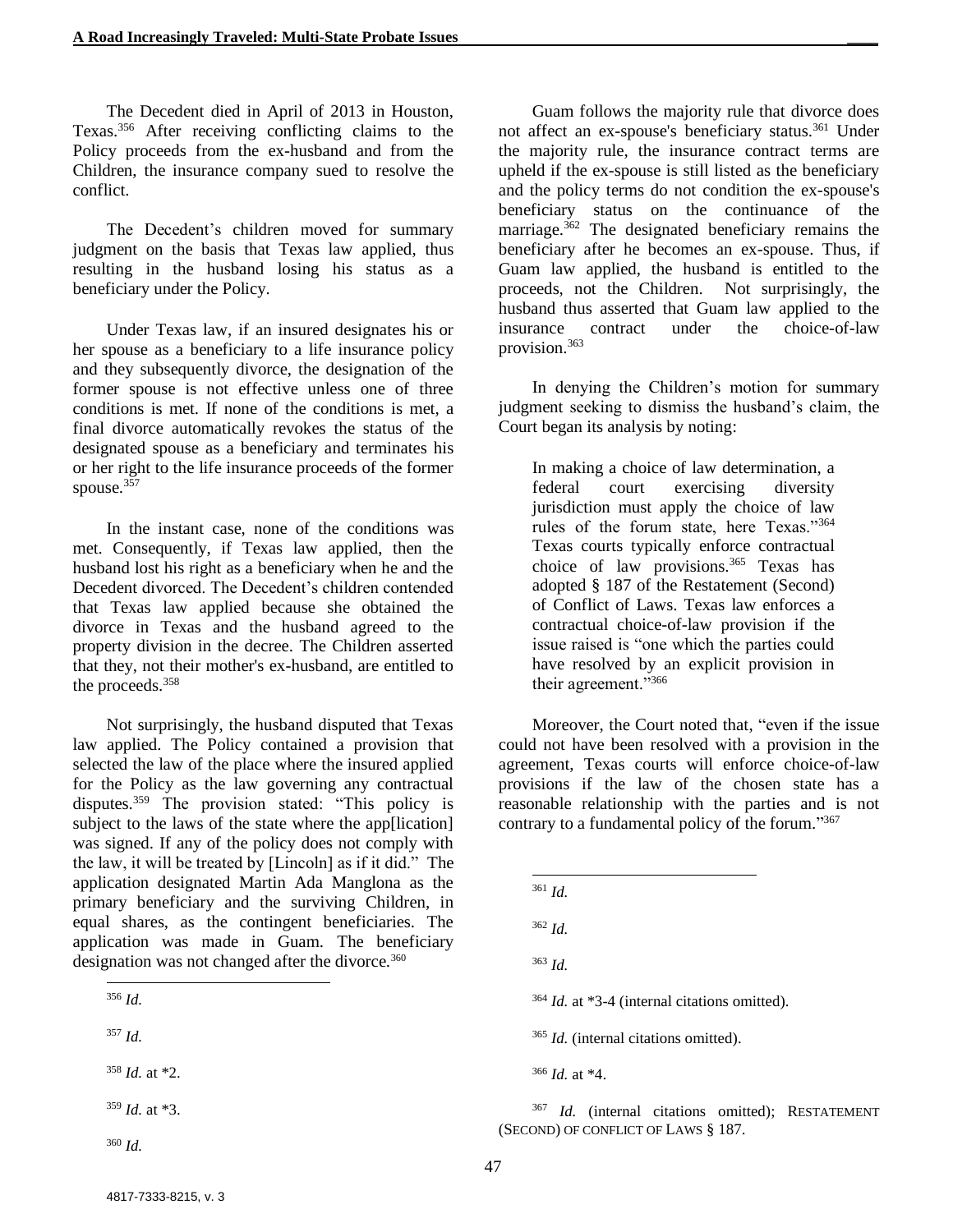The Court concluded that the conflict between the Children and the husband could have been prevented by including an explicit provision in the insurance contract. In other words, a provision requiring redesignation of the beneficiary after a divorce between the insured and the original beneficiary would have resolved the issue. Thus, the Court held the choice of law provision is enforceable under Texas law.

Unfortunately, the Children could not identify legal authority supporting their argument that Texas law, which would invalidate the beneficiary designation because the beneficiary and insured later divorced in Texas, trumps the contract's selection of Guam law, which would uphold the contract's beneficiary designation despite the later divorce. Finally, the Court reasoned that applying Texas choiceof-law rules recognizes the insurance contract provision making Guam law apply to the dispute over whether the beneficiary designation remains valid after the beneficiary and insured divorced, regardless of whether the divorce occurred in Texas or in Guam.<sup>368</sup>

#### 2. Forum Selection Clauses

United States Supreme Court case law holds that forum selection clauses are contractual arrangements whereby parties agree in advance to submit their disputes for resolution within a particular jurisdiction.<sup>369</sup>

The enforcement of valid forum selection clauses protects the parties' "legitimate expectations" and furthers "the vital interests of the justice system," such as sparing litigants the time and expense of pretrial motions to determine the proper forum for disputes.<sup>370</sup>

When construing a forum selection clause, the court's first function is to determine whether a clause is mandatory or merely permissive. A mandatory forum selection clause requires that all litigation be conducted in a specified forum.<sup>371</sup> For a forum selection clause to

l <sup>368</sup> *Id.*

<sup>369</sup> *See Burger King Corp. v. Rudzewicz,* 471 U.S. 462, 473 n. 14 (1985).

<sup>370</sup> *Stewart Org., Inc. v. Ricoh Corp.,* 487 U.S. 22, 33 (1988) (Kennedy, J., concurring).

<sup>371</sup> *UNC Lear Servs., Inc. v. Kingdom of Saudi Arabia,* 581 F.3d 210, 219 (5th Cir. 2009); *LeBlanc v. C.R. England, Inc.,* 961 F.Supp.2d 819, 828 (N.D. Tex. 2013).

be considered mandatory or exclusive, the clause "must go beyond establishing that a particular forum will have jurisdiction and must clearly demonstrate the parties' intent to make that jurisdiction exclusive."<sup>372</sup> Where the agreement contains clear language showing that jurisdiction is appropriate only in a designated forum, the clause is mandatory.<sup>373</sup>

The second function of the court is to determine whether the claims in question fall within the scope of the mandatory forum-selection clause.<sup>374</sup> "The court bases this determination on the language of the clause and the nature of the claims that are allegedly subject to the clause."<sup>375</sup> If the claims fall within the scope of the clause, the court must determine whether to enforce the clause.<sup>376</sup> "[A] litigant who sues based on a contract subjects him or herself to the contract's terms."<sup>377</sup>

#### **XII. SOURCE OF LAW & RESEARCH RESOURCES**

There are several excellent authoritative treatises to consult when facing multi-state issues:

- Jeffrey Schoenblum, *Multistate and Multinational Estate Planning*, § 16.01 (2009 ed.).
- RESTATEMENT (SECOND) OF CONFLICT OF LAWS (1971).

<sup>372</sup> *City of New Orleans v. Mun. Admin. Servs., Inc.,* 376 F.3d 501, 504 (5th Cir. 2004).

<sup>373</sup> *Von Graffenreid v. Craig,* 246 F. Supp. 2d 553, 560 (N.D. Tex. 1997).

<sup>374</sup> *See Deep Water Slender Wells, Ltd. v. Shell Int'l Expl. & Prod., Inc.*, 234 S.W.3d 679, 687–88 (Tex. App.— Houston [14th Dist.] 2007, pet. denied) ("When a party seeks to enforce a mandatory forum-selection clause, a court must determine whether the claims in question fall within the scope of that clause."); *see also Marinechance Shipping, Ltd. v. Sebastian,* 143 F.3d 216, 221–22 (5th Cir. 1998).

<sup>375</sup> *Deep Water Slender Wells, Ltd.*, 234 S.W.3d at 688 (citing *Marinechance Shipping, Ltd.*, 143 F.3d at 221–22).

<sup>376</sup> *Id*. at 688.

 $\overline{\phantom{a}}$ 

<sup>377</sup> *In re FirstMerit Bank*, 52 S.W.3d 749, 755 (Tex. 2001) (holding that non-signatory to contract was subject to arbitration provision in contract because they brought breach of contract and breach of warranty claims arising out of the contract).